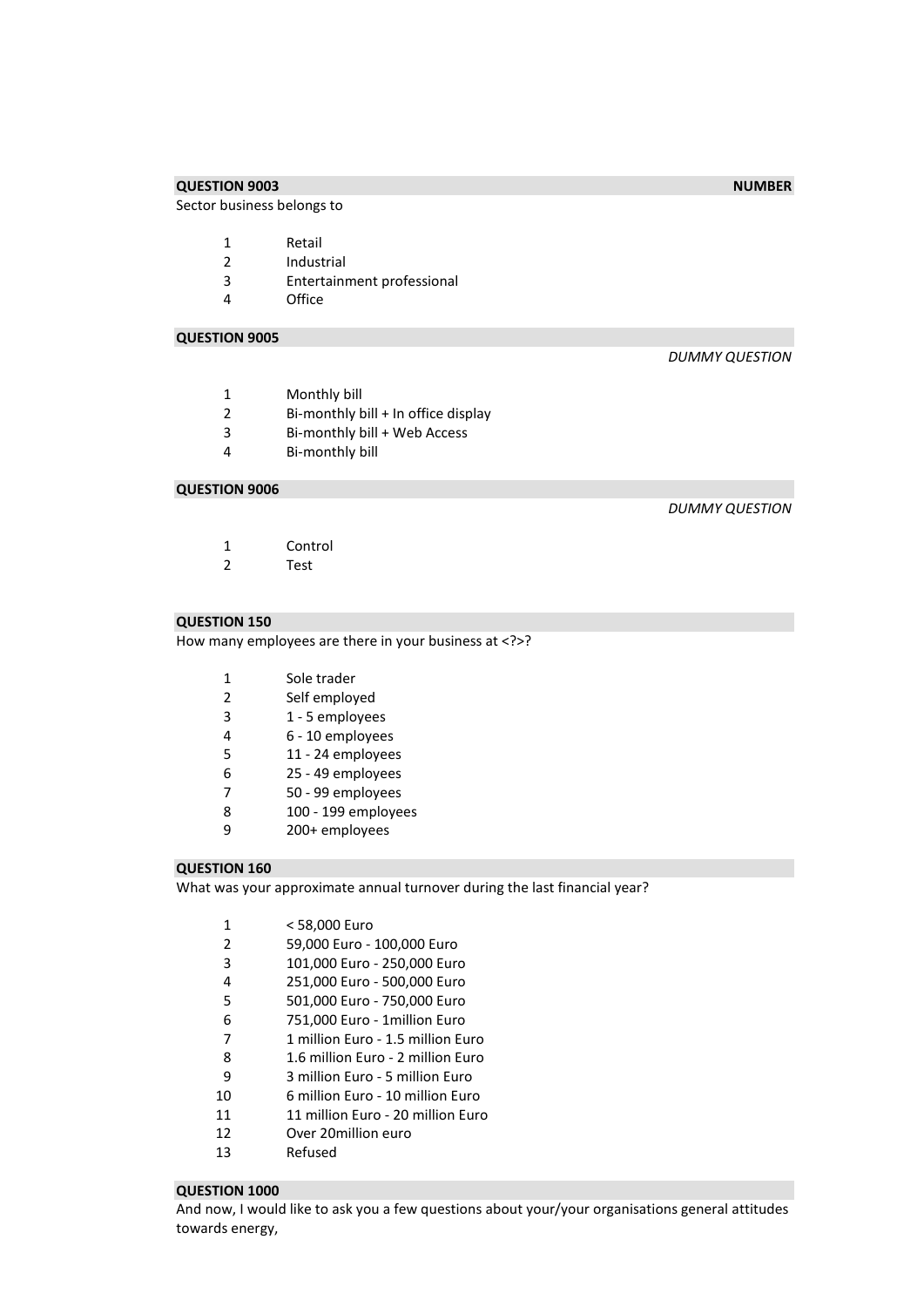electricity use and the electricity bill.

Please rate each of the following statements on a scale of 1 to 5 where 1 is strongly agree and 5 is strongly disagree

## **QUESTION 1001**

*DUMMY QUESTION* 

- 1 Our society needs to reduce the amount of energy we use<br>2 The people I work with and I need to reduce the amount of
- The people I work with and I need to reduce the amount of energy we use
- 3 My organisation is interested in changing the way we use electricity if it reduces the electricity bill
- 4 My organisation is interested in changing the way we use electricity if it helps the environment
- 5 By changing the way the people I work with and I use electricity, my organisation can reduce its electricity bill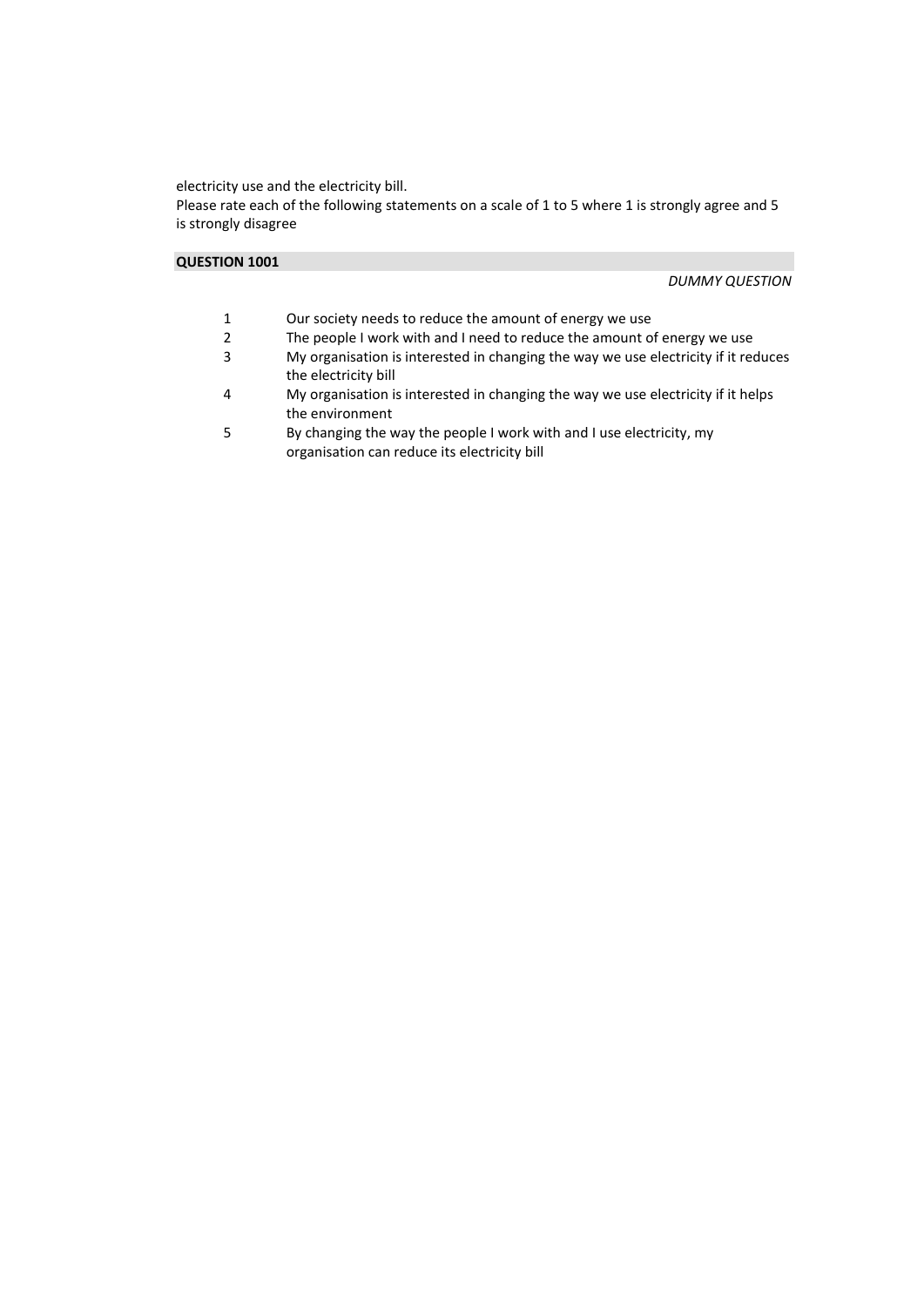### *PUT IN STATEMENT Q1001,1*

## **QUESTION 1002**

Our society needs to reduce the amount of energy we use

| 1             | 1 - strongly agree    |
|---------------|-----------------------|
| $\mathcal{P}$ | 2                     |
| 3             | ર                     |
| 4             | 4                     |
| 5             | 5 - strongly disagree |

#### *PUT IN STATEMENT Q1001,2*

### **QUESTION 1002**

The people I work with and I need to reduce the amount of energy we use

| 1             | 1 - strongly agree    |
|---------------|-----------------------|
| $\mathcal{P}$ | 2                     |
| ર             | ੨                     |
| 4             | Δ                     |
| 5             | 5 - strongly disagree |

#### *PUT IN STATEMENT Q1001,3*

## **QUESTION 1002**

My organisation is interested in changing the way we use electricity if it reduces the electricity bill

| 1 | 1 - strongly agree    |
|---|-----------------------|
| 2 | ↗                     |
| 3 | R                     |
| Δ | 4                     |
| 5 | 5 - strongly disagree |

### *PUT IN STATEMENT Q1001,4*

#### **QUESTION 1002**

My organisation is interested in changing the way we use electricity if it helps the environment

| 1 | 1 - strongly agree    |
|---|-----------------------|
| 2 | 2                     |
| ર | ર                     |
| Δ | Δ                     |
| ς | 5 - strongly disagree |
|   |                       |

## *PUT IN STATEMENT Q1001,5*

#### **QUESTION 1002**

By changing the way the people I work with and I use electricity, my organisation can reduce its electricity bill

| 1 | 1 - strongly agree    |
|---|-----------------------|
| 2 | 2                     |
| 3 | R                     |
| 4 |                       |
| 5 | 5 - strongly disagree |
|   |                       |

#### **QUESTION 1010**

And now, I would like to ask you a few questions about your business' efforts to date to reduce your electricity usage.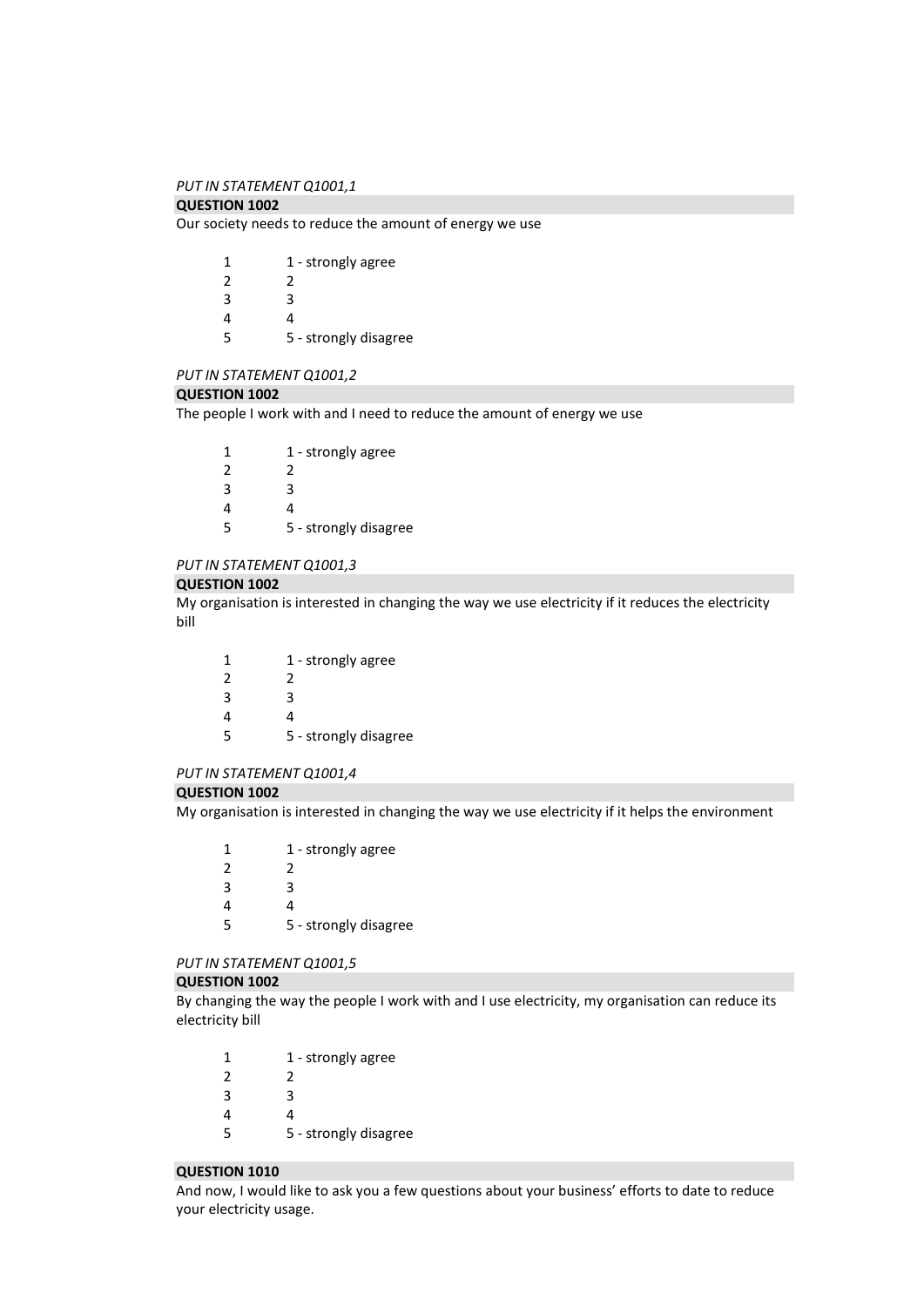Please rate each of the following statements on a scale of 1 to 5 where 1 is strongly agree and 5 is strongly disagree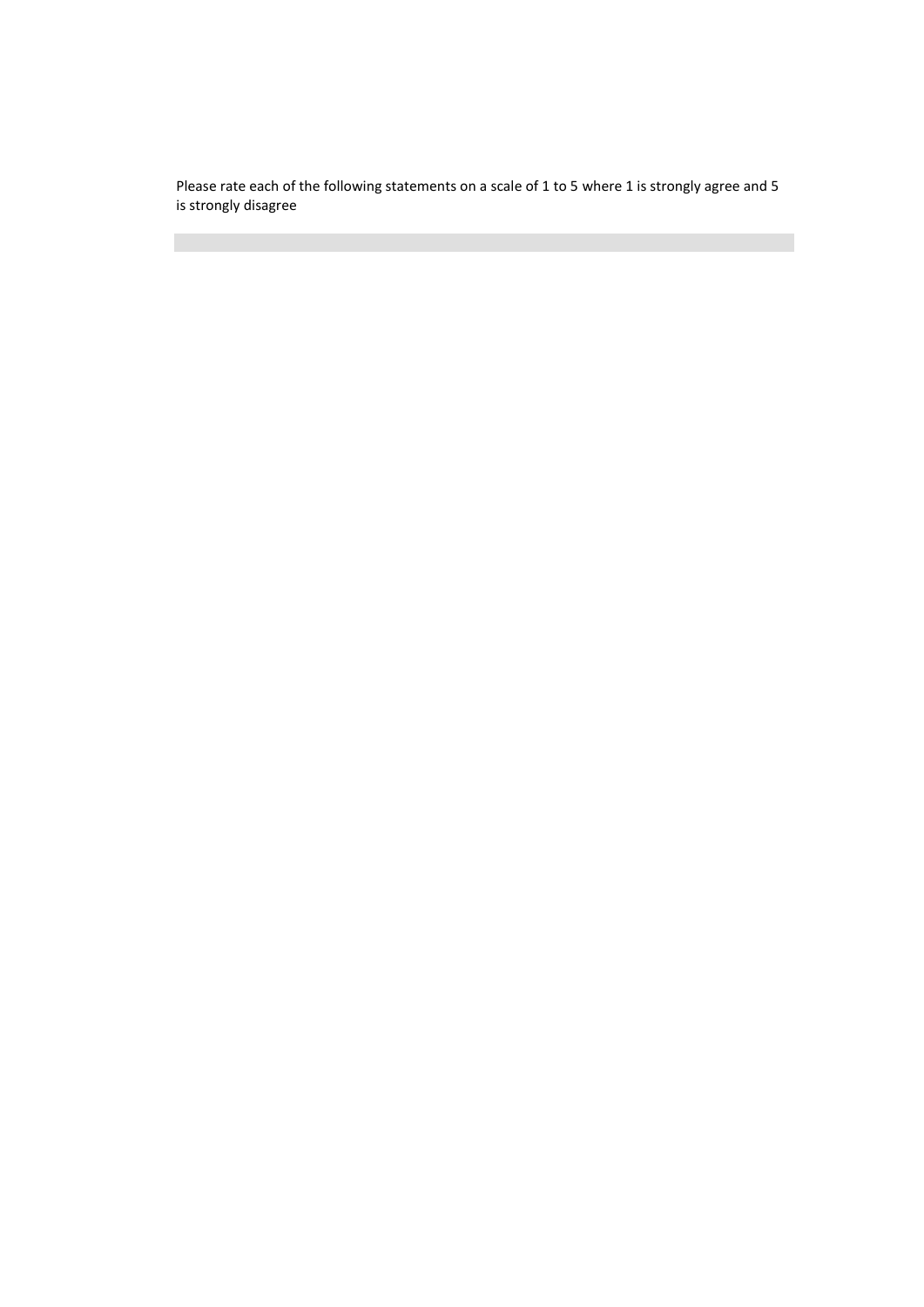- 1 My organisation has already done a lot to reduce the amount of electricity it uses
- 2 My organisation has already made changes to the way we work in order to reduce the amount of electricity we use.
- 3 My organisation would like to do more to reduce electricity usage
- 4 My organisation knows what it needs to do in order to reduce electricity usage
- 5 My organisation cannot control how much electricity it uses

## *PUT IN STATEMENTB Q1011,1*

#### **QUESTION 10012**

My organisation has already done a lot to reduce the amount of electricity it uses

| 1             | 1 - strongly agree    |
|---------------|-----------------------|
| $\mathcal{P}$ | 2                     |
| 3             | ੨                     |
| Δ             | 4                     |
| 5             | 5 - strongly disagree |

## *PUT IN STATEMENTB Q1011,2*

#### **QUESTION 10012**

My organisation has already made changes to the way we work in order to reduce the amount of electricity we use.

| 1             | 1 - strongly agree    |
|---------------|-----------------------|
| $\mathcal{P}$ | 2                     |
| 3             | З                     |
| 4             | 4                     |
| 5             | 5 - strongly disagree |
|               |                       |

#### *PUT IN STATEMENTB Q1011,3*

#### **QUESTION 10012**

My organisation would like to do more to reduce electricity usage

1 1 - strongly agree 2 2 3 3 4 4

5 5 - strongly disagree

# *PUT IN STATEMENTB Q1011,4*

#### **QUESTION 10012**

My organisation knows what it needs to do in order to reduce electricity usage

- 1 1 strongly agree
- 2 2
- 3 3
- 4 4
- 5 5 strongly disagree

#### *PUT IN STATEMENTB Q1011,5*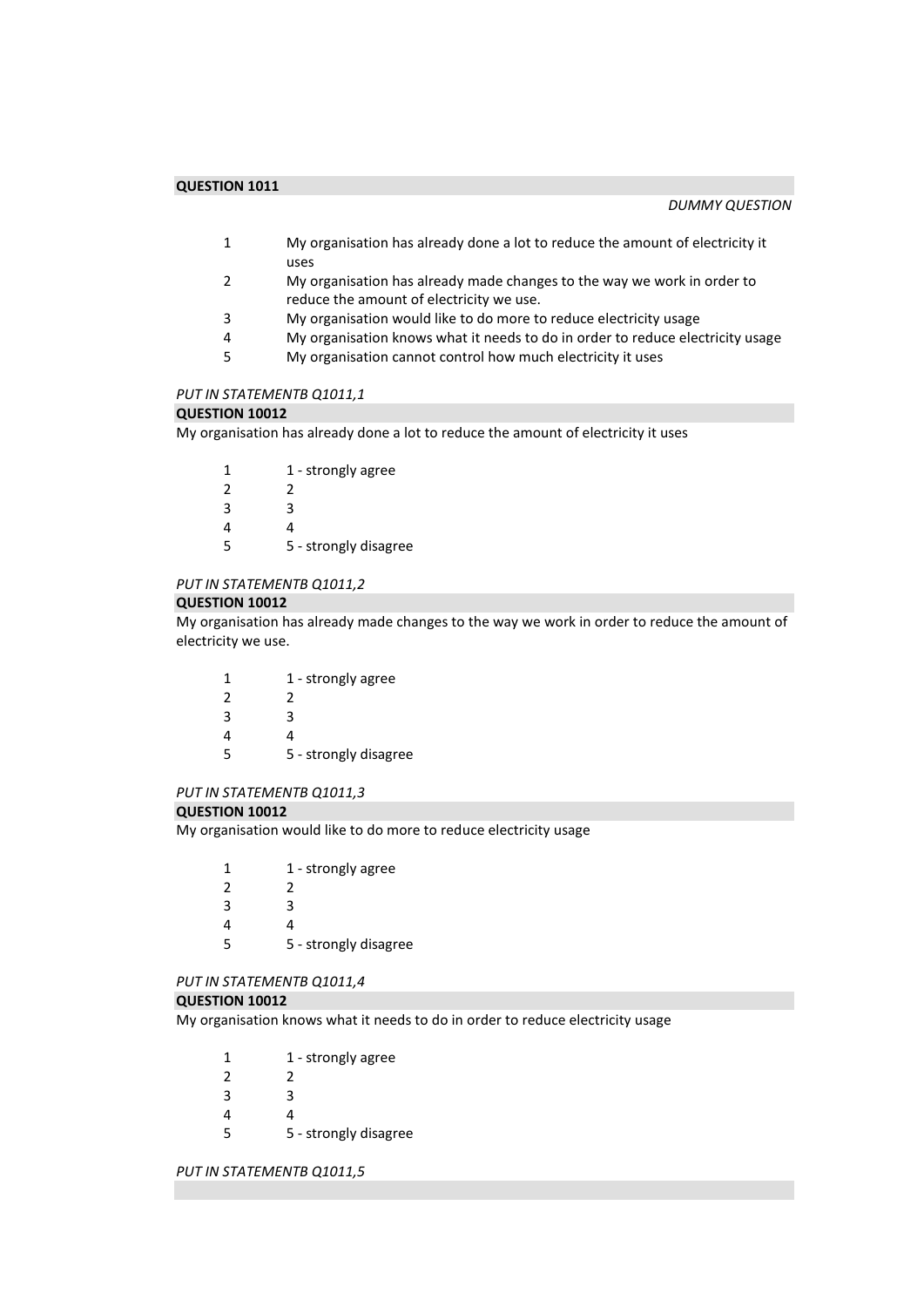My organisation cannot control how much electricity it uses

| 1             | 1 - strongly agree    |
|---------------|-----------------------|
| $\mathcal{P}$ | 2                     |
| 3             | З                     |
|               | 4                     |
| 5             | 5 - strongly disagree |

#### **QUESTION 170** NUMBER **NUMBER NUMBER**

Approximately what percentage of non wage costs does your organisation spend on electricity? ASSUME BUSINESS PROFILE, HOURS OF BUSINESS HAVE NOT CHANGED, EQUIPMENT, OPENING HOURS HAVE NOT CHANGED.

## **QUESTION 171** MULTIPLE

Has your organisation changed in any of the following areas in the last 12 months?

- 1 Longer hours of operation
- 2 Shorter hours of operation
- 3 Additional electrical equipment
- 4 Reduced electrical equipment<br>5 Extended premises size
- 5 Extended premises size
- 6 Reduced premises size
- 7 None of these

#### **QUESTION 300**

Has your organisation had an audit of its energy use in the past 12 months?

| 1 | Yes |  |
|---|-----|--|
| 2 | No  |  |

## **QUESTION 301**

Is your organisation curently on a nightsaver tariff?

| 1 | Yes |  |
|---|-----|--|
|   |     |  |

2 No

## **QUESTION 310**

Was this audit carried out by

- 1 An external consultant
- 2 An internal resource
- 3 Other

## **QUESTION 320**

Does your organisation have regular monitoring and reporting of trends in its energy use?

- 1 Yes
- 2 No

*IF [ Q300 , 1 ]* 

- 
- *MAXIMAL VALUE 100*
-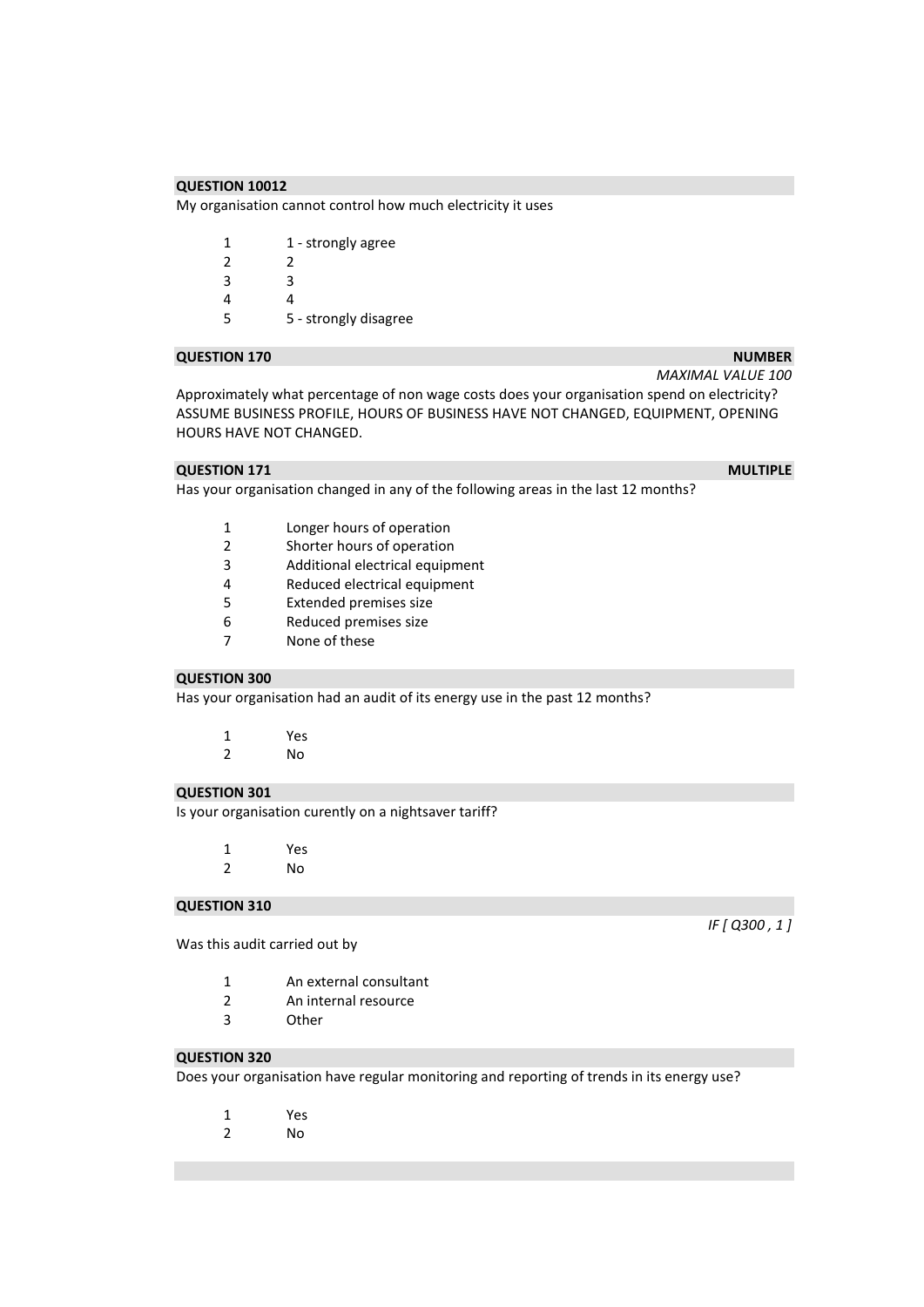How regularly is this monitoring and reporting done?

- 1 Weekly
- 2 Monthly
- 3 Twice a year
- 4 Annually
- 5 Other

#### **QUESTION 340**

Is there a person in your organisation who is responsible for energy usage checking, monitoring and feeding back?

| 1                        | Yes |
|--------------------------|-----|
| $\overline{\phantom{a}}$ | No  |

#### **QUESTION 350**

Does your organisation engage in generating its own electricity from sources such as solar panels, wind turbines etc?

| 1 | Yes |
|---|-----|
| 2 | No  |

#### **QUESTION 360**

*IF [ Q350 , 2 ]* 

Is your organisation considering engaging in generating its own electricity from sources such as solar panels, wind

turbines etc?

1 Yes 2 No

#### **QUESTION 370**

Does your organisation curently have plans to invest in other energy efficiency initiatives in the next year?

1 Yes 2 No

*IF [ Q9006 , 1 ] CONTINUE AT QUESTION 30000*  **QUESTION 6000** 

*IF [ Q301 , 2 ]* 

As part of the trial, the way you were charged for the electricity you used was changed from a single rate for all

electricity to one that varies by time of day. Were you aware of this?

- 1 Yes 2 No
- 

## **QUESTION 6001**

*IF [ Q320 , 1 ]*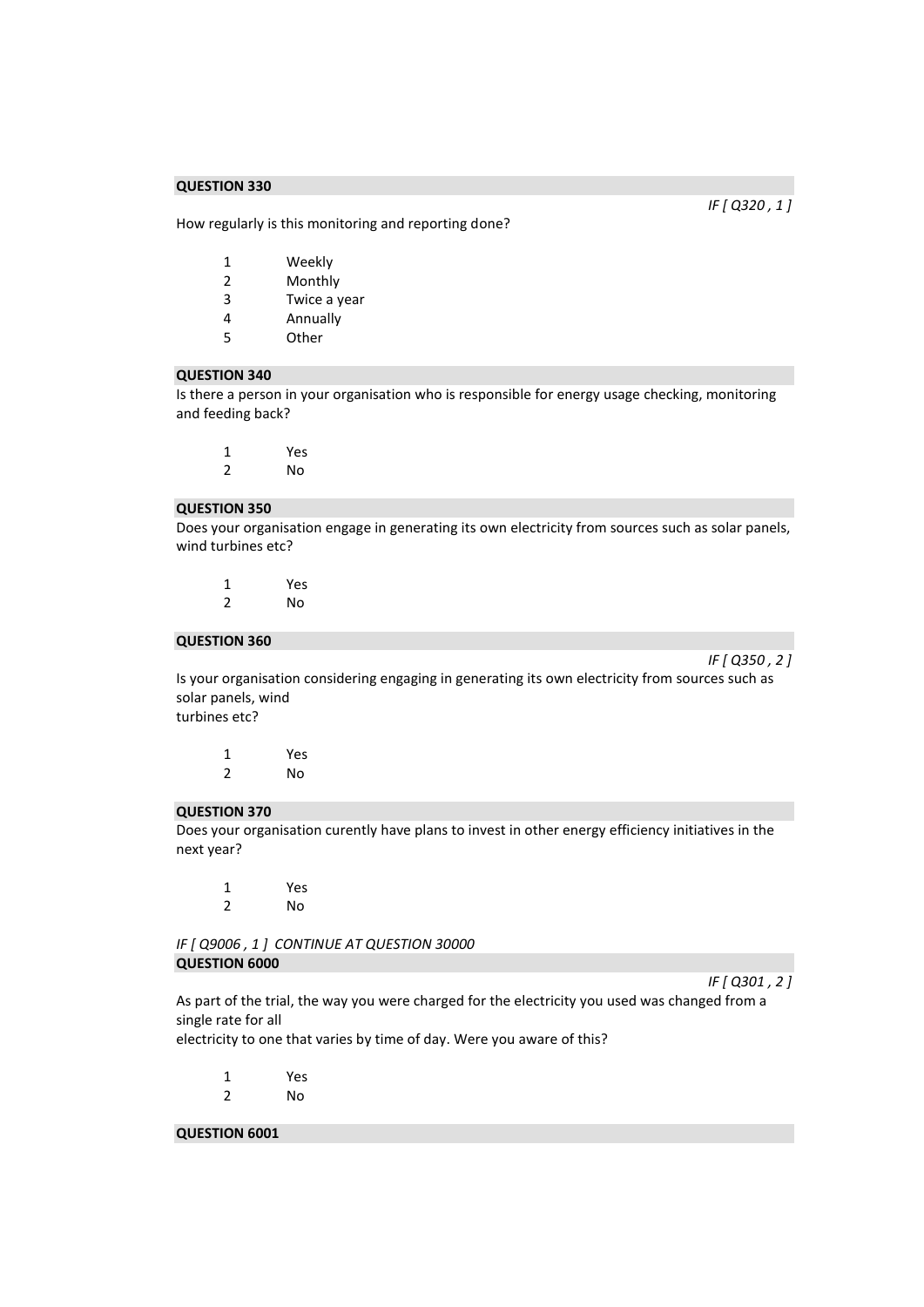## *IF [ Q301 , 1 ]*

As part of the trial, the way you were charged for the electricity you used was changed from a single rate and night rate

electricity to one that varies by time of day which includes a peak use charge. Were you aware of this?

| 1 | Yes |
|---|-----|
| 2 | No  |

## **QUESTION 6010**

Rate of the following ways that your organisation may have changed due to its participatition in the Smart Meter trial over

the last 12 months on a scale of 1 to 5 where 1 is not at all like the case and 5 is very much the case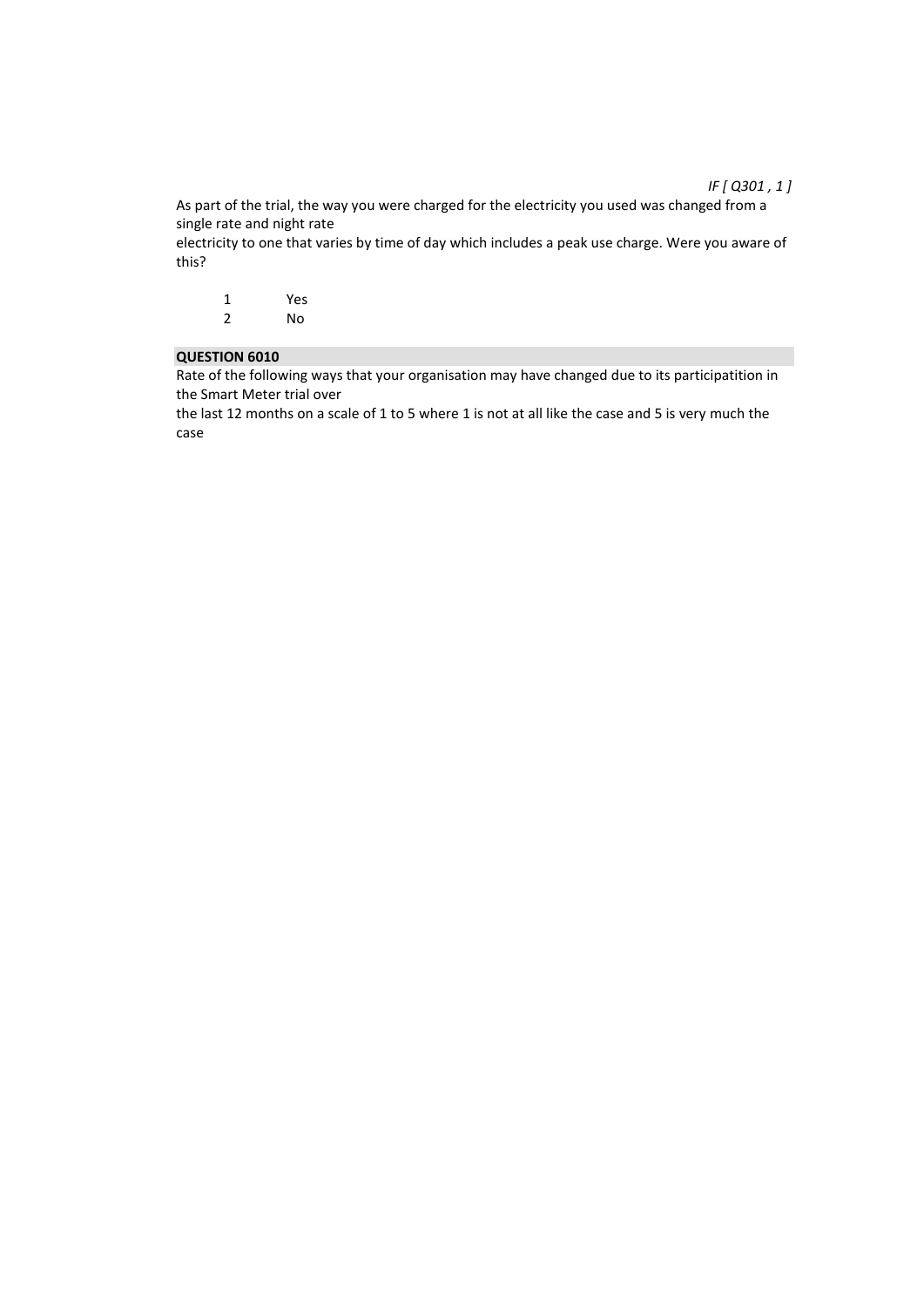- 1 My business has become more aware of where it uses electricity
- 2 My business has become more aware of the cost of the electricity it uses
- 3 My business has invested in more energy efficient equipment to reduce its use of electricity of usage
- 4 My business reviewed its electricity usage in order to identify ways of reducing it
- 5 My business identified easy to implement changes which reduced the amount of electricity it used
- 6 The business made minor changes to the time when it uses electricity for instance by changing when machinery or equipment is used.
- 7 The business made major changes to the time when it uses electricity for instance by changing when machinery or equipment is used.
- 8 The business made minor changes to the total amount of electricity it used for instance by changing how it uses equipment or machinery.
- 9 The business made major changes to the total amount of electricity it used for instance by changing how it uses equipment or machinery.
- 10 Managers were given targets to reduce their use of electricity
- 11 Participation in the trial had no impact on the business

# *PUT IN STATEMENTC Q6011,1*

## **QUESTION 6012**

My business has become more aware of where it uses electricity

| 1             | 1 - Not at all like the case |
|---------------|------------------------------|
| $\mathcal{P}$ | 2                            |
| 3             | ર                            |
|               | Δ                            |
| 5             | 5 - Very much the case       |
|               |                              |

## *PUT IN STATEMENTC Q6011,2*

## **QUESTION 6012**

My business has become more aware of the cost of the electricity it uses

| 1             | 1 - Not at all like the case |
|---------------|------------------------------|
| $\mathcal{P}$ | 2                            |
| 3             | ર                            |
| Δ             |                              |
| 5             | 5 - Very much the case       |

## *PUT IN STATEMENTC Q6011,3*

## **QUESTION 6012**

My business has invested in more energy efficient equipment to reduce its use of electricity of usage

| 1 | 1 - Not at all like the case |
|---|------------------------------|
| ຳ |                              |

- 2 2 3 3
- 4 4
- 
- 5 5 Very much the case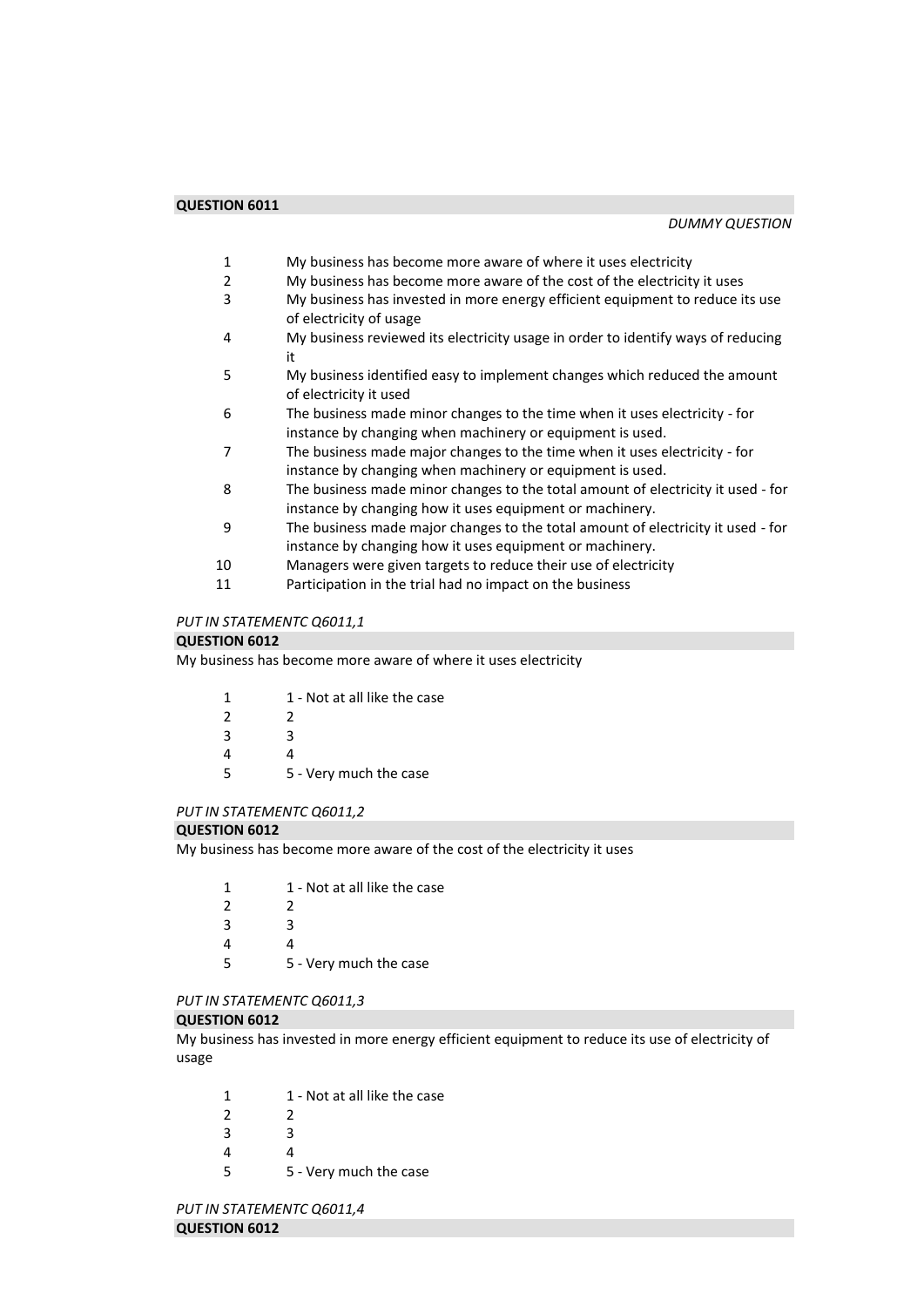My business reviewed its electricity usage in order to identify ways of reducing it

- 1 1 Not at all like the case<br>2 2  $\frac{2}{3}$  $\frac{3}{4}$
- 
- 4<br>5 5 5 - Very much the case

*PUT IN STATEMENTC Q6011,5*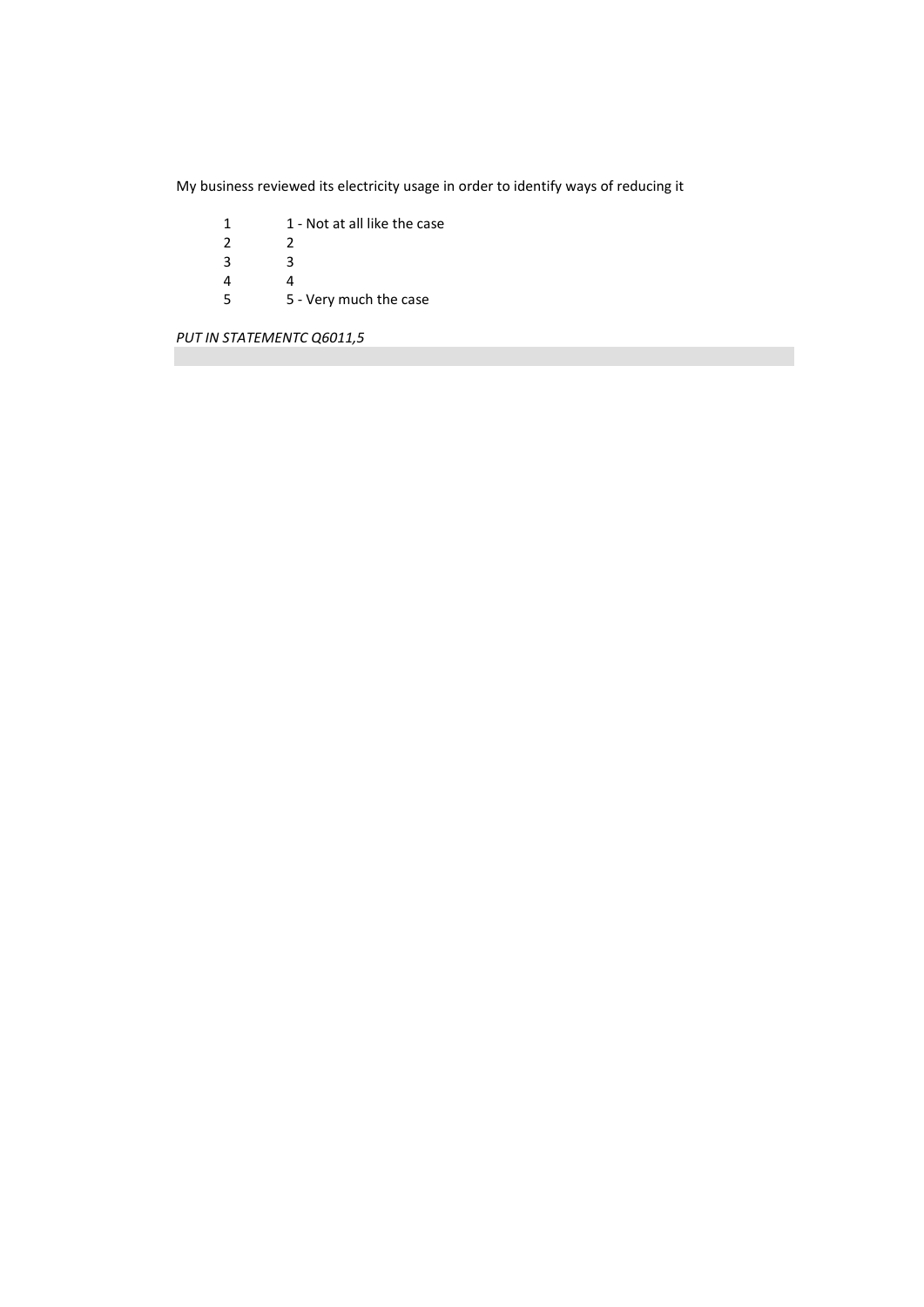My business identified easy to implement changes which reduced the amount of electricity it used

| 1 | 1 - Not at all like the case |
|---|------------------------------|
| 2 | 2                            |
| 3 | ર                            |
| 4 | 4                            |
| 5 | 5 - Very much the case       |

#### *PUT IN STATEMENTC Q6011,6*

#### **QUESTION 6012**

The business made minor changes to the time when it uses electricity - for instance by changing when machinery or equipment

is used.

| 1 | 1 - Not at all like the case |
|---|------------------------------|
| 2 | 2                            |
| 3 | ર                            |
| 4 |                              |
| 5 | 5 - Very much the case       |

## *PUT IN STATEMENTC Q6011,7*

#### **QUESTION 6012**

The business made major changes to the time when it uses electricity - for instance by changing when machinery or equipment is used.

| 1             | 1 - Not at all like the case |
|---------------|------------------------------|
| $\mathcal{P}$ | 2                            |
| 3             | ર                            |
| 4             |                              |
| 5             | 5 - Very much the case       |

## *PUT IN STATEMENTC Q6011,8*

#### **QUESTION 6012**

The business made minor changes to the total amount of electricity it used - for instance by changing how it uses equipment or machinery.

| 1             | 1 - Not at all like the case |
|---------------|------------------------------|
| $\mathcal{L}$ |                              |
| 3             | ર                            |
|               |                              |

5 5 - Very much the case

*PUT IN STATEMENTC Q6011,9* 

# **QUESTION 6012**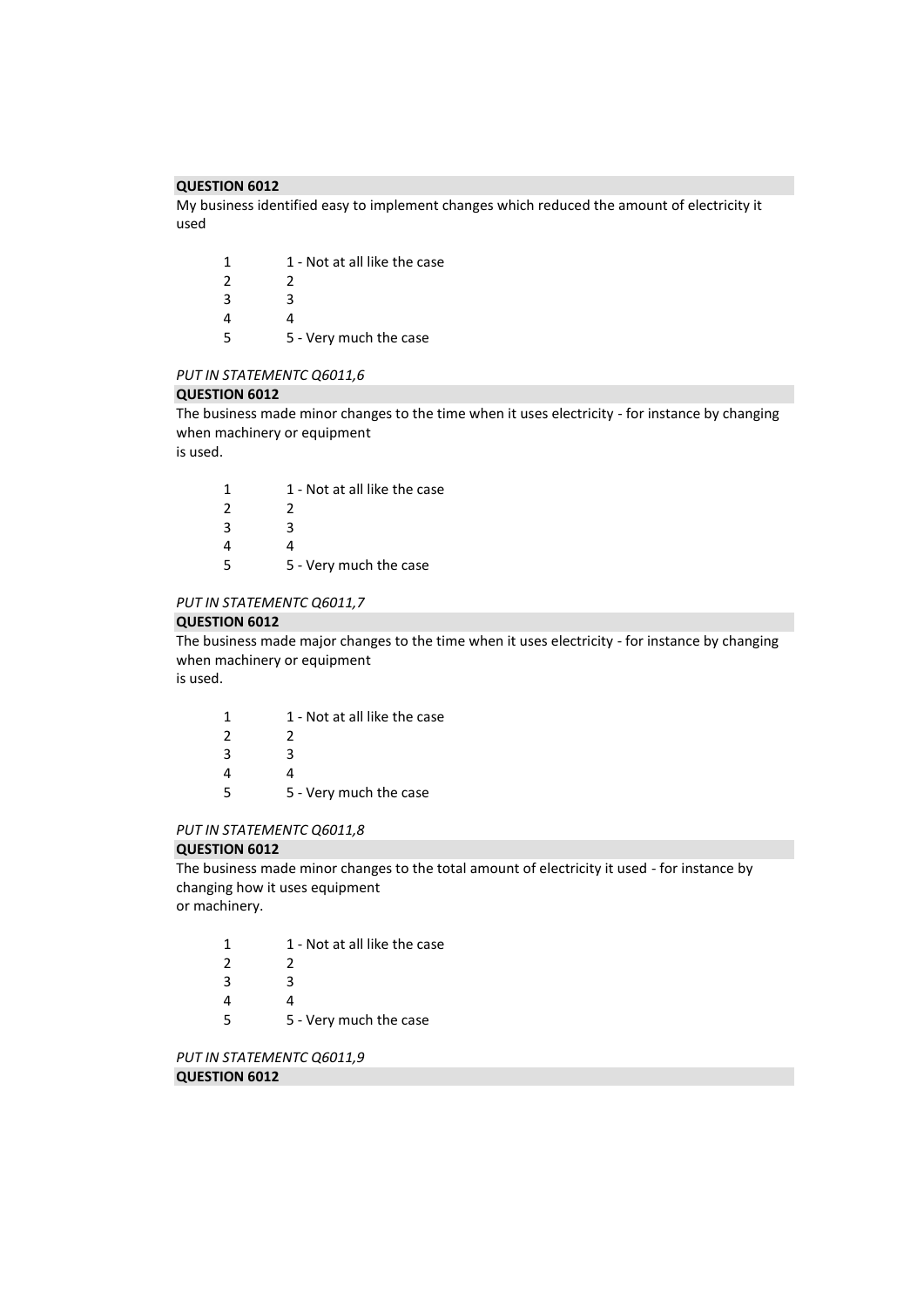The business made major changes to the total amount of electricity it used - for instance by changing how it uses equipment or machinery.

| 1 | 1 - Not at all like the case |
|---|------------------------------|
| 2 | 2                            |
| 3 | ર                            |
| 4 |                              |
| 5 | 5 - Very much the case       |

*PUT IN STATEMENTC Q6011,10*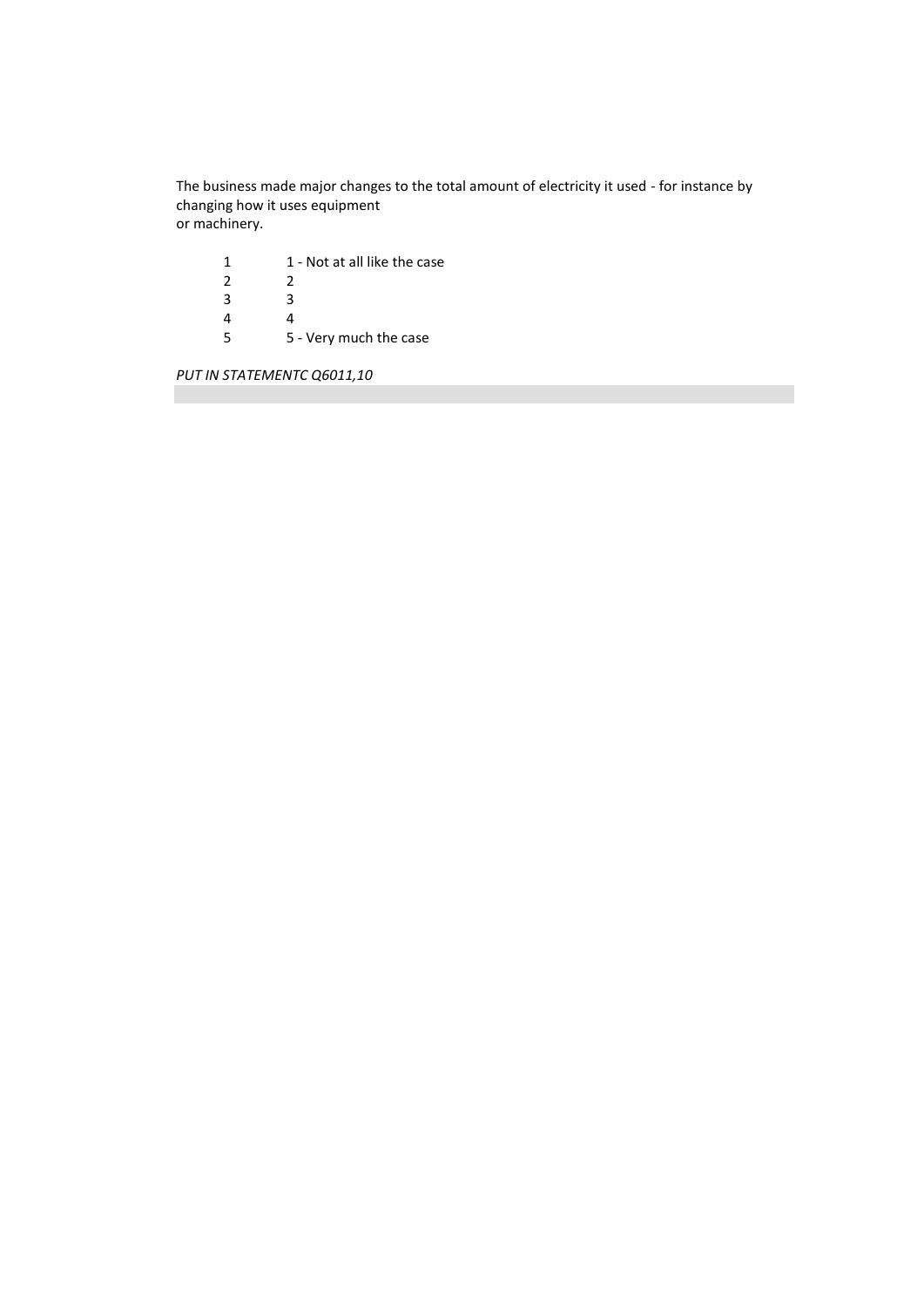Managers were given targets to reduce their use of electricity

| 1              | 1 - Not at all like the case |
|----------------|------------------------------|
| $\overline{2}$ | 2                            |
| 3              | ર                            |
| 4              | Δ                            |
| 5              | 5 - Very much the case       |

#### *PUT IN STATEMENTC Q6011,11*

#### **QUESTION 6012**

Participation in the trial had no impact on the business

| -1            | 1 - Not at all like the case |
|---------------|------------------------------|
| $\mathcal{P}$ |                              |
| 3             | з                            |
|               |                              |

 4 5 - Very much the case

## **QUESTION 6020**

By what amount do you think that your electricity bills changed as a result of the trial?

- Decreased a lot
- Decreased somewhat
- 3 No change<br>4 Increased s
- Increased somewhat
- Increased a lot

## **QUESTION 6021**

By what amount?

## *IF [ Q6020 , 1 , 2 , 4 , 5 ]*

- 1 Less than 5%<br>2 Between 5%
- Between 5% and 10%
- Between 10% and 20%
- Between 20% and 30%
- More than 30%
- don't know

## **QUESTION 6030**

Do you think that your overall electricity usage (units or kWh) changed during the trial?

- Decreased a lot
- Decreased somewhat
- No change
- Increased somewhat
- Increased a lot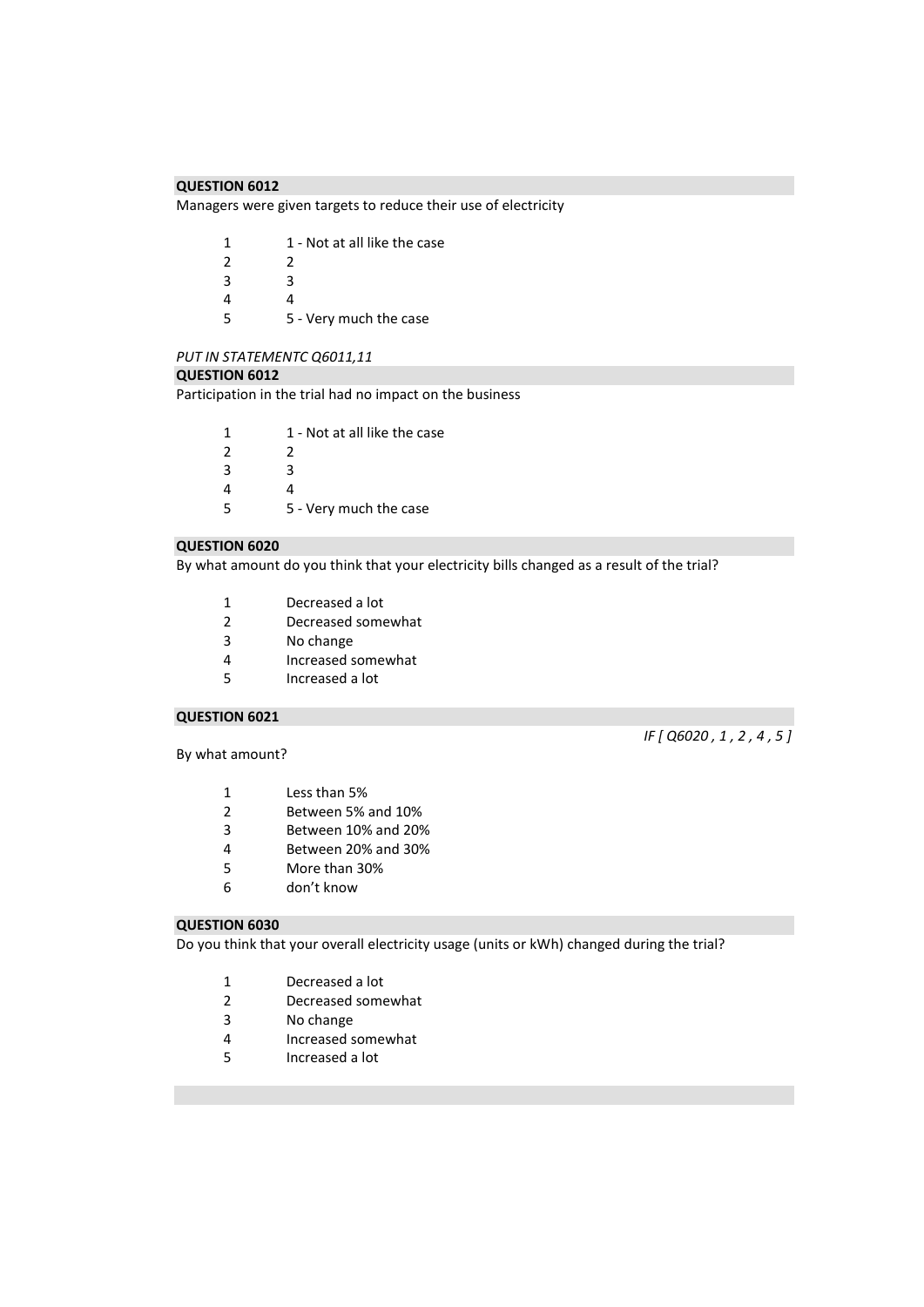By what amount?

*IF [ Q6030 , 1 , 2 , 4 , 5 ]* 

- Less than 5%
- Between 5% and 10%
- Between 10% and 20%
- Between 20% and 30%
- More than 30%
- don't know

## **QUESTION 6040**

By what amount do you think that your electricity usage (for instance in units or kWh) changed during the peak hours

between 5pm and 7pm as a result of the trial?

- Decreased a lot
- Decreased somewhat
- No change
- Increased somewhat
- Increased a lot

## **QUESTION 6041**

## By what amount?

*IF [ Q6040 , 1 , 2 , 4 , 5 ]* 

- Less than 5%
- Between 5% and 10%
- Between 10% and 20%
- Between 20% and 30%
- More than 30%
- don't know

## **QUESTION 6050**

By what amount do you think that your electricity usage (for instance in units or kWh) changed during the night rate

between 11pm and 8am as a result of the trial?

- Decreased a lot
- Decreased somewhat
- No change
- Increased somewhat
- Increased a lot

## **QUESTION 6051**

By what amount?

- Less than 5%
- Between 5% and 10%
- Between 10% and 20%
- Between 20% and 30%
- More than 30%
- don't know

*IF [ Q6050 , 1 , 2 , 4 , 5 ]* 

#### **QUESTION 6500**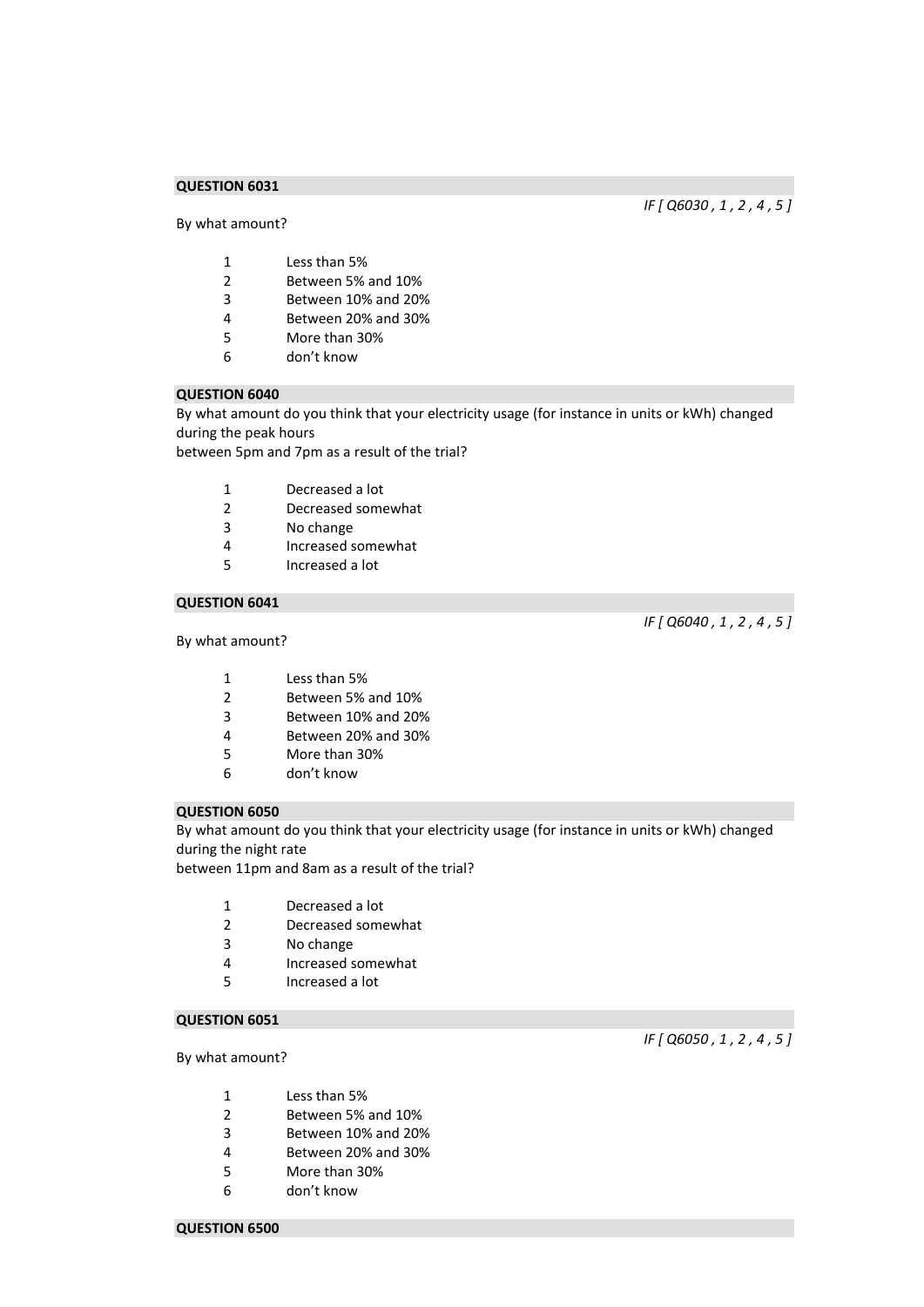Please tell me whether you agree or disagree with each of these statements. Please rate on a scale of 1 to 5 where 1 is strongly agree and 5 is strongly disagree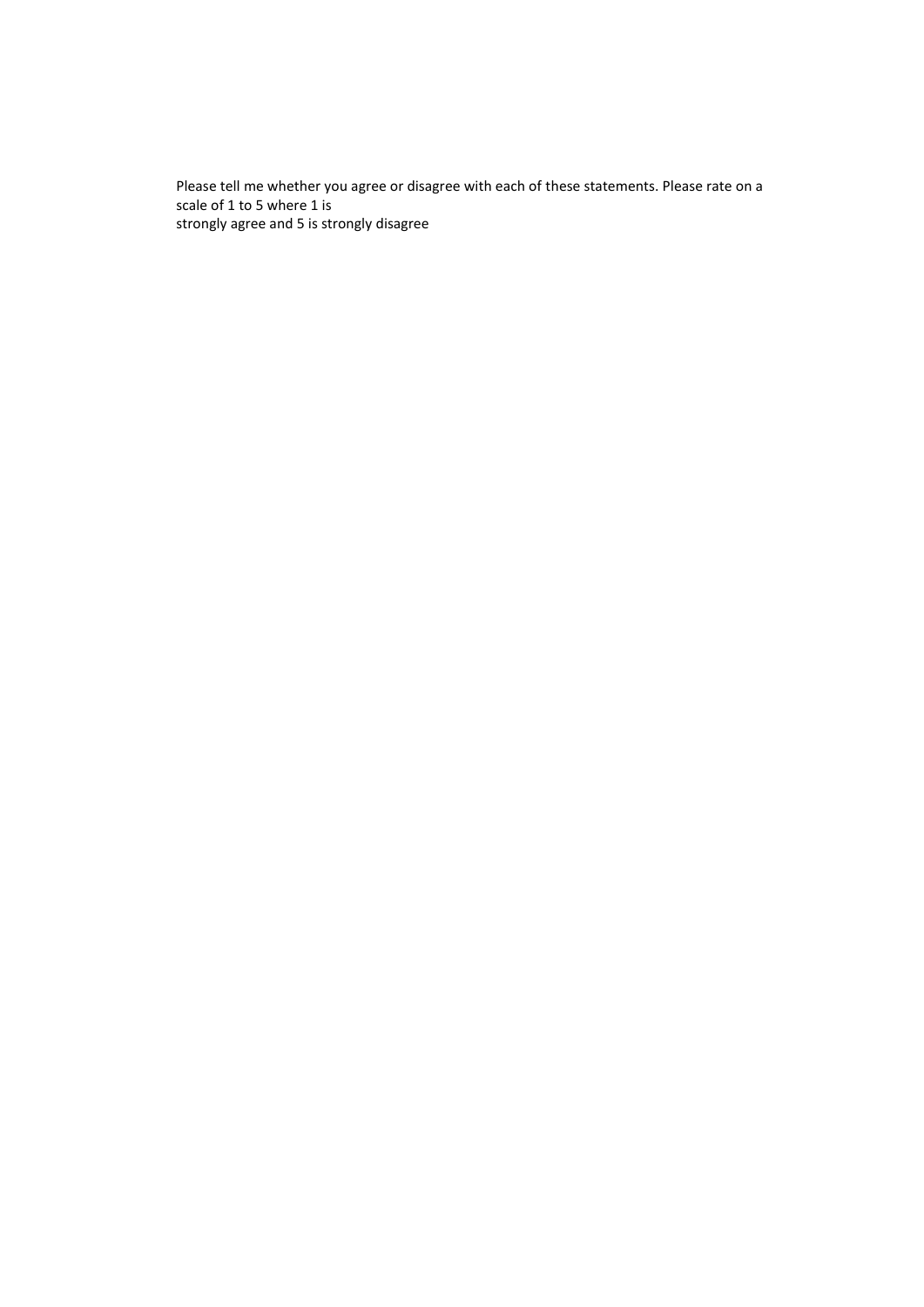- 1 The tariff (the different prices charged for using electricity at different times of day and night) helped the business to reduce its overall usage of electricity
- 2 The tariff helped the business change when it used electricity<br>3 The tariff made the business become more aware about how
- The tariff made the business become more aware about how it used electricity
- 4 The tariff made the business become more aware about when it used electricity

## *PUT IN STATEMENTC Q6501,1*

#### **QUESTION 6502**

The tariff (the different prices charged for using electricity at different times of day and night) helped the business to

reduce its overall usage of electricity

|   | 1 - strongly agree    |
|---|-----------------------|
| 2 | 2                     |
| 3 | ς                     |
| 4 |                       |
| 5 | 5 - strongly disagree |

#### *PUT IN STATEMENTC Q6501,2*

#### **QUESTION 6502**

The tariff helped the business change when it used electricity

| 1 | 1 - strongly agree    |
|---|-----------------------|
| 2 | 2                     |
| 3 | ર                     |
| 4 | Δ                     |
| 5 | 5 - strongly disagree |
|   |                       |

#### *PUT IN STATEMENTC Q6501,3*

#### **QUESTION 6502**

The tariff made the business become more aware about how it used electricity

1 1 - strongly agree 2 2 3 3 4 4 5 5 - strongly disagree

#### *PUT IN STATEMENTC Q6501,4*

#### **QUESTION 6502**

The tariff made the business become more aware about when it used electricity

| 1 - strongly agree |
|--------------------|
|                    |
| ੨                  |
|                    |
|                    |

#### 5 5 - strongly disagree

#### **QUESTION 6800** NUMBER **NUMBER NUMBER NUMBER**

The tariff included different costs during peak hours between 5pm to 7pm etc. Can you recall the price charged for a unit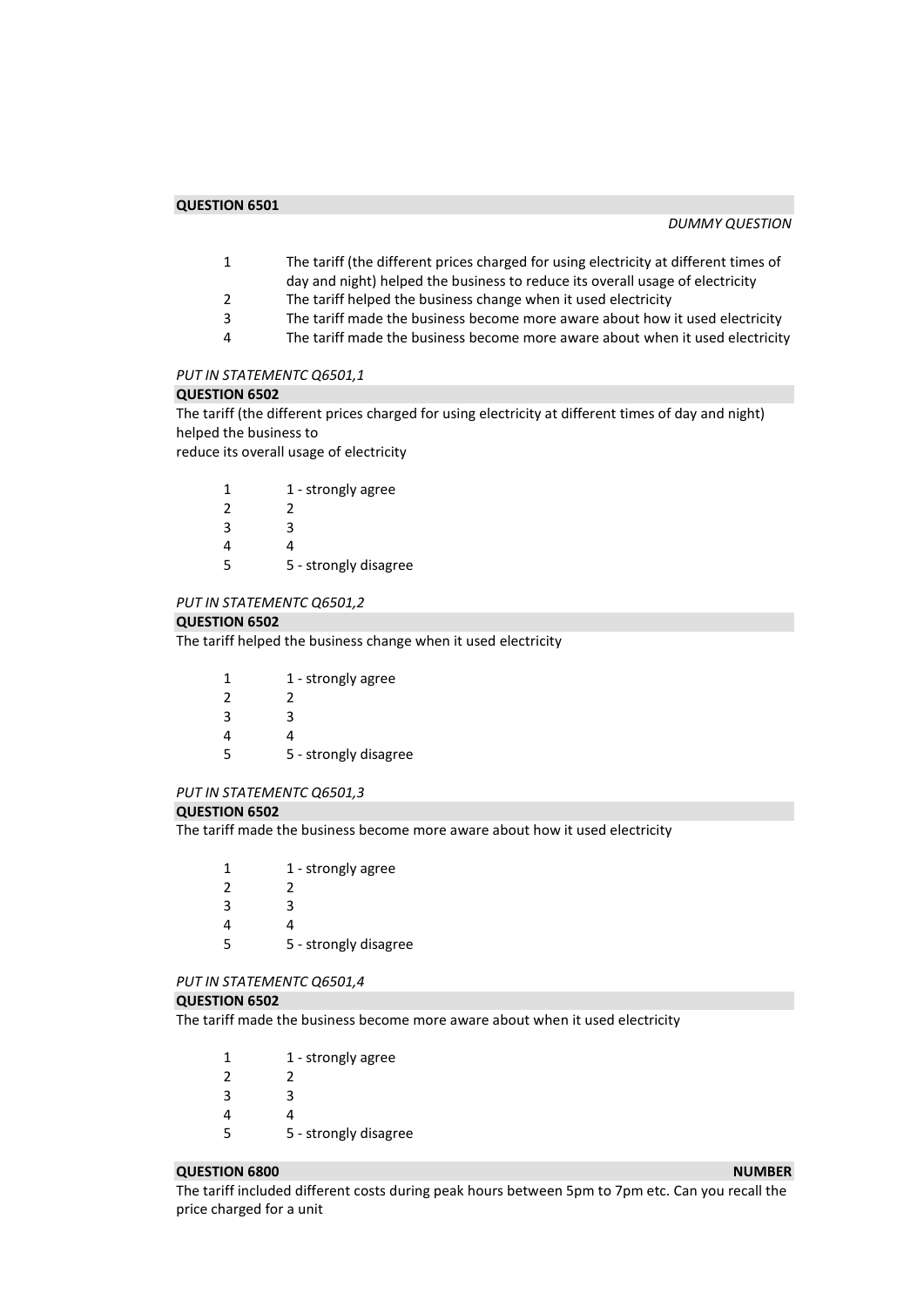of electricity during peak hours between 5pm to 7pm during weekdays? INTERVIEWER RECORD IN CENTS .I.E. IF RESPONDENT SAYS 18 CENTS ENTER 18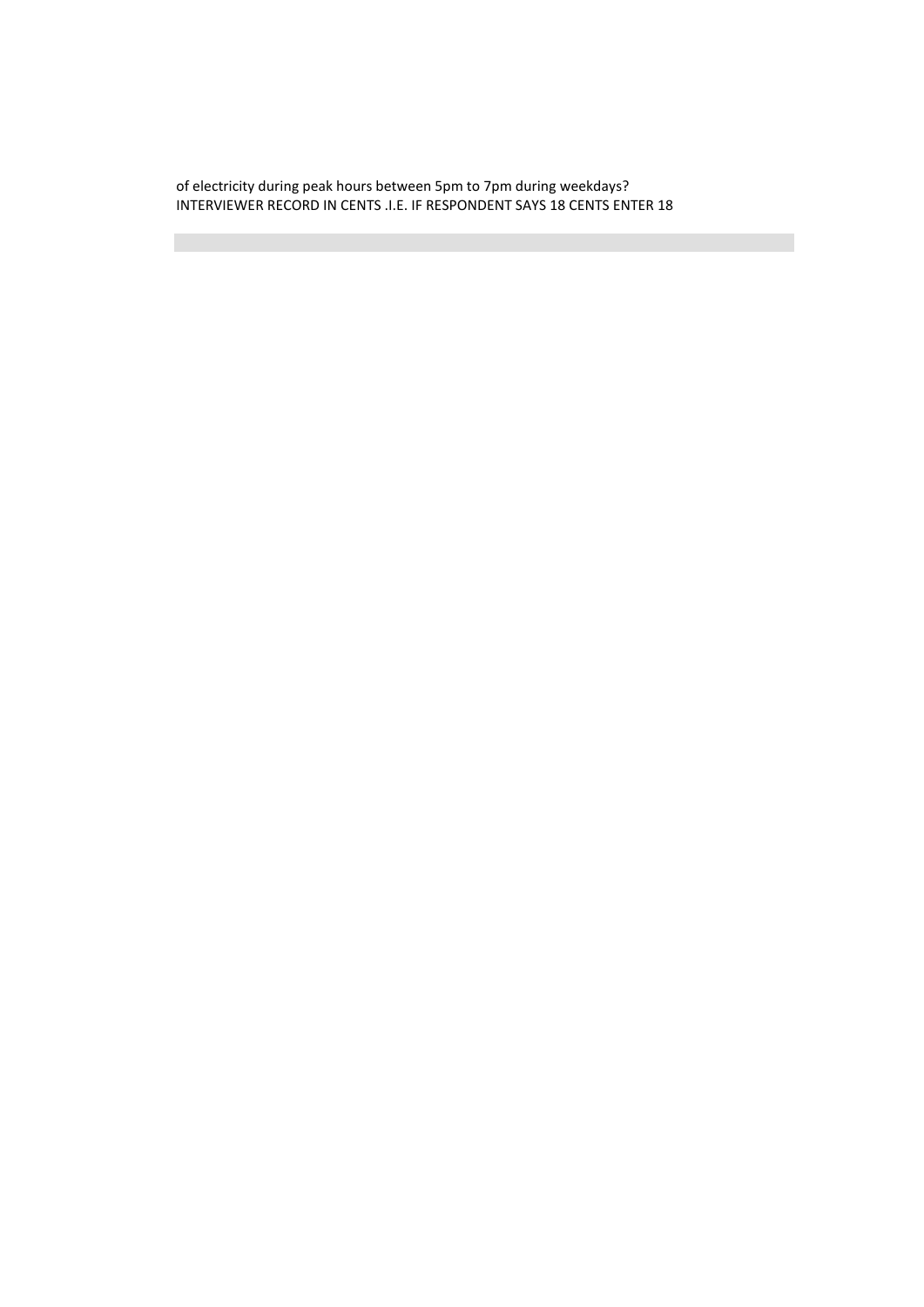How much effort did your business make to reduce the amount of electricity it used during these peak hours of 5pm to 7pm

using a scale of 1 to 5 where 5 is made a great deal of effort to move usage and 1 is did not attempt to move usage?

| 1             | 1 - No attempt to move usage |
|---------------|------------------------------|
| $\mathcal{P}$ | 2                            |
| 3             | R                            |
| 4             |                              |
| 5             | 5 - A great deal of effort   |

#### **QUESTION 6820** NUMBER **NUMBER NUMBER**

Can you recall the price charged for a unit of electricity during night hours between 11pm to 7am?

INTERVIEWER RECORD IN CENTS .I.E. IF RESPONDENT SAYS 18 CENTS ENTER 18

#### **QUESTION 6830** NUMBER **NUMBER NUMBER NUMBER**

Can you recall the price charged for a unit of electricity the rest of the time and during all of Saturday and Sunday? INTERVIEWER RECORD IN CENTS .I.E. IF RESPONDENT SAYS 18 CENTS ENTER 18

#### **QUESTION 6840**

*IF [ Q6030 , 1 , 2 ]* 

How easy or difficult did your business find it to reduce its overall usage - would you say

- 1 Very difficult
- 2 Difficult
- 3 Neither difficult nor easy
- 4 Easy or
- 5 Very easy

## **QUESTION 6850**

Please think about the factors that motivated your business to reduce the total amount of electricity its uses. Please use a scale of 1to 5 where 1 is very important and 5 is not at all important

**QUESTION 6851** 

*DUMMY QUESTION* 

*IF [ Q6030 , 1 , 2 ]* 

- 1 The different prices charged for electricity at different times of day
- 2 The overall cost of electricity charged as part of the trial
- 3 The additional information that you received in your bill

*PUT IN STATEMENTD Q6851,1*  **QUESTION 6852** 

*IF [ Q6030 , 1 , 2 ]* 

- The different prices charged for electricity at different times of day
	- 1 Very important
	- 2 Fairly important
	- 3 Neither important nor unimportant
	- 4 Not very important
	- 5 Not at all important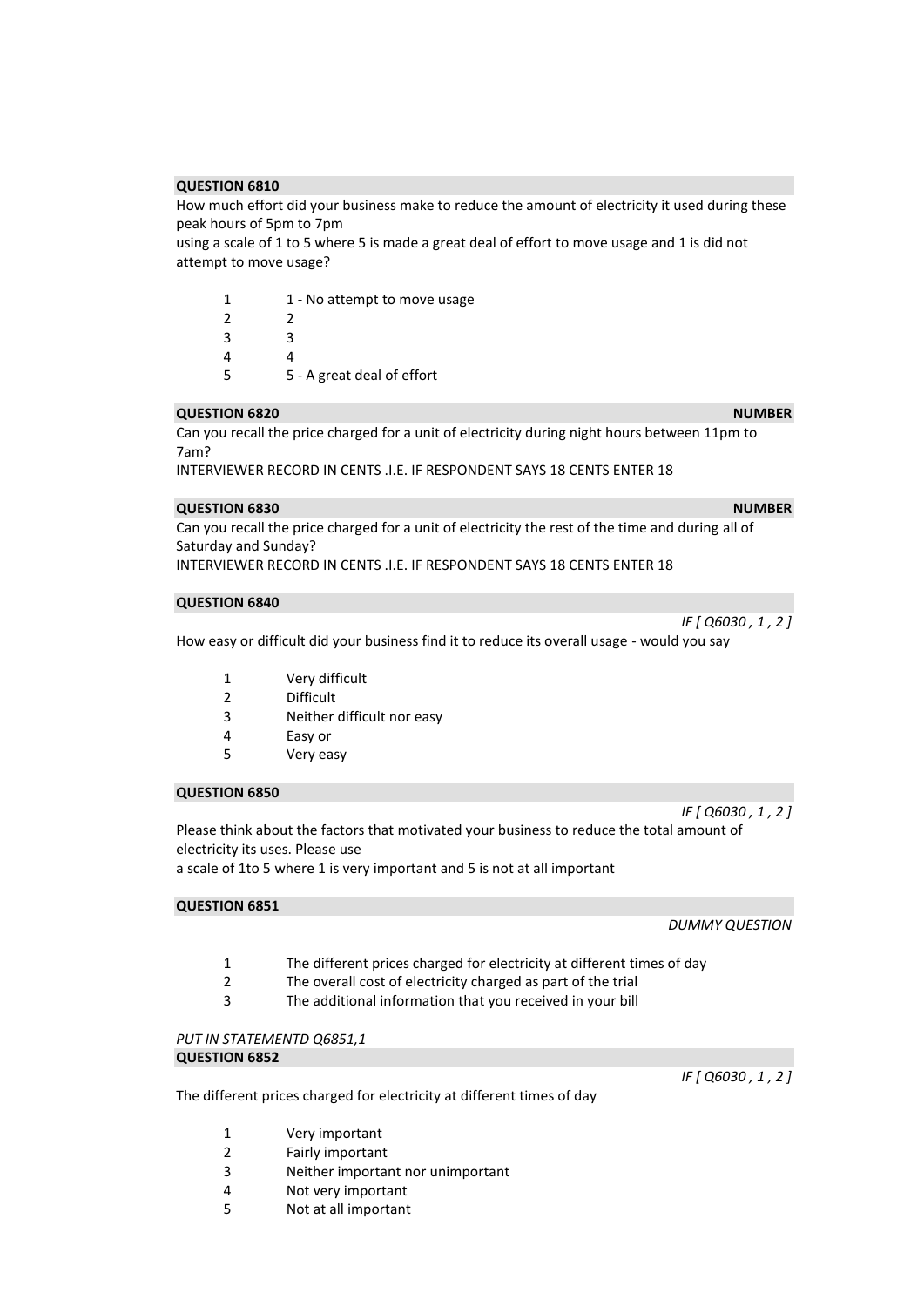*PUT IN STATEMENTD Q6851,2*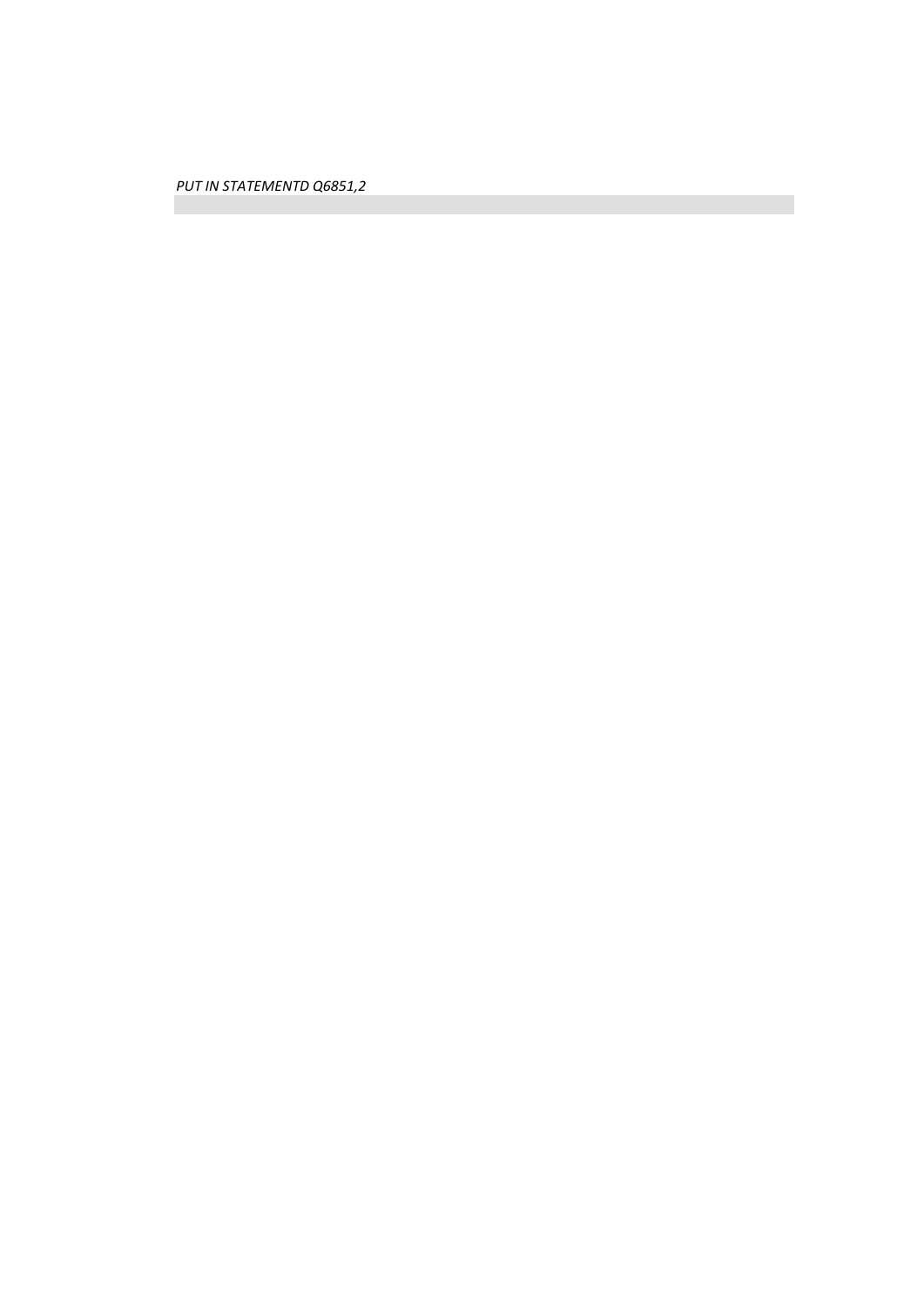The overall cost of electricity charged as part of the trial

- 1 Very important
- 2 Fairly important
- 3 Neither important nor unimportant<br>4 Not verv important
- Not very important
- 5 Not at all important

# *PUT IN STATEMENTD Q6851,3*

## **QUESTION 6852**

The additional information that you received in your bill

- 1 Very important
- 2 Fairly important
- 3 Neither important nor unimportant
- 4 Not very important
- 5 Not at all important

## **QUESTION 6853**

*IF [ Q6030 , 1 , 2 & Q9005 , 2 ]* 

The electricity monitor (the device which displays the amount of electricity your premises is consuming) provided as part of the trial

- 1 Very important
- 2 Fairly important
- 3 Neither important nor unimportant
- 4 Not very important
- 5 Not at all important

## **QUESTION 6854**

*IF [ Q6030 , 1 , 2 & Q9005 , 3 ]* 

The additional information that you were able to obtain from the web system you had access to

- 1 Very important
- 2 Fairly important
- 3 Neither important nor unimportant
- 4 Not very important
- 5 Not at all important

#### **QUESTION 6855**

*IF [ Q6030 , 1 , 2 ]* 

Your business' need to reduce the size of its bills due to the economic climate

- 1 Very important
- 2 Fairly important
- 3 Neither important nor unimportant
- 4 Not very important
- 5 Not at all importantt

*IF [ Q6030 , 1 , 2 ]* 

*IF [ Q6030 , 1 , 2 ]*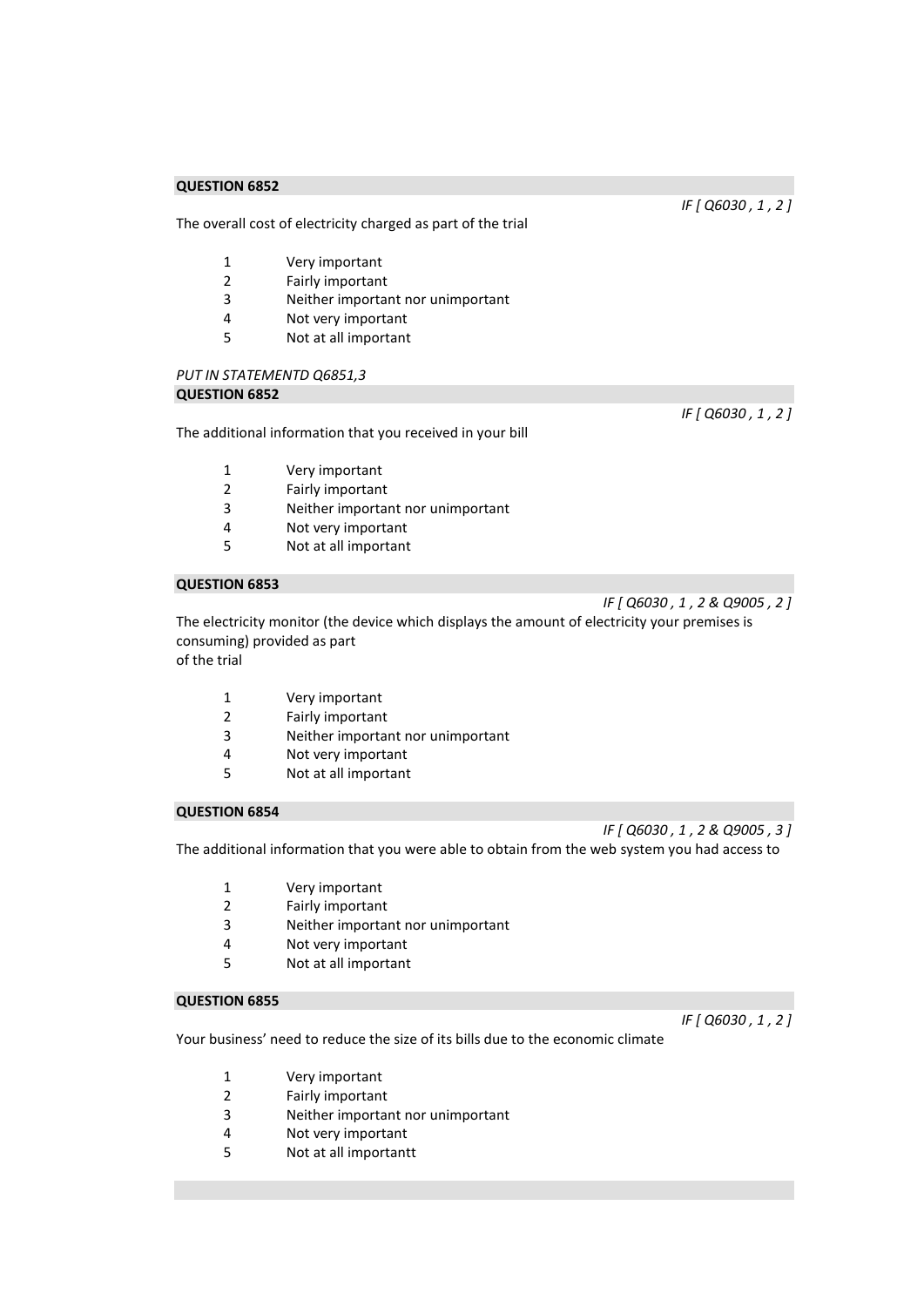*IF [ Q6040 , 1 , 2 ]* 

How easy or difficult did your business find it to reduce its peak usage - would you say

- 1 Very difficult
- 2 Difficult
- 3 Neither difficult nor easy
- 4 Easy or
- 5 Very easy

### **QUESTION 6910**

Please think about the factors that motivated your business to reduce the amount it uses between 5pm and 7pm. Can you tell

me whether each of the following was very important, fairly important, neither important nor unimportant, not very

important, not at all important?

## **QUESTION 6911**

*DUMMY QUESTION* 

*IF [ Q6040 , 1 , 2 ]* 

*IF [ Q6040 , 1 , 2 ]* 

- 1 The additional price charged for electricity used between 5pm and 7pm<br>2 The increase in the bill caused by the cost of electricity between 5pm and
- The increase in the bill caused by the cost of electricity between 5pm and 7pm
- 3 The additional information that was received in your bill showing the amount of electricity the business uses at that time

#### *PUT IN STATEMENTE Q6911,1*  **QUESTION 6912**

The additional price charged for electricity used between 5pm and 7pm

- 1 Very important
- 2 Fairly important
- 3 Neither important nor unimportant
- 4 Not very important
- 5 Not at all important

#### *PUT IN STATEMENTE Q6911,2*  **QUESTION 6912**

*IF [ Q6040 , 1 , 2 ]*

The increase in the bill caused by the cost of electricity between 5pm and 7pm

- 1 Very important
- 2 Fairly important
- 3 Neither important nor unimportant
- 4 Not very important
- 5 Not at all important

*PUT IN STATEMENTE Q6911,3*  **QUESTION 6912**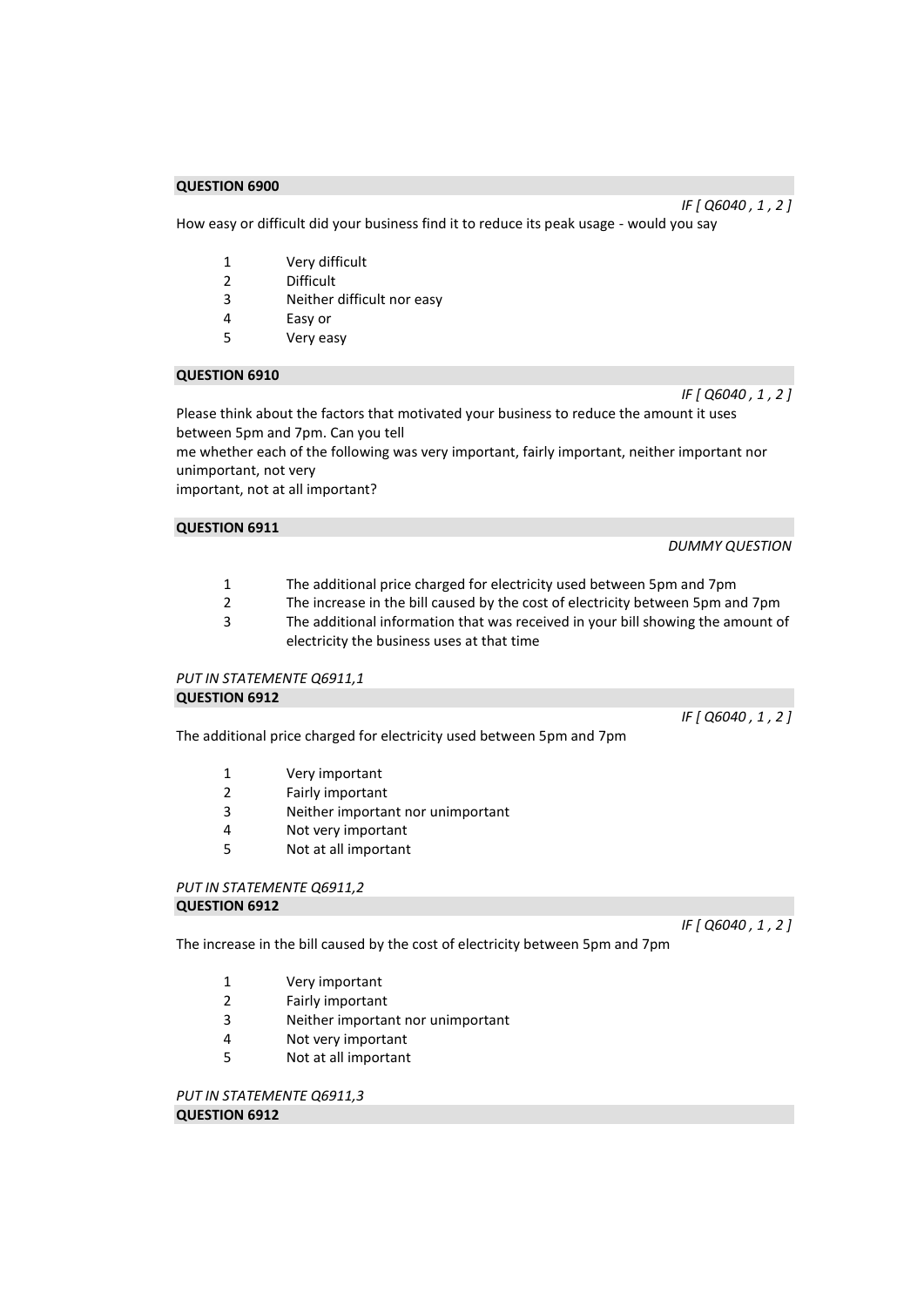## *IF [ Q6040 , 1 , 2 ]*

The additional information that was received in your bill showing the amount of electricity the business uses at that time

- 1 Very important<br>2 Fairly important
- 2 Fairly important<br>3 Neither importal
- 3 Neither important nor unimportant<br>4 Not verv important
- 4 Not very important<br>5 Not at all important
- Not at all important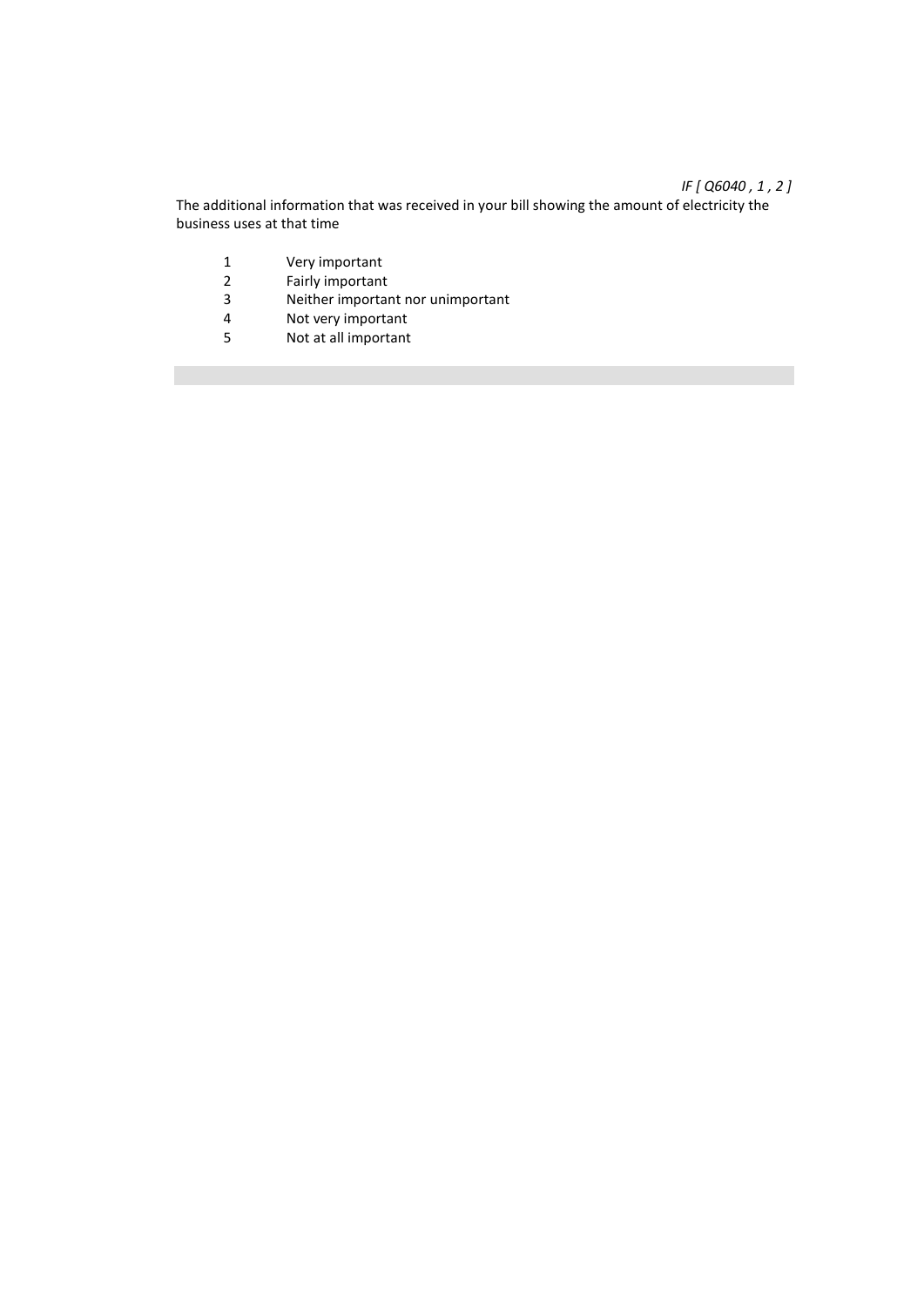The electricity monitor (the device which displays the amount of electricity you are using) provided as part of the trial

- 1 Very important
- 2 Fairly important<br>3 Neither importal
- Neither important nor unimportant
- 4 Not very important
- 5 Not at all important

## **QUESTION 6914**

*IF [ Q6040 , 1 , 2 & Q9005 , 3 ]*  The additional information that your business received from the web system you had access to

- 1 Very important
- 2 Fairly important
- 3 Neither important nor unimportant
- 4 Not very important
- 5 Not at all important

## **QUESTION 6915**

Your business' need to reduce the size of its bills due to the economic climate

*IF [ Q6040 , 1 , 2 ]* 

- 1 Very important
- 2 Fairly important
- 3 Neither important nor unimportant
- 4 Not very important
- 5 Not at all important

## **QUESTION 6920**

*IF [ Q6040 , 1 , 2 ]*  Please tell me whether you agree with the following statments using a scale of 1 to 5 where 1 is strongly agree and 5 is strongly disagree

#### **QUESTION 6921**

*DUMMY QUESTION* 

- 1 The price of electricity between 5pm and 7pm made the business focus on how it used electricity during these hours
- 2 The price of electricity forced the business to make changes in its use of electricity between 5pm and 7pm
- 3 The changes that were made had a negative impact on the business

*PUT IN STATEMENTF Q6921,1*  **QUESTION 6922** 

*IF [ Q6040 , 1 , 2 & Q9005 , 2 ]*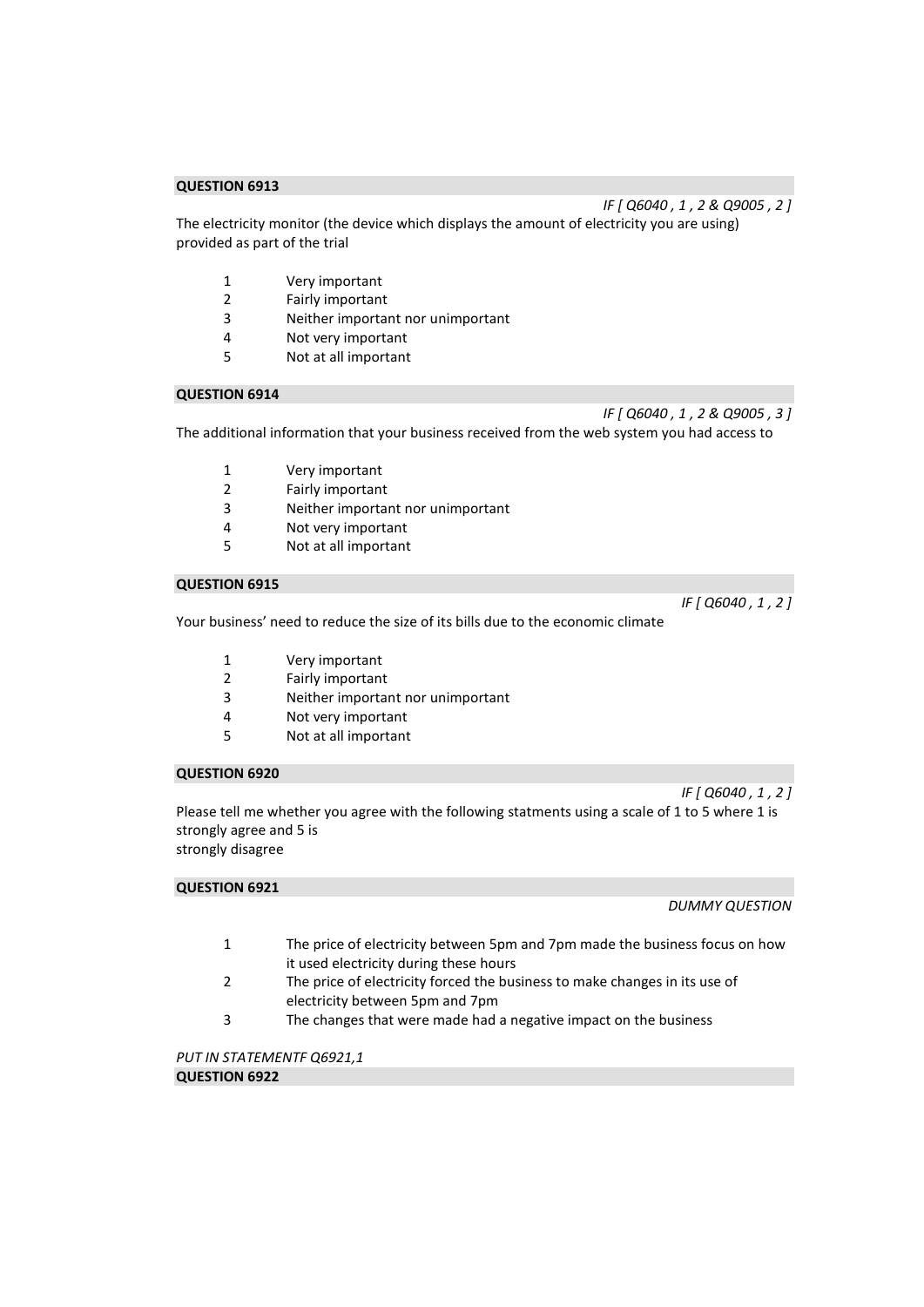The price of electricity between 5pm and 7pm made the business focus on how it used electricity during these hours

1 1 - Strongly agree<br>2 2  $\begin{array}{ccc} 2 & \quad & 2 \\ 3 & \quad & 3 \end{array}$  $\frac{3}{4}$  $\begin{array}{ccc} 4 & & 4 \\ 5 & & 5 \end{array}$ 5 5 - Strongly disagree

*PUT IN STATEMENTF Q6921,2* 

## *IF [ Q6040 , 1 , 2 ]*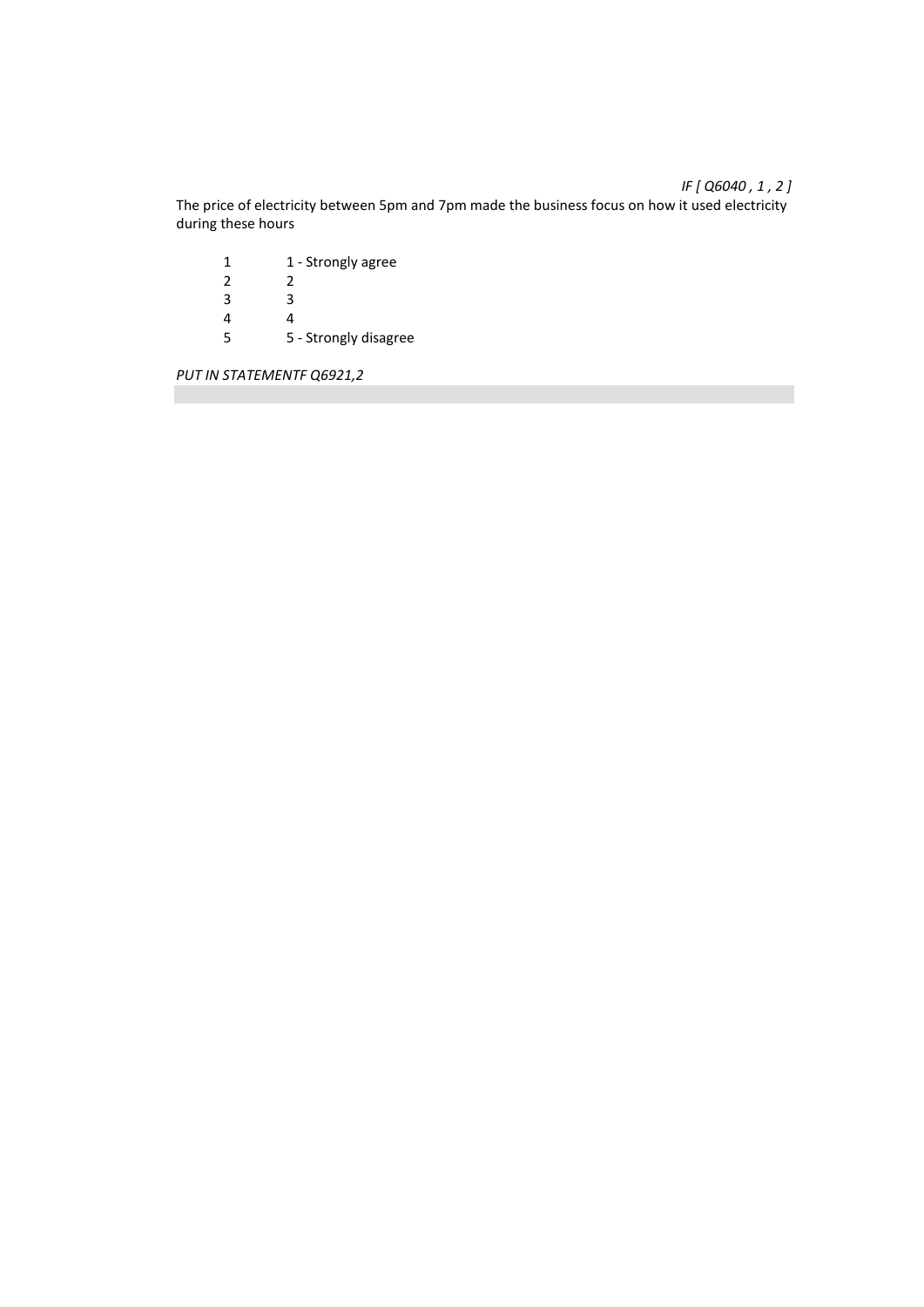The price of electricity forced the business to make changes in its use of electricity between 5pm and 7pm

| 1 | 1 - Strongly agree    |
|---|-----------------------|
| 2 | 2                     |
| 3 | ੨                     |
|   | 4                     |
| 5 | 5 - Strongly disagree |

## *PUT IN STATEMENTF Q6921,3*  **QUESTION 6922**

The changes that were made had a negative impact on the business

| 1 | 1 - Strongly agree    |
|---|-----------------------|
| 2 | 2                     |
| 3 | ੨                     |
| 4 |                       |
| 5 | 5 - Strongly disagree |

## **QUESTION 7000**

*IF [ # Q6040 , 1 , 2 ]* 

*IF [ Q6040 , 1 , 2 ]* 

Please think about why your business was not able to reduce usage during the peak hours. Can you tell me whether each of

the following was very important, fairly important, neither important nor unimportant, not very important, not at all

important

| <b>QUESTION 7001</b> |                       |
|----------------------|-----------------------|
|                      | <b>DUMMY QUESTION</b> |

- 1 It was not possible for the business to move usage to other times
- 2 The size of the savings that it could make on its bill was not sufficient to justify the changes required
- 3 We did not know enough about how and when the business uses electricity to reduce the business' usage during peak hours
- 4 The difference between the peak price and the other prices was not enough to motivate the business to move usage
- 5 While changes were made, the bill seemed to be the same so efforts were stopped

#### *PUT IN STATEMENTG Q7001,1*  **QUESTION 7002**

It was not possible for the business to move usage to other times

*IF [ # Q6040 , 1 , 2 ]* 

- 1 Very important
- 2 Fairly important
- 3 Neither important nor unimportant
- 4 Not very important
- 5 Not at all important

*IF [ Q6040 , 1 , 2 ]*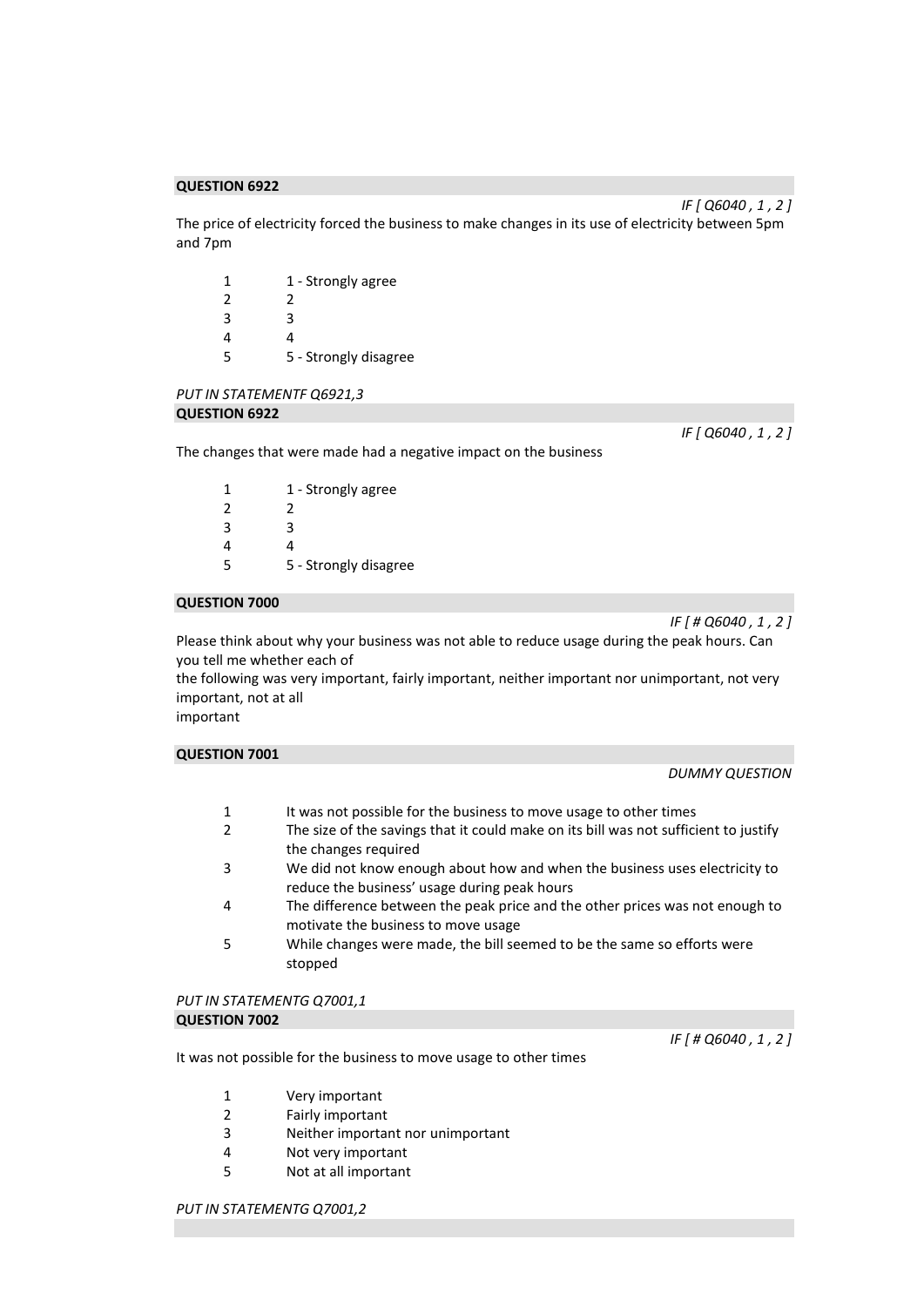The size of the savings that it could make on its bill was not sufficient to justify the changes required

- 1 Very important
- 2 Fairly important<br>3 Neither importal
- Neither important nor unimportant
- 4 Not very important
- 5 Not at all important

# *PUT IN STATEMENTG Q7001,3*

## **QUESTION 7002**

*IF [ # Q6040 , 1 , 2 ]* 

We did not know enough about how and when the business uses electricity to reduce the business' usage during peak hours

- 1 Very important
- 2 Fairly important
- 3 Neither important nor unimportant
- 4 Not very important
- 5 Not at all important

#### *PUT IN STATEMENTG Q7001,4*  **QUESTION 7002**

*IF [ # Q6040 , 1 , 2 ]* 

The difference between the peak price and the other prices was not enough to motivate the business to move usage

- 1 Very important
- 2 Fairly important
- 3 Neither important nor unimportant
- 4 Not very important
- 5 Not at all important

*PUT IN STATEMENTG Q7001,5* 

**QUESTION 7002** 

*IF [ # Q6040 , 1 , 2 ]* 

While changes were made, the bill seemed to be the same so efforts were stopped

- 1 Very important
- 2 Fairly important
- 3 Neither important nor unimportant
- 4 Not very important
- 5 Not at all important

### **QUESTION 7100**

*IF [ Q6050 < 4 ]* 

Please think about why your business was not able to move usage to the night time hours. Can you tell me whether each of

the following was very important, fairly important, neither important nor unimportant, not very important, not at all

important

*IF [ # Q6040 , 1 , 2 ]*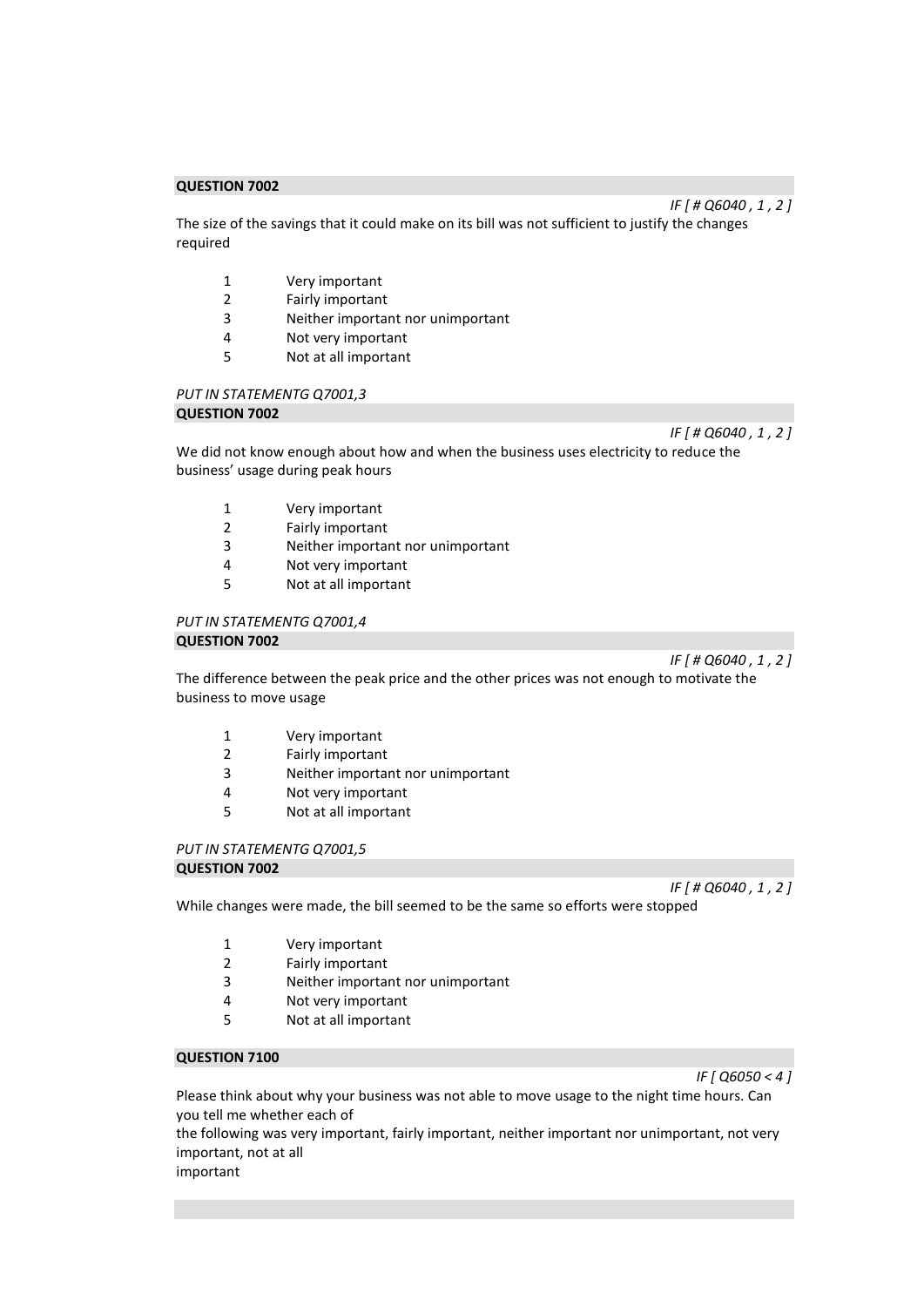- 1 It was too inconvenient for the business to move usage to night time<br>2 The size of the savings that it could make on its bill was not sufficient
- The size of the savings that it could make on its bill was not sufficient to justify the changes required
- 3 We did not know enough about how and when the business uses electricity to move usage to night hours
- 4 There were safety implications of using appliances at night-time
- 5 The difference between the night time price and the other prices was not enough to justify the business moving its usage
- 6 While changes were made, the bill seemed to be the same so efforts were stopped

### *PUT IN STATEMENTH Q7101,1*  **QUESTION 7102**

*IF [ Q6050 < 4 ]* 

- 1 Very important
- 2 Fairly important
- 3 Neither important nor unimportant<br>4 Not verv important

It was too inconvenient for the business to move usage to night time

- Not very important
- 5 Not at all important

## *PUT IN STATEMENTH Q7101,2*  **QUESTION 7102**

*IF [ Q6050 < 4 ]* 

The size of the savings that it could make on its bill was not sufficient to justify the changes required

- 1 Very important
- 2 Fairly important
- 3 Neither important nor unimportant
- 4 Not very important
- 5 Not at all important

#### *PUT IN STATEMENTH Q7101,3*  **QUESTION 7102**

*IF [ Q6050 < 4 ]* 

We did not know enough about how and when the business uses electricity to move usage to night hours

- 1 Very important
- 2 Fairly important
- 3 Neither important nor unimportant
- 4 Not very important
- 5 Not at all important

*PUT IN STATEMENTH Q7101,4*  **QUESTION 7102**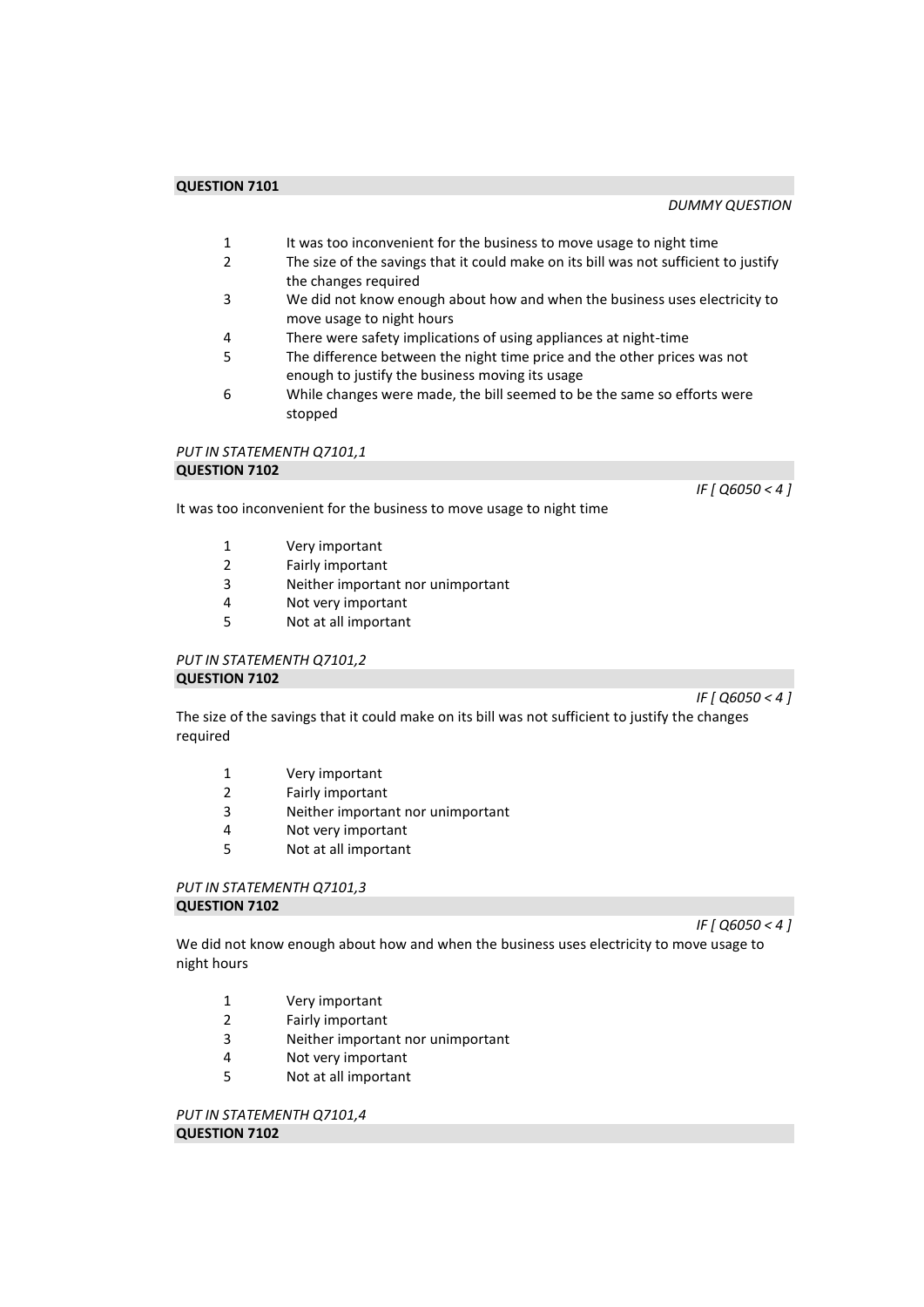*IF [ Q6050 < 4 ]* 

There were safety implications of using appliances at night-time

- 1 Very important<br>2 Fairly important
- 2 Fairly important<br>3 Neither importar
- 3 Neither important nor unimportant<br>4 Not very important
- 4 Not very important<br>5 Not at all important
- Not at all important

*PUT IN STATEMENTH Q7101,5*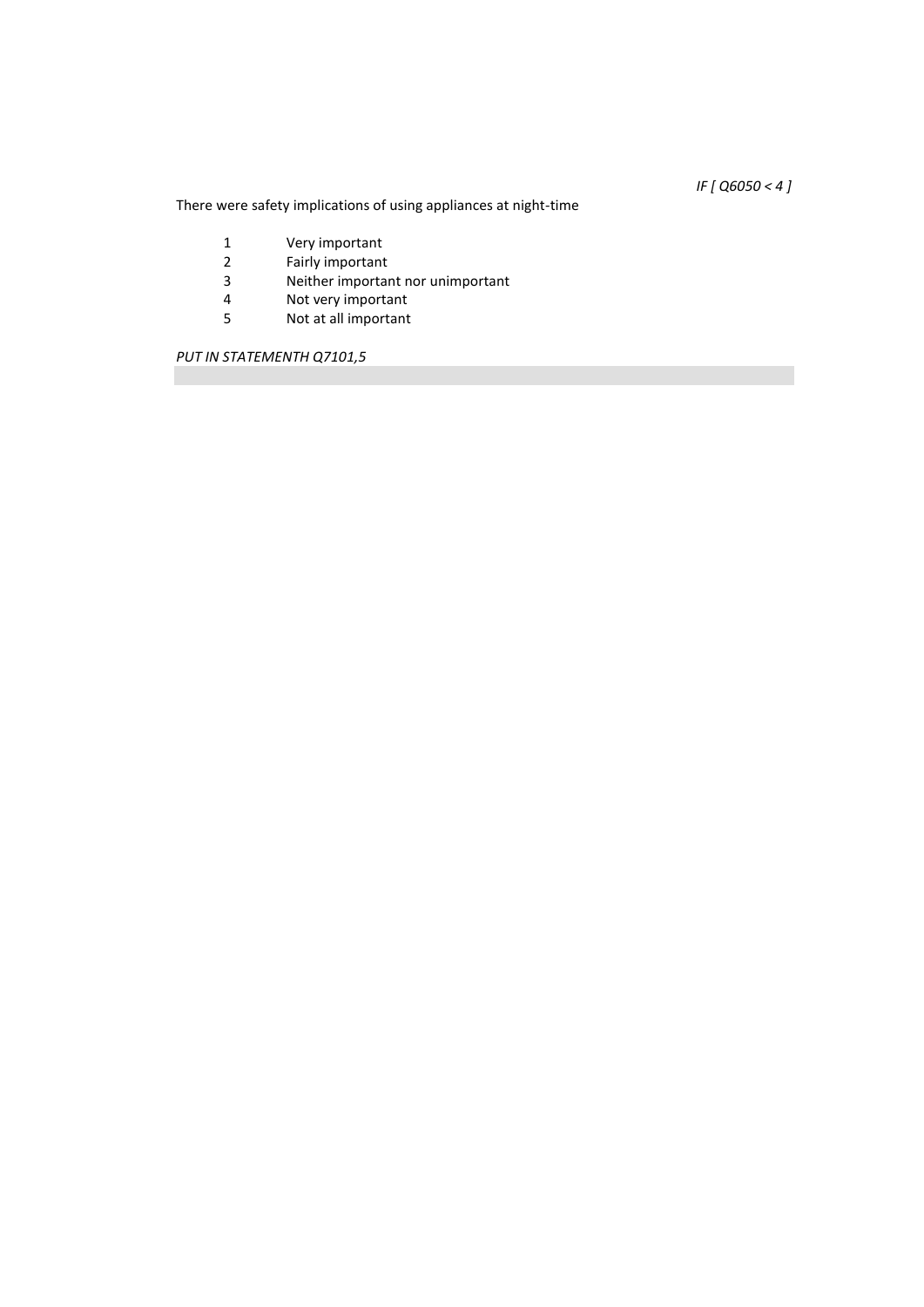The difference between the night time price and the other prices was not enough to justify the business moving its usage

- 1 Very important
- 2 Fairly important<br>3 Neither importal
- Neither important nor unimportant
- 4 Not very important
- 5 Not at all important

## *PUT IN STATEMENTH Q7101,6*  **QUESTION 7102**

*IF [ Q6050 < 4 ]* 

While changes were made, the bill seemed to be the same so efforts were stopped

- 1 Very important
- 2 Fairly important
- 3 Neither important nor unimportant
- 4 Not very important
- 5 Not at all important

## **QUESTION 8000**

Please think about when you first received the electricity monitor overall how effective did you find it in helping you

reduce your business' electricity usage - would you say

- 1 Not at all effective.
- 2 Not very effective
- 3 Neutral
- 4 Effective
- 5 Very effective
- 6 The electricity monitor was not used

## **QUESTION 8005 OPEN**

Why was the electricity monitor not used?

Who used the electricity monitor? CODE TO

- 1 Respondent
- 2 Other management
- 3 Other staff

## **QUESTION 8010**

**QUESTION 8008** MULTIPLE

*IF [ Q8000 , 6 ]* 

*IF [ Q8000 , 1 TO 5 ]* 

*IF [ Q9005 , 2 ]* 

*IF [ Q6050 < 4 ]*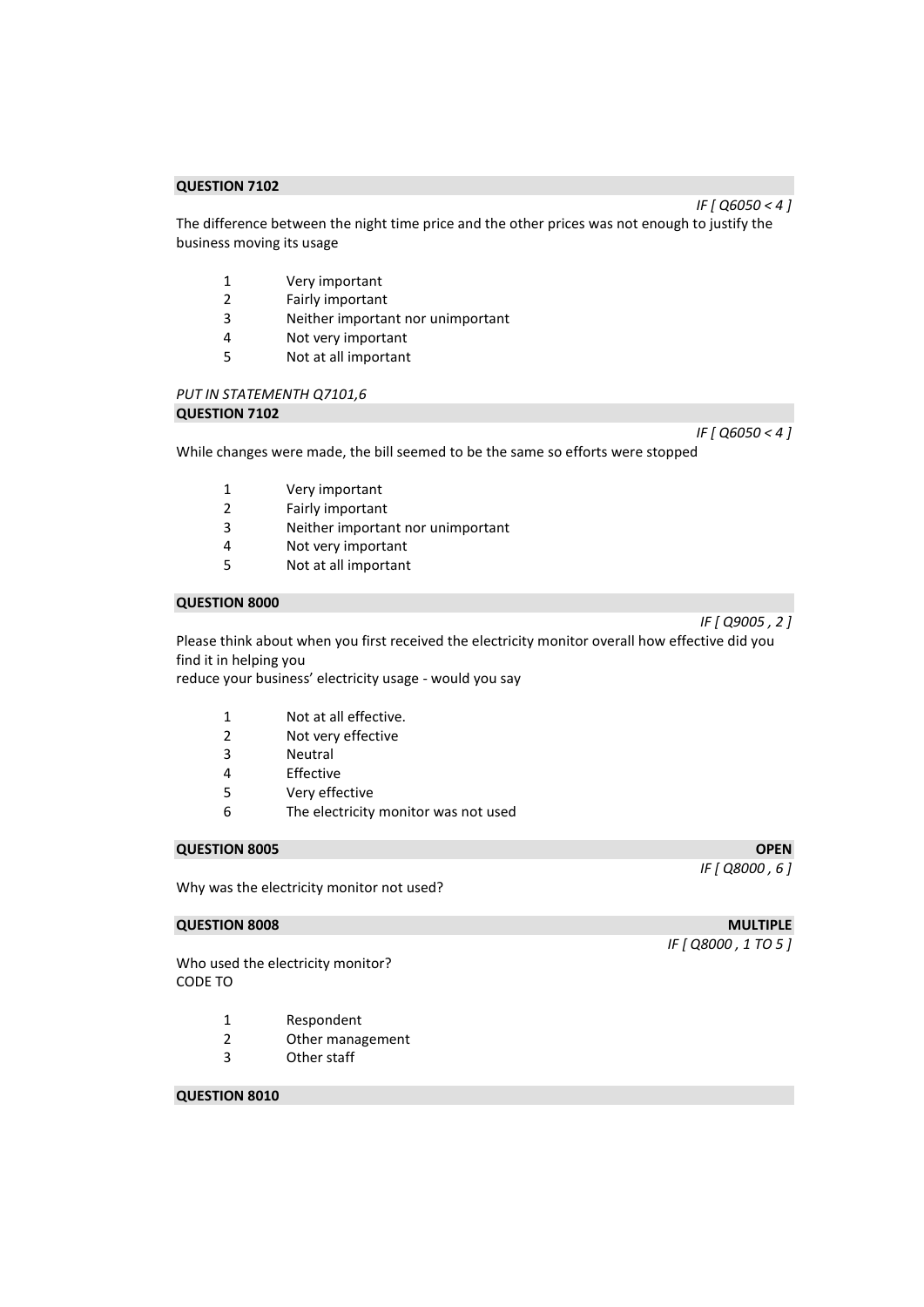## *IF [ Q8000 , 1 TO 5 & Q9005 , 2 ]*

How easy did you find the electricity monitor to use? (On a scale of 1 to 5 where 5 is very easy to use and 1 is very difficult to use)

- 1 Very difficult.<br>2 Difficult
- 2 Difficult<br>3 Neither
- 3 Neither easy nor difficult<br>4 Easy
- 
- 4 Easy<br>5 Very Very easy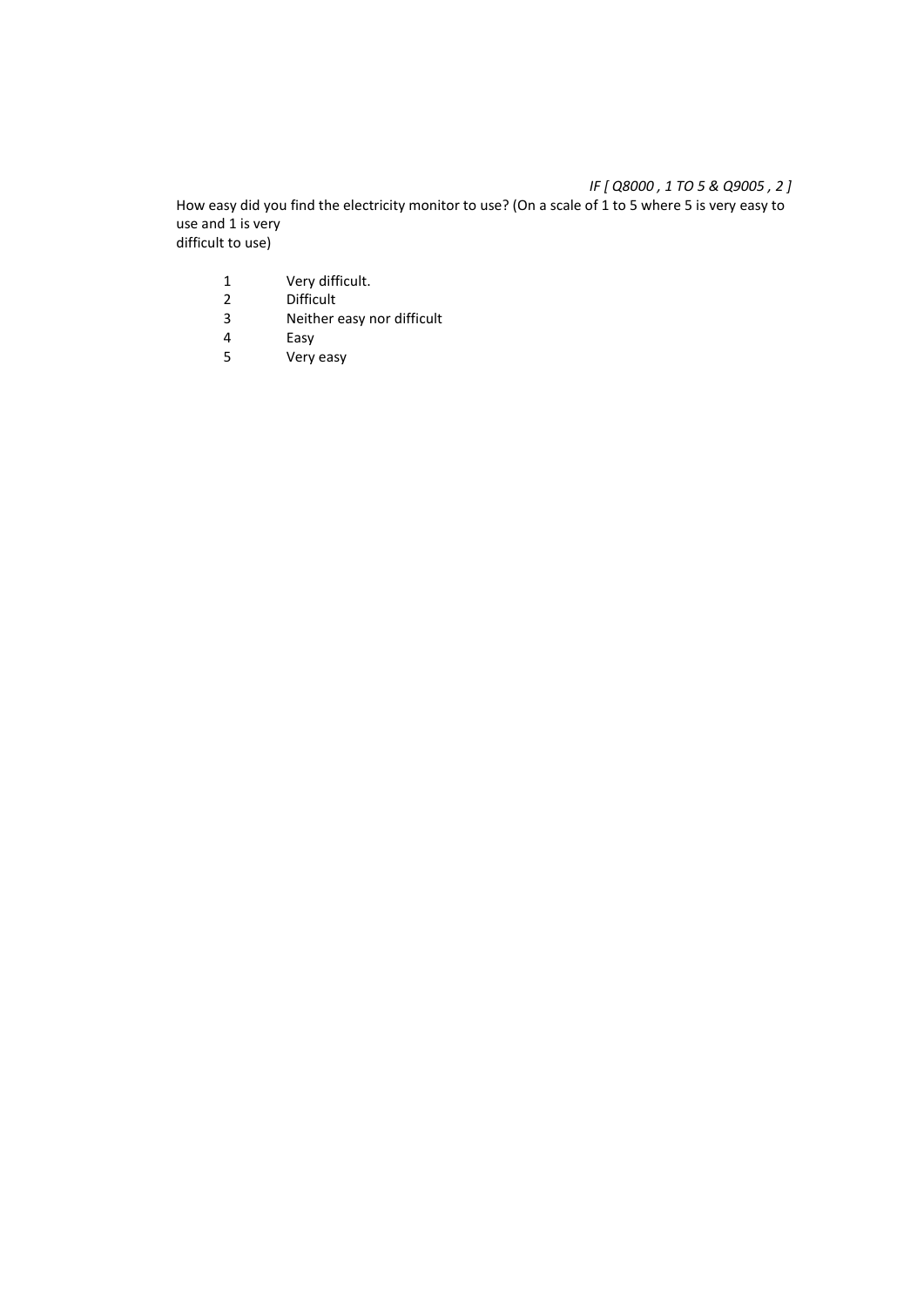*IF [ Q8000 , 1 TO 5 & Q9005 , 2 ]* 

And over the entire trial, overall how effective did you find the electricity monitor in helping your business reduce its

electricity usage - would you say very effective, fairly effective, not very effective or not at all effective.

- 1 1 Not at all effective.
- 2 2 Not very effective
- 3 3 Neutral
- 4 4 Effective
- 5 5 Very effective

### **QUESTION 8030**

*IF [ Q8000 , 1 TO 5 & Q9005 , 2 ]* 

Please tell me whether you agree or disagree with each of these statements. For each of the following statements, please

state on a scale of 1 to 5 where 1 is strongly agree and 5 is strongly disagree

#### **QUESTION 8031**

*DUMMY QUESTION* 

- 1 The electricity monitor was simple to use
- 2 The electricity monitor made my business more aware of the electricity it was using
- 3 The electricity monitor helped my business to reduce the amount of electricity it used overall
- 4 The electricity monitor helped my business to use less during expensive times and more during cheaper times
- 5 Over time, the electricity monitor had less effect on my business' usage

#### *PUT IN STATEMENTI Q8031,1*  **QUESTION 8032**

*IF [ Q8000 , 1 TO 5 & Q9005 , 2 ]* 

The electricity monitor was simple to use

| 1              | 1 - Strongly agree    |
|----------------|-----------------------|
| $\overline{2}$ | 2                     |
| 3              | ੨                     |
| 4              | 4                     |
| 5              | 5 - Strongly disagree |

#### *PUT IN STATEMENTI Q8031,2*  **QUESTION 8032**

*IF [ Q8000 , 1 TO 5 & Q9005 , 2 ]* 

The electricity monitor made my business more aware of the electricity it was using

| 1             | 1 - Strongly agree    |
|---------------|-----------------------|
| $\mathcal{P}$ | 2                     |
| 3             | ર                     |
| 4             | Δ                     |
| 5             | 5 - Strongly disagree |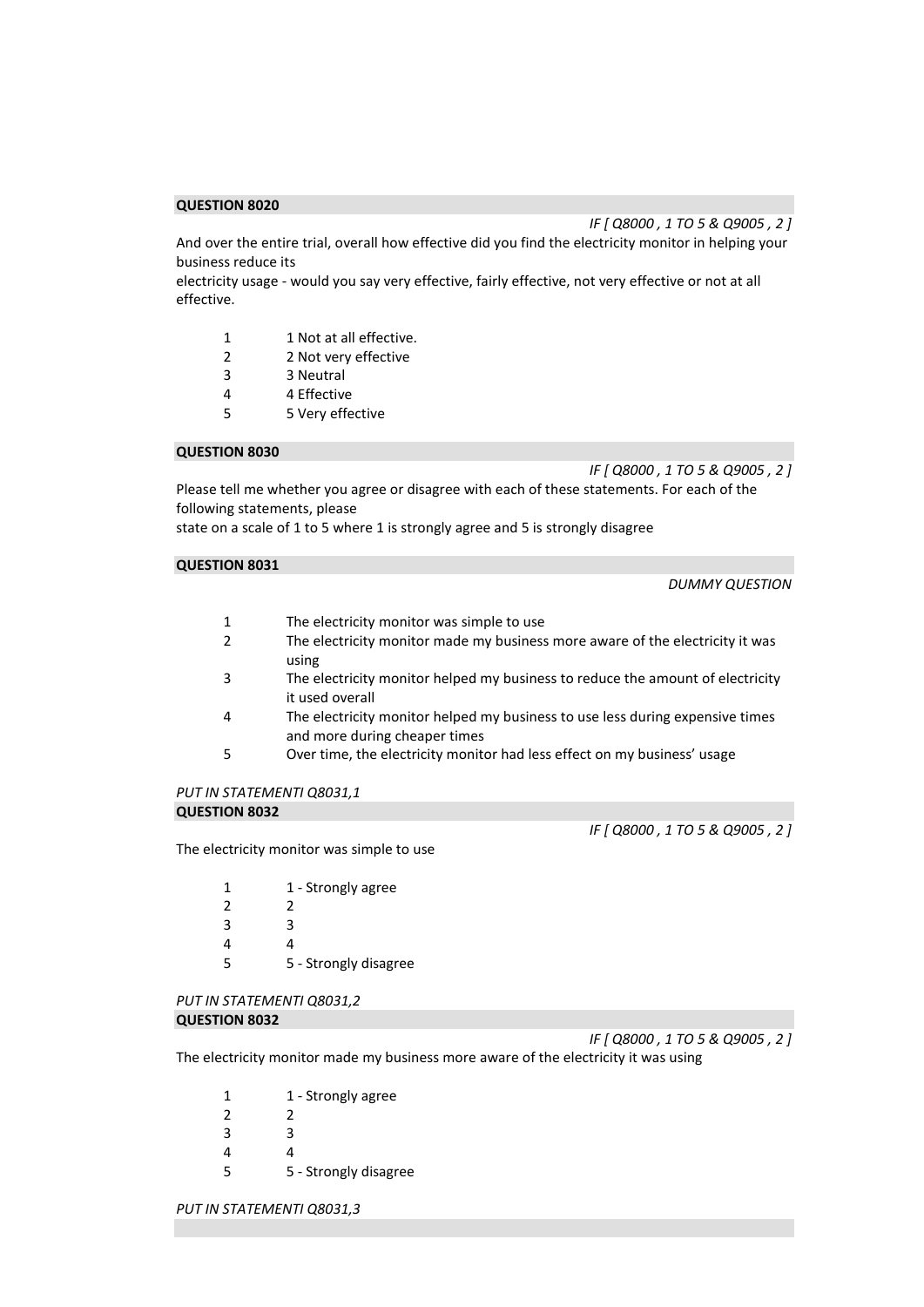The electricity monitor helped my business to reduce the amount of electricity it used overall

| 1 | 1 - Strongly agree    |
|---|-----------------------|
| 2 | 2                     |
| 3 | R                     |
| 4 | 1                     |
| 5 | 5 - Strongly disagree |

#### *PUT IN STATEMENTI Q8031,4*  **QUESTION 8032**

*IF [ Q8000 , 1 TO 5 & Q9005 , 2 ]*  The electricity monitor helped my business to use less during expensive times and more during cheaper times

| 1 | 1 - Strongly agree    |
|---|-----------------------|
| 2 | 2                     |
| 3 | ੨                     |
| 4 | 4                     |
| 5 | 5 - Strongly disagree |

## *PUT IN STATEMENTI Q8031,5*  **QUESTION 8032**

*IF [ Q8000 , 1 TO 5 & Q9005 , 2 ]* 

*IF [ Q8000 , 1 TO 5 & Q9005 , 2 ]* 

Over time, the electricity monitor had less effect on my business' usage

| 1 | 1 - Strongly agree    |
|---|-----------------------|
| 2 | 2                     |
| 3 | ς                     |
| 4 | 4                     |
| 5 | 5 - Strongly disagree |

## **QUESTION 8040**

*IF [ Q8000 , 1 TO 5 & Q9005 , 2 ]*  Did you change any of the settings on the electricity monitor? (such as displaying usage in kWh instead of euros)?

1 Yes 2 No

#### **QUESTION 8050**

Is the electricity monitor still used?

| $\sim$ $\sim$ $\sim$ $\sim$ $\sim$ |  |  |
|------------------------------------|--|--|

- 1 Yes often
- 2 Yes occasionally
- 3 No

## **QUESTION 8060**

*IF [ Q8000 , 1 TO 5 & Q9005 , 2 & Q8050 , 3 ]* 

*IF [ Q8000 , 1 TO 5 & Q9005 , 2 ]* 

Which of the following statements match the reason or reasons why you no longer use the device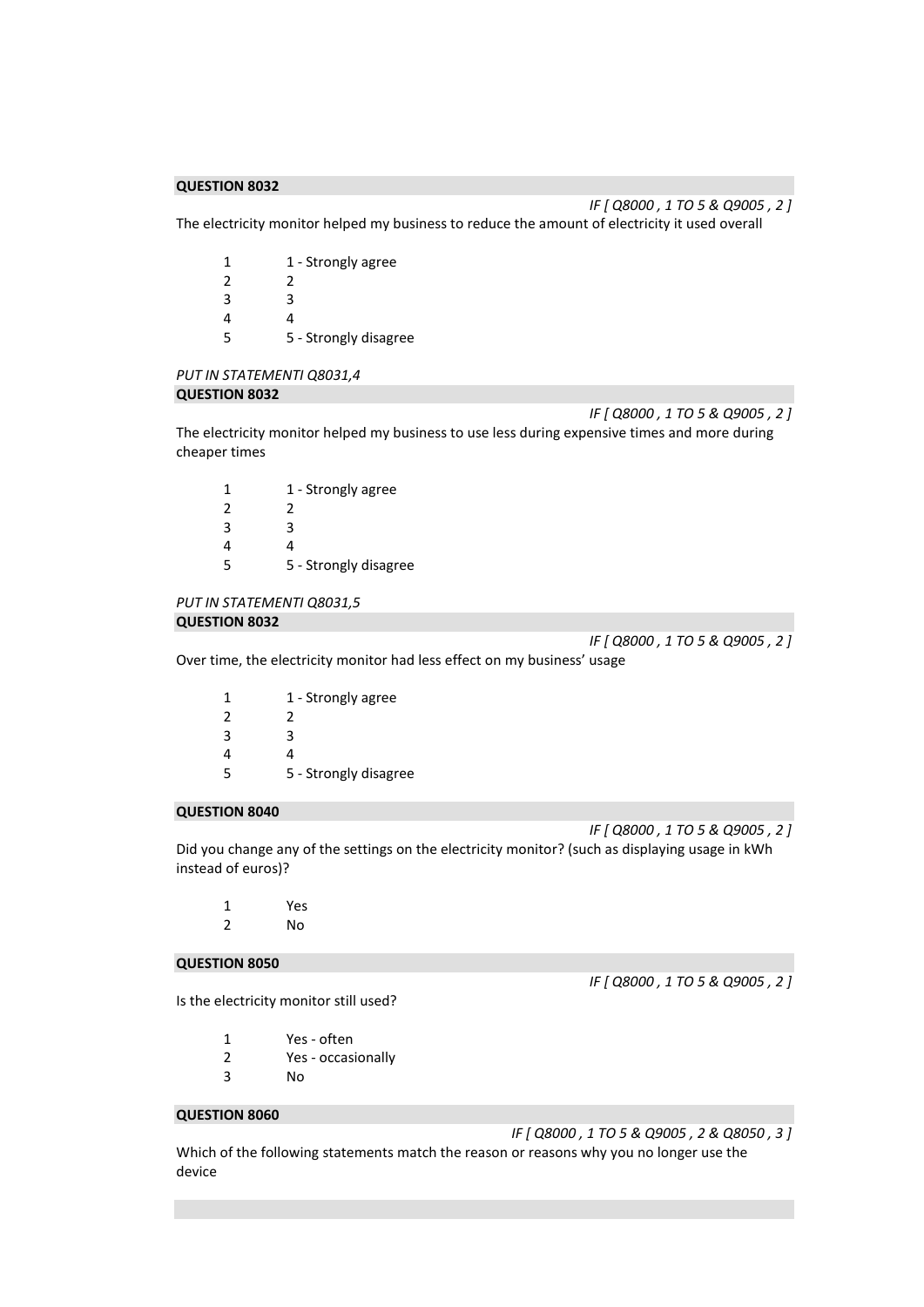*DUMMY QUESTION* 

- 1 It has stopped working<br>2 It has been lost
- It has been lost
- 3 We no longer need to use the electricity monitor as we had already learnt as much as we could from it
- 4 We didn't find the information it provided useful
- 5 We did not understand the information it provided
- 6 The monitor did not provide sufficient information for it to be useful

#### *PUT IN STATEMENTI Q8061,1*

#### **QUESTION 8062**

*IF [ Q8000 , 1 TO 5 & Q9005 , 2 & Q8050 , 3 ]* 

It has stopped working

1 Yes 2 No

*PUT IN STATEMENTI Q8061,2*  **QUESTION 8062** 

It has been lost

*IF [ Q8000 , 1 TO 5 & Q9005 , 2 & Q8050 , 3 ]* 

1 Yes<br>2 No N<sub>o</sub>

*PUT IN STATEMENTI Q8061,3*  **QUESTION 8062** 

*IF [ Q8000 , 1 TO 5 & Q9005 , 2 & Q8050 , 3 ]*  We no longer need to use the electricity monitor as we had already learnt as much as we could from it

1 Yes 2 No

*PUT IN STATEMENTI Q8061,4*  **QUESTION 8062** 

*IF [ Q8000 , 1 TO 5 & Q9005 , 2 & Q8050 , 3 ]* 

We didn't find the information it provided useful

1 Yes 2 No

*PUT IN STATEMENTI Q8061,5*  **QUESTION 8062** 

We did not understand the information it provided

1 Yes 2 No

*PUT IN STATEMENTI Q8061,6* 

*IF [ Q8000 , 1 TO 5 & Q9005 , 2 & Q8050 , 3 ]*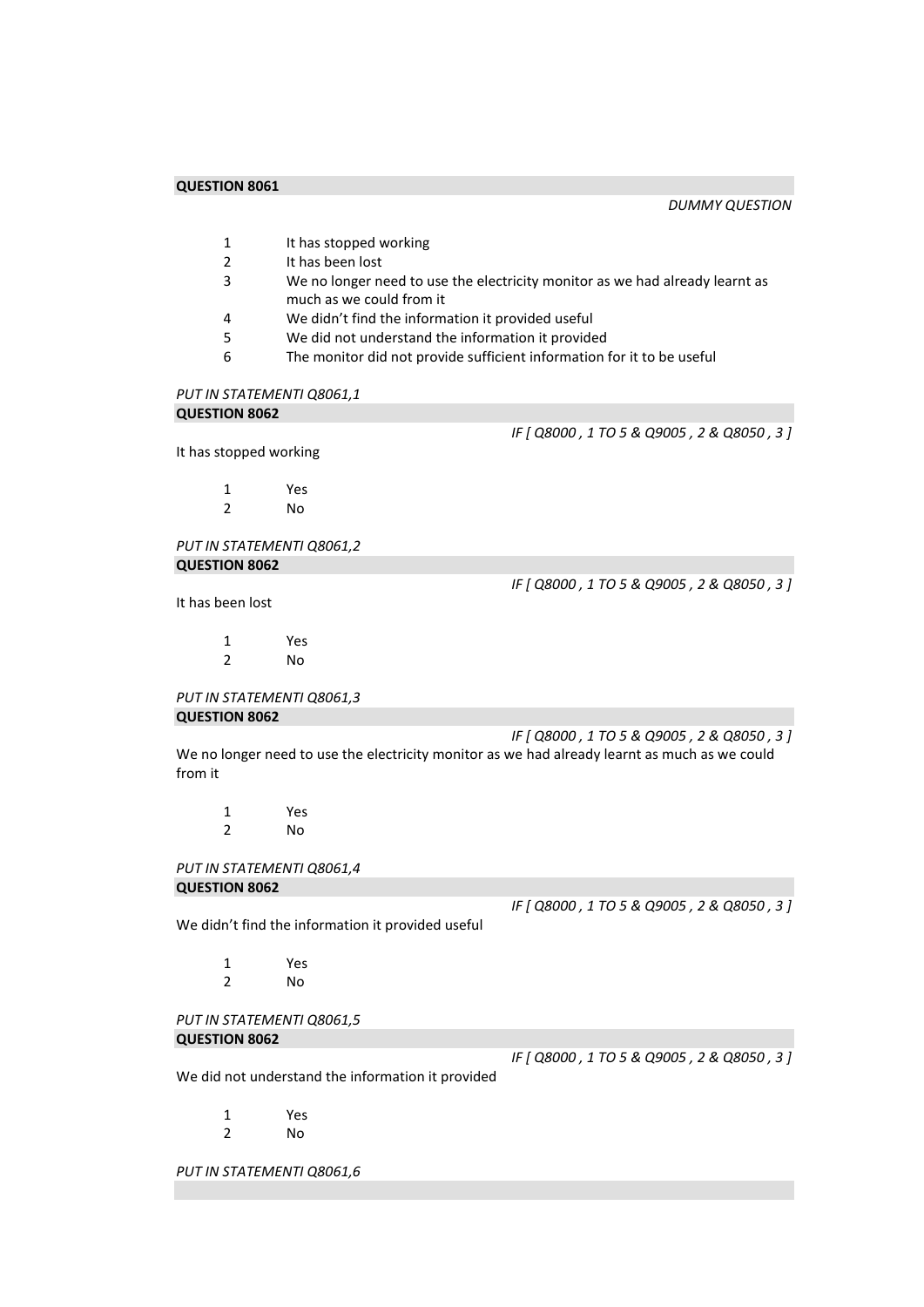*IF [ Q8000 , 1 TO 5 & Q9005 , 2 & Q8050 , 3 ]*  The monitor did not provide sufficient information for it to be useful

|   | Yes |
|---|-----|
| 2 | No  |

#### **QUESTION 8071** MULTIPLE

*DUMMY QUESTION* 

- 1 The cost of the electricity you are currently using
- 2 The amount of electricity you are using
- 3 Your daily budget
- 4 The cost of the electricity you have used so far this month<br>5 The price of the electricity at different times
- The price of the electricity at different times
- 6 The other screen showing more detailed information on the number of units or the cost of the electricity that you used during the different times of day on the previous day and the day before that
- 7 Your current meter reading

#### **QUESTION 8070** MULTIPLE

*IF [ Q8000 , 1 TO 5 & Q9005 , 2 ]* 

What information do you recall being present on the electricity monitor? INT - DO NOT READ OUT - PROBE TO PRECODES

- 1 The cost of the electricity you are currently using
- 2 The amount of electricity you are using
- 3 Your daily budget
- 4 The cost of the electricity you have used so far this month
- 5 The price of the electricity at different times
- 6 The other screen showing more detailed information on the number of units or the cost of the electricity that you used during the different times of day on the previous day and the day before that
- 7 Your current meter reading
- 8 None of these

#### *ADD TO Q8071 Q8070*  **QUESTION 8080 OPEN OPEN**

*IF [ Q8000 , 1 TO 5 & Q9005 , 2 ]* 

Is there any other feature that you would have liked to have on the electricity monitor which it didn't have?

INT - PROBE FULLY AND RECORD VERBATIM

#### **QUESTION 8090 MULTIPLE**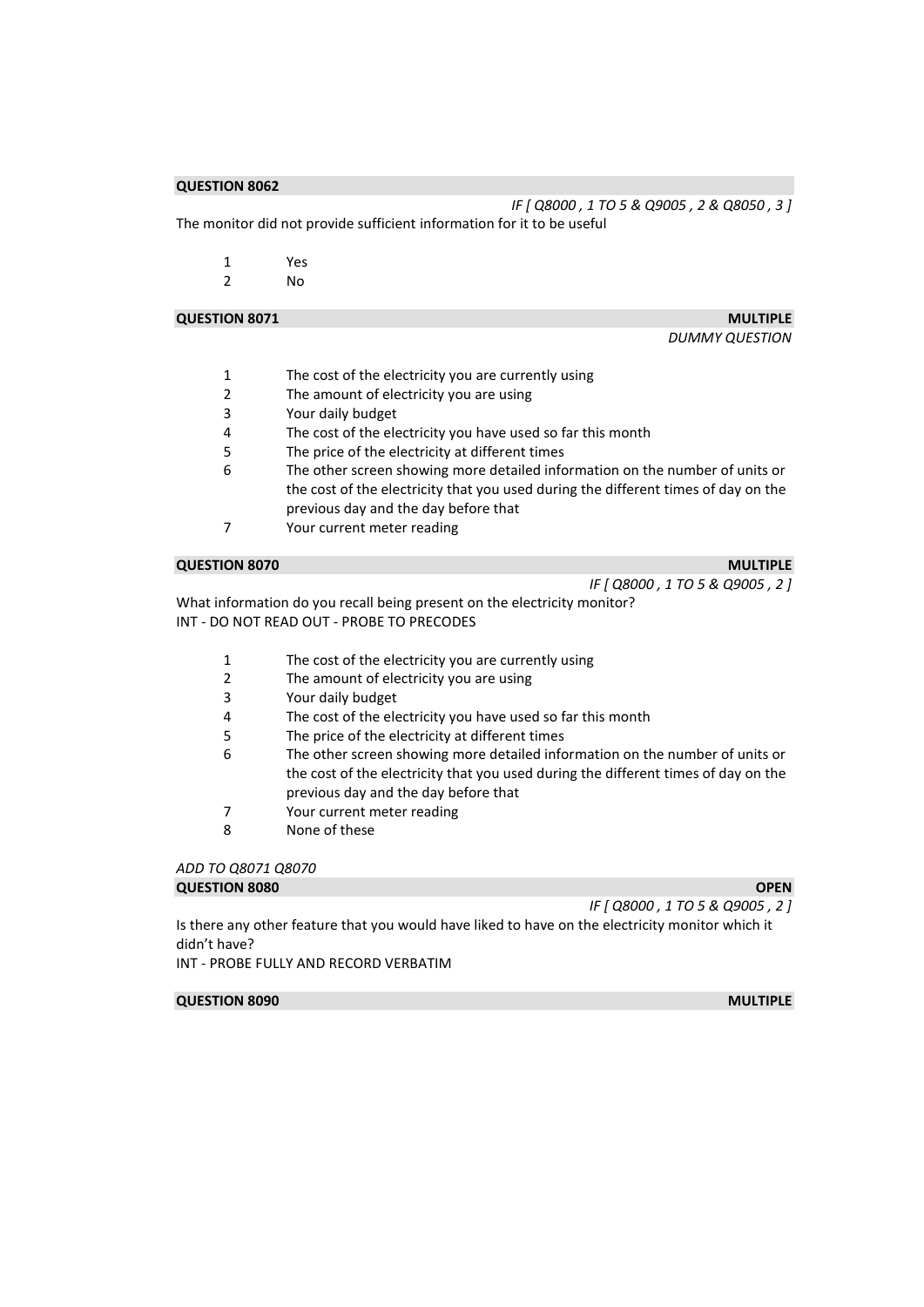## *DON'T DISPLAY ANSWER CATEGORIES MENTIONED IN Q8070*

*IF [ Q8000 , 1 TO 5 & Q9005 , 2 ]* 

The electricity monitor also included the following features. Do you recall seeing these? INT - READ OUT

- 1 The cost of the electricity you are currently using<br>2 The amount of electricity you are using
- 2 The amount of electricity you are using<br>3 Your daily budget
- 3 Your daily budget<br>4 The cost of the ele
- The cost of the electricity you have used so far this month
- 5 The price of the electricity at different times<br>6 The other screen showing more detailed info
- The other screen showing more detailed information on the number of units or the cost of the electricity that you used during the different times of day on the previous day and the day before that
- 7 Your current meter reading<br>8 None of these
- None of these

*ADD TO Q8071 Q8090*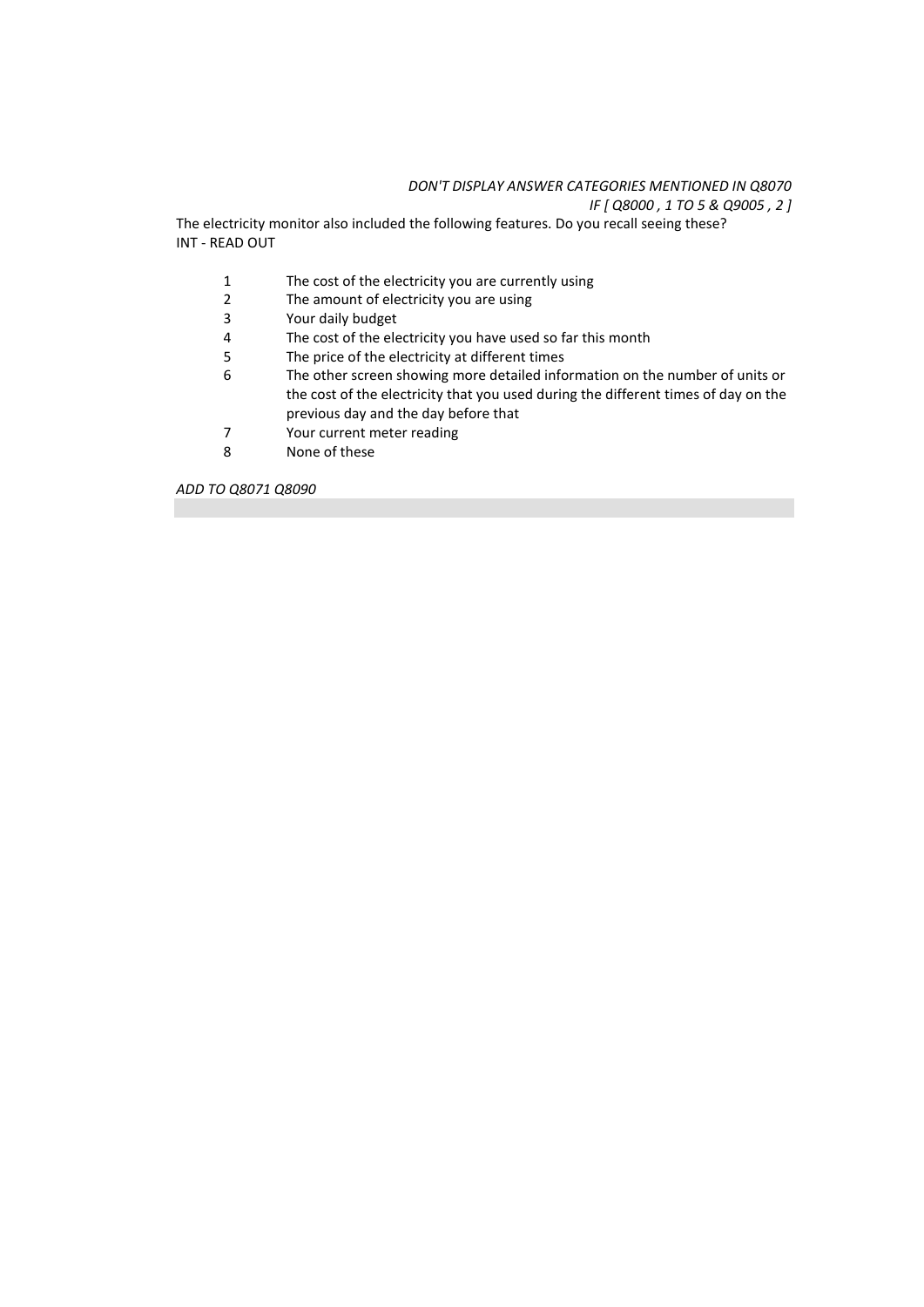*IF [ Q8070 , 1 TO 7 \ Q8090 , 1 TO 7 ]*  Please rate each of these features on the electricity monitor on a scale of 1 to 5 where 5 was very useful in helping you

reduce your usage and 1 is not at all useful or 6 if unaware the feature existed.

#### *PUT IN STATEMENTK Q8071,1*  **QUESTION 8101**

The cost of the electricity you are currently using

| 1 - Not at all useful                            |
|--------------------------------------------------|
|                                                  |
| ર                                                |
|                                                  |
| 5 - Very useful in helping you reduce your usage |
| 6 - unaware the feature existed.                 |

## *PUT IN STATEMENTK Q8071,2*  **QUESTION 8101**

The amount of electricity you are using

| 1 | 1 - Not at all useful                            |
|---|--------------------------------------------------|
|   |                                                  |
| 2 |                                                  |
| 3 |                                                  |
| 4 |                                                  |
| 5 | 5 - Very useful in helping you reduce your usage |
| 6 | 6 - unaware the feature existed.                 |

#### *PUT IN STATEMENTK Q8071,3*  **QUESTION 8101**

*IF [ Q8070 , 1 TO 7 \ Q8090 , 1 TO 7 ]* 

*IF [ Q8070 , 1 TO 7 \ Q8090 , 1 TO 7 ]* 

Your daily budget

| 1             | 1 - Not at all useful                            |
|---------------|--------------------------------------------------|
| $\mathcal{P}$ |                                                  |
| 3             |                                                  |
| 4             |                                                  |
| 5             | 5 - Very useful in helping you reduce your usage |
| 6             | 6 - unaware the feature existed.                 |
|               |                                                  |

## *PUT IN STATEMENTK Q8071,4*

#### **QUESTION 8101**

*IF [ Q8070 , 1 TO 7 \ Q8090 , 1 TO 7 ]* 

The cost of the electricity you have used so far this month

- 1 1 Not at all useful
- 2 2
- 3 3
- 4 4
- 5 5 Very useful in helping you reduce your usage
- 6 6 unaware the feature existed.

*IF [ Q8070 , 1 TO 7 \ Q8090 , 1 TO 7 ]*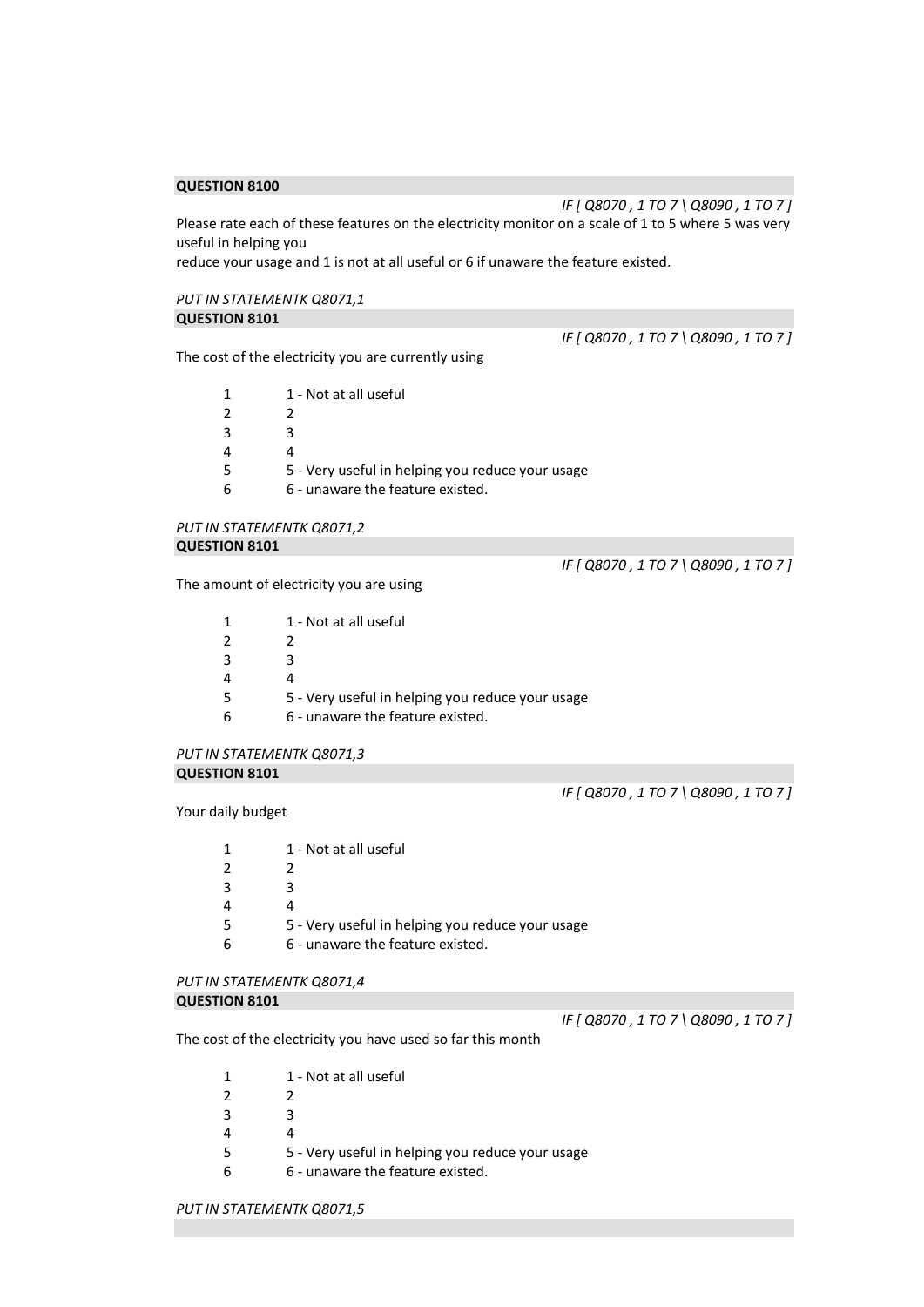*IF [ Q8070 , 1 TO 7 \ Q8090 , 1 TO 7 ]* 

The price of the electricity at different times

| 1 | 1 - Not at all useful                            |
|---|--------------------------------------------------|
| 2 |                                                  |
| 3 |                                                  |
| 4 |                                                  |
| 5 | 5 - Very useful in helping you reduce your usage |
| 6 | 6 - unaware the feature existed.                 |

# *PUT IN STATEMENTK Q8071,6*

#### **QUESTION 8101**

*IF [ Q8070 , 1 TO 7 \ Q8090 , 1 TO 7 ]* 

The other screen showing more detailed information on the number of units or the cost of the electricity that you used

during the different times of day on the previous day and the day before that

|   | 1 - Not at all useful                            |
|---|--------------------------------------------------|
|   |                                                  |
| 3 | R                                                |
|   |                                                  |
|   | 5 - Very useful in helping you reduce your usage |
|   | 6 - unaware the feature existed.                 |
|   |                                                  |

*PUT IN STATEMENTK Q8071,7*  **QUESTION 8101** 

*IF [ Q8070 , 1 TO 7 \ Q8090 , 1 TO 7 ]* 

Your current meter reading

| 1 - Not at all useful                            |
|--------------------------------------------------|
|                                                  |
| 3                                                |
|                                                  |
| 5 - Very useful in helping you reduce your usage |
| 6 - unaware the feature existed.                 |

## **QUESTION 9000**

As part of the trial, you received a separate statement which showed information about your usage - the energy usage

statement with each bill in the same envelope, do you recall receiving this statement?

| 1 | Yes |
|---|-----|
|   |     |

2 No

## **QUESTION 9010**

*IF [ Q9005 , 1 & Q9000 , 1 ]* 

You received the statement MONTHLY, please state which of the following statements most closely match your view? READ OUT

- 1 Receiving a statement EVERY MONTH was about right
- 2 It would have been better to receive the statement more often
- 3 It would have been sufficient to receive the statement less often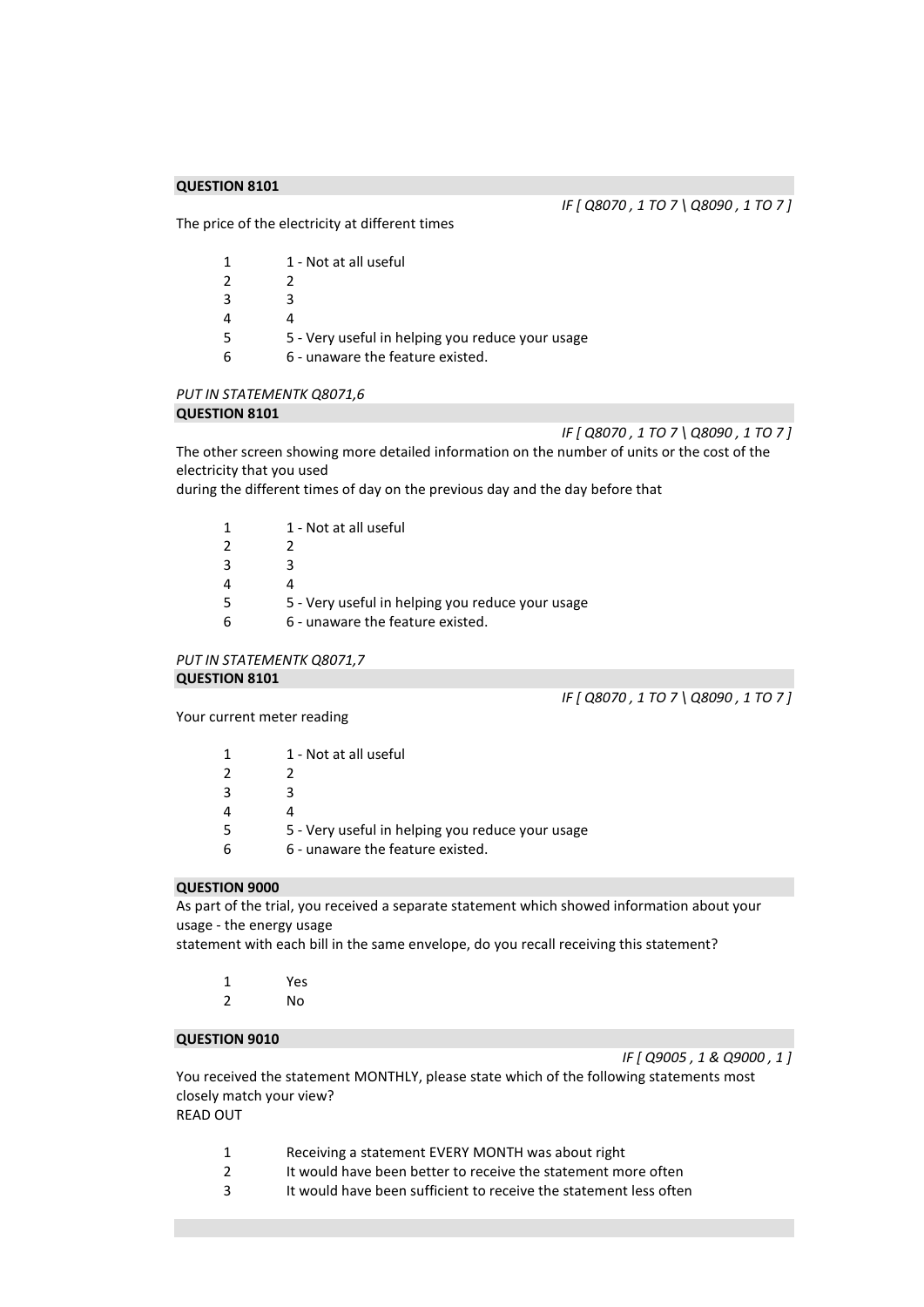*IF [ Q9005 , 2 , 3 , 4 & Q9000 , 1 ]* 

You received the statement EVERY OTHER MONTH, please state which of the following statements most closely match your view?

- 1 Receiving a statement EVERY OTHER MONTH was about right
- 2 It would have been better to receive the statement more often<br>3 It would have been sufficient to receive the statement less ofter
- It would have been sufficient to receive the statement less often

## **QUESTION 9030**

When you first received this energy usage statement how effective did you find it in helping your business reduce its

electricity usage, using a scale of 1 to 5 where 5 is very effective and 1 is not at all effective or 6 did not read it?

| 1             | 1 - Not at all effective |
|---------------|--------------------------|
| $\mathcal{P}$ | 2                        |
| 3             | ς                        |
| 4             | 4                        |
| 5             | 5 - Very effective       |
| 6             | 6 Did not read it        |

#### **QUESTION 9040**

*IF [ Q9000 , 1 ]* 

*IF [ Q9000 , 1 ]* 

And over the entire trial how effective did you find the energy usage statement in helping your business reduce its

electricity usage using a scale of 1 to 5 where 5 is very effective and 1 is not at all effective or 6 did not read it?

| 1             | 1 - Not at all effective |
|---------------|--------------------------|
| $\mathcal{P}$ | 2                        |
| 3             | 3                        |
| 4             | Δ                        |
| 5             | 5 - Very effective       |
| 6             | 6 Did not read it        |

## **QUESTION 9050**

*IF [ Q9000 , 1 ]* 

Please tell me whether you agree or disagree with each of these statements. For each of the following statements, please

state on a scale of 1 to 5 where 1 is strongly agree and 5 is strongly disagree

## **QUESTION 9051**

#### *DUMMY QUESTION*

- 1 The energy usage statement was straightforward to understand
- 2 The statement included information that helped my business become more aware of the electricity we were using
- 3 The energy statement helped my business to reduce the amount of electricity overall
- 4 The energy statement helped my business to change when it uses electricity to use less during expensive times and more during cheaper times
- 5 Over time, the statement had less effect on my business' usage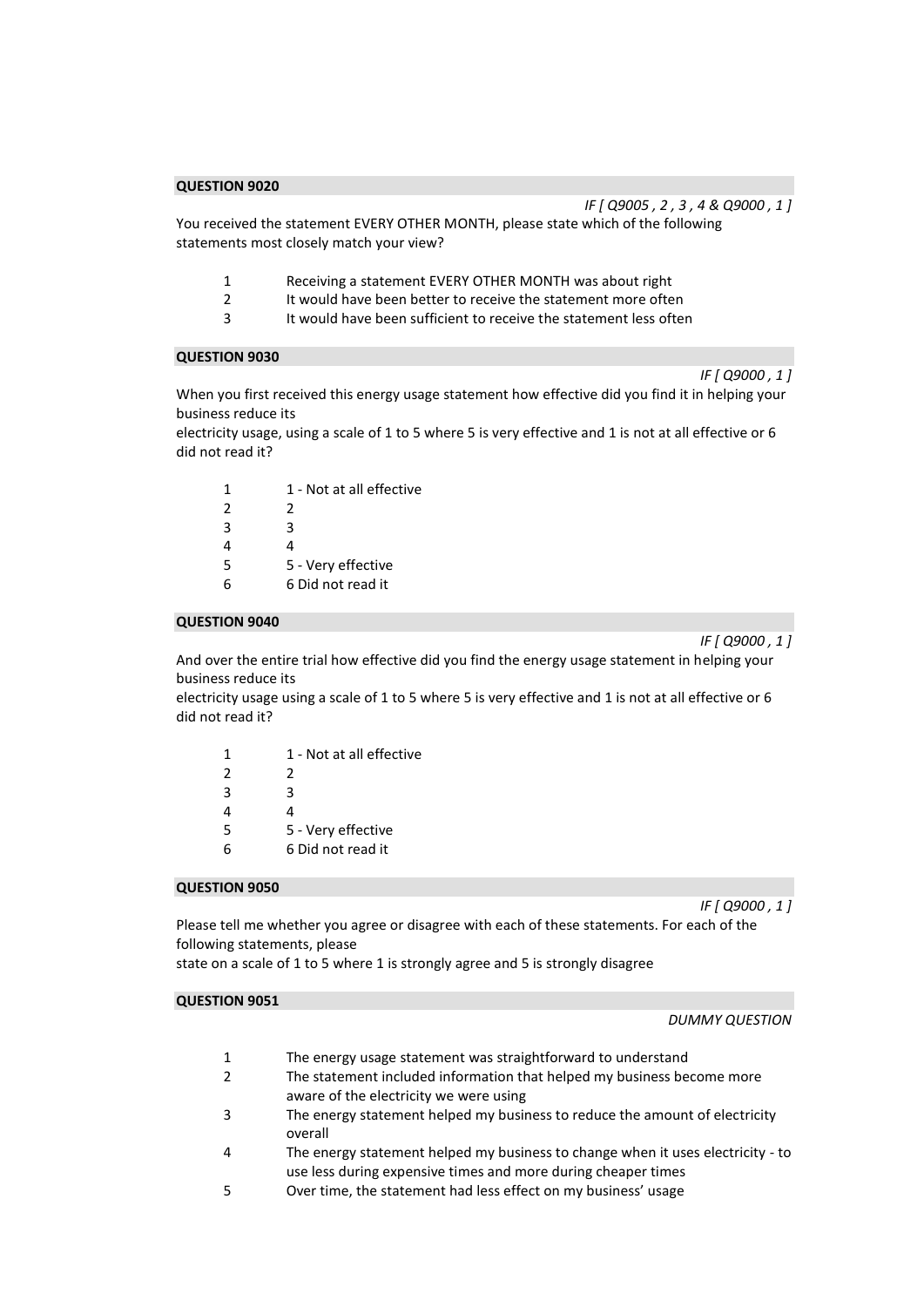## *PUT IN STATEMENTJ Q9051,1*  **QUESTION 9052**

The energy usage statement was straightforward to understand

*IF [ Q9000 , 1 ]* 

1 1 - Strongly agree<br>2 2  $\begin{array}{ccc} 2 & \quad & 2 \\ 3 & \quad & 3 \end{array}$ 3 3

 $\begin{array}{ccc} 4 & & 4 \\ 5 & & 5 \end{array}$ 

5 5 - Strongly disagree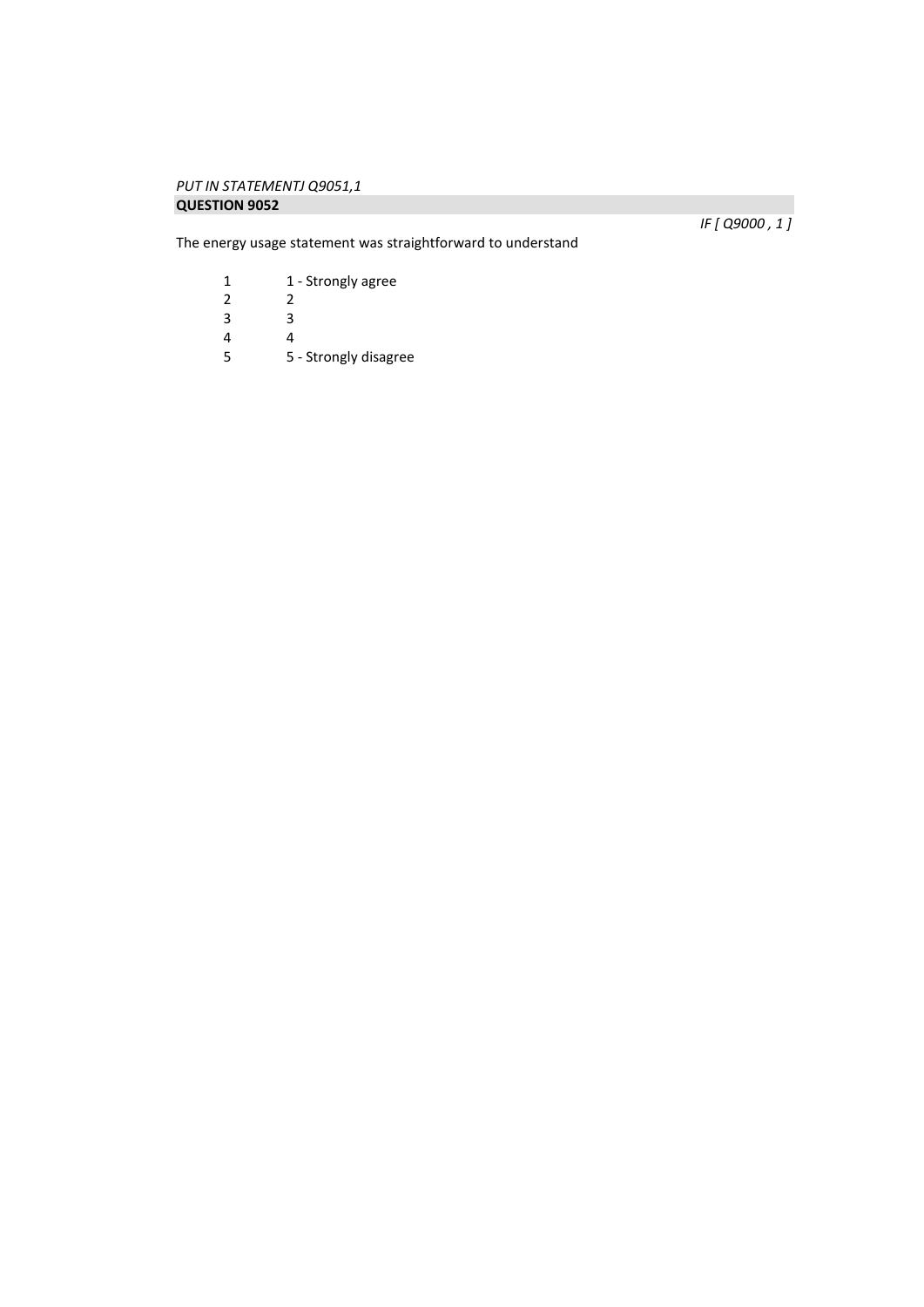#### *PUT IN STATEMENTJ Q9051,2*  **QUESTION 9052**

*IF [ Q9000 , 1 ]* 

The statement included information that helped my business become more aware of the electricity we were using

| 1 | 1 - Strongly agree    |
|---|-----------------------|
| 2 | 2                     |
| 3 | 3                     |
| 4 | 4                     |
| 5 | 5 - Strongly disagree |

*PUT IN STATEMENTJ Q9051,3* 

# **QUESTION 9052**

*IF [ Q9000 , 1 ]* 

The energy statement helped my business to reduce the amount of electricity overall

| 1             | 1 - Strongly agree    |
|---------------|-----------------------|
| $\mathcal{P}$ | 2                     |
| 3             | ς                     |
| 4             | Δ                     |
| 5             | 5 - Strongly disagree |

## *PUT IN STATEMENTJ Q9051,4*  **QUESTION 9052**

*IF [ Q9000 , 1 ]* 

The energy statement helped my business to change when it uses electricity - to use less during expensive times and more

during cheaper times

| 1 | 1 - Strongly agree    |
|---|-----------------------|
| 2 | 2                     |
| 3 | R                     |
| 4 |                       |
| 5 | 5 - Strongly disagree |

## *PUT IN STATEMENTJ Q9051,5*  **QUESTION 9052**

Over time, the statement had less effect on my business' usage

1 1 - Strongly agree 2 2 3 3 4 4 5 5 - Strongly disagree

## **QUESTION 9061** MULTIPLE

*IF [ Q9000 , 1 ]*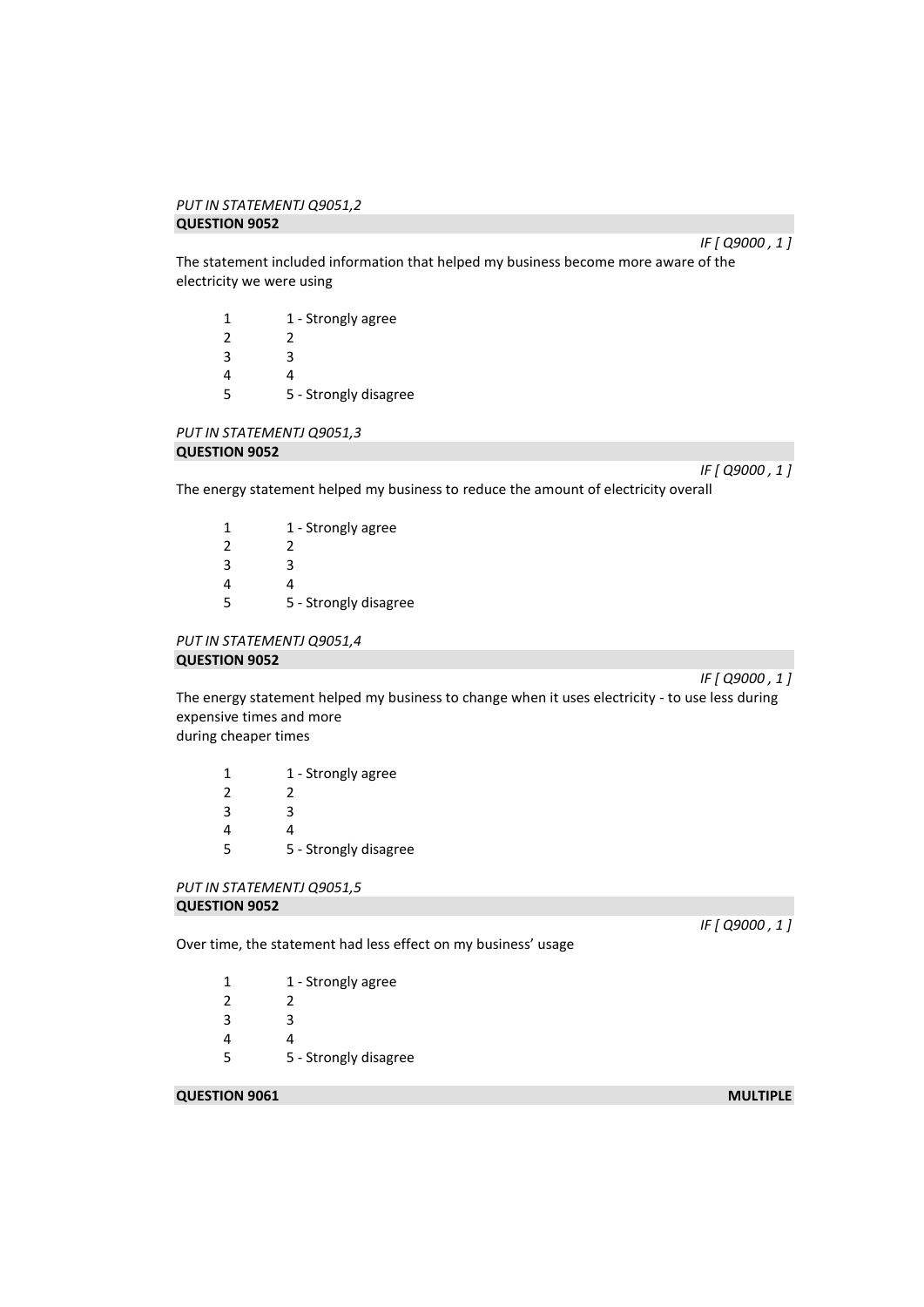## *DUMMY QUESTION*

| $\mathbf{1}$ | The coloured graph at the top of the statement showing the average daily cost    |
|--------------|----------------------------------------------------------------------------------|
|              | for each day of the week and how that varied by day use, night use adn peak      |
|              | time use                                                                         |
| 2            | The coloured graph at the side of the statement showing the cost of electricity  |
|              | each week for the previous 7 weeks and how that cost was divided by day use,     |
|              | night use and peak time use                                                      |
| 3            | The table with bill comparison information, comparing the cost of day use, night |
|              | use and peak time use for the current bill with the previous two bills           |
| 4            | The section on energy and your business with hints and tips on reducing energy   |
|              | usage in a business context                                                      |
| 5            | The section with comments on the pattern of usage in your own business and       |
|              | how that has changed over time                                                   |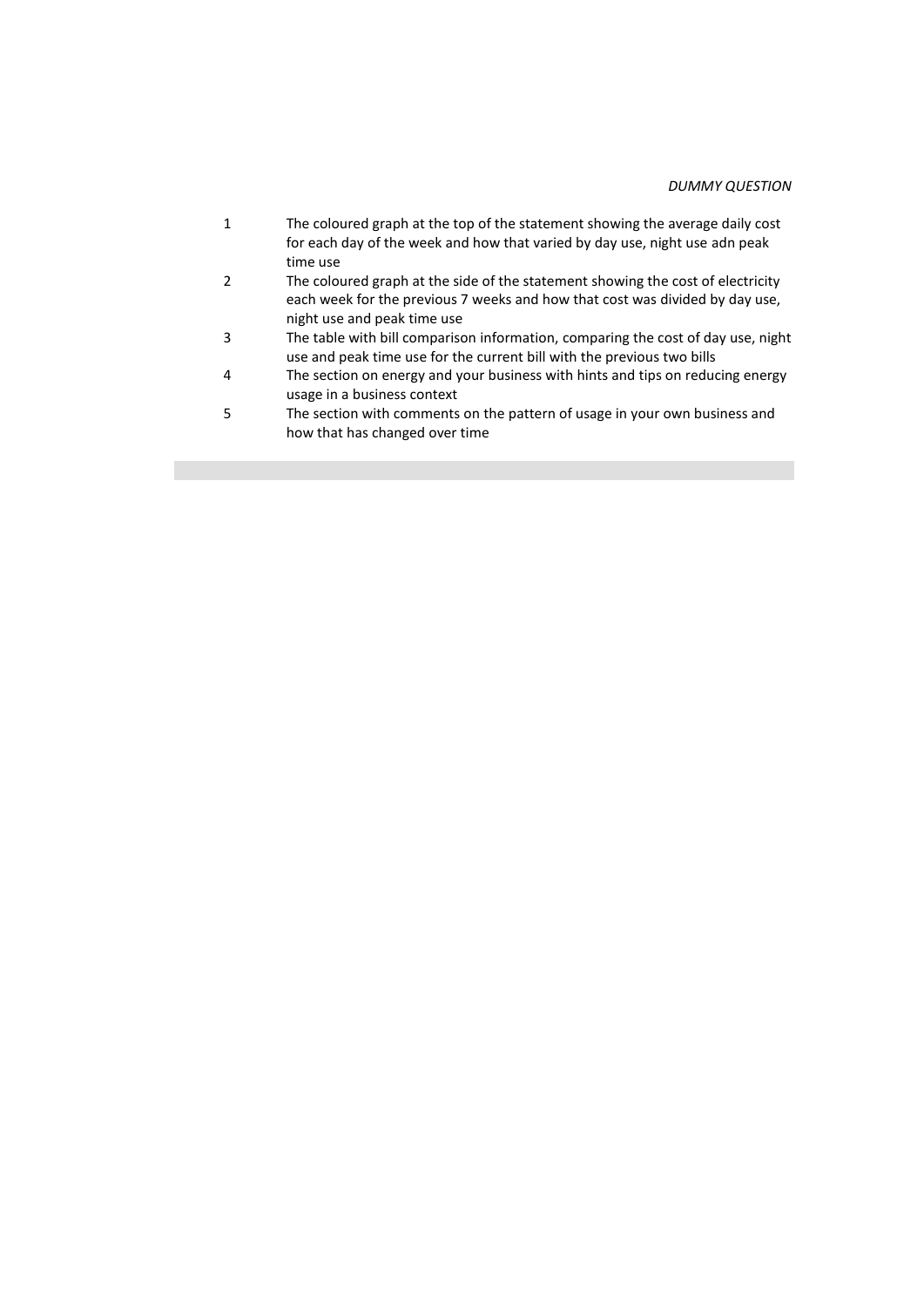*IF [ Q9000 , 1 ]* 

What information do you recall from the energy usage statement? INT - DO NOT READ OUT - PROBE TO PRECODES

- 1 The coloured graph at the top of the statement showing the average daily cost for each day of the week and how that varied by day use, night use adn peak time use
- 2 The coloured graph at the side of the statement showing the cost of electricity each week for the previous 7 weeks and how that cost was divided by day use, night use and peak time use
- 3 The table with bill comparison information, comparing the cost of day use, night use and peak time use for the current bill with the previous two bills
- 4 The section on energy and your business with hints and tips on reducing energy usage in a business context
- 5 The section with comments on the pattern of usage in your own business and how that has changed over time
- 6 None of these

| ADD TO Q9061 Q9060   |                                                    |
|----------------------|----------------------------------------------------|
| <b>QUESTION 9070</b> | <b>MULTIPLE</b>                                    |
|                      | DON'T DISPLAY ANSWER CATEGORIES MENTIONED IN Q9060 |
|                      | IF [ Q9000 , 1 ]                                   |
| --                   | .                                                  |

The usage statement also included the following elements. Do you recall seeing these? INT - READ OUT

- 1 The coloured graph at the top of the statement showing the average daily cost for each day of the week and how that varied by day use, night use adn peak time use
- 2 The coloured graph at the side of the statement showing the cost of electricity each week for the previous 7 weeks and how that cost was divided by day use, night use and peak time use
- 3 The table with bill comparison information, comparing the cost of day use, night use and peak time use for the current bill with the previous two bills
- 4 The section on energy and your business with hints and tips on reducing energy usage in a business context
- 5 The section with comments on the pattern of usage in your own business and how that has changed over time
- 6 None of these

## *ADD TO Q9061 Q9070*  **QUESTION 9080**

*IF [ Q9060 , 1 TO 5 \ Q9070 , 1 TO 5 ]*  Please rate each of these elements on a scale of 1 to 5 where 5 was very useful in helping you reduce your usage and 1 is not at all useful.

*PUT IN STATEMENTM Q9061,1*  **QUESTION 90801**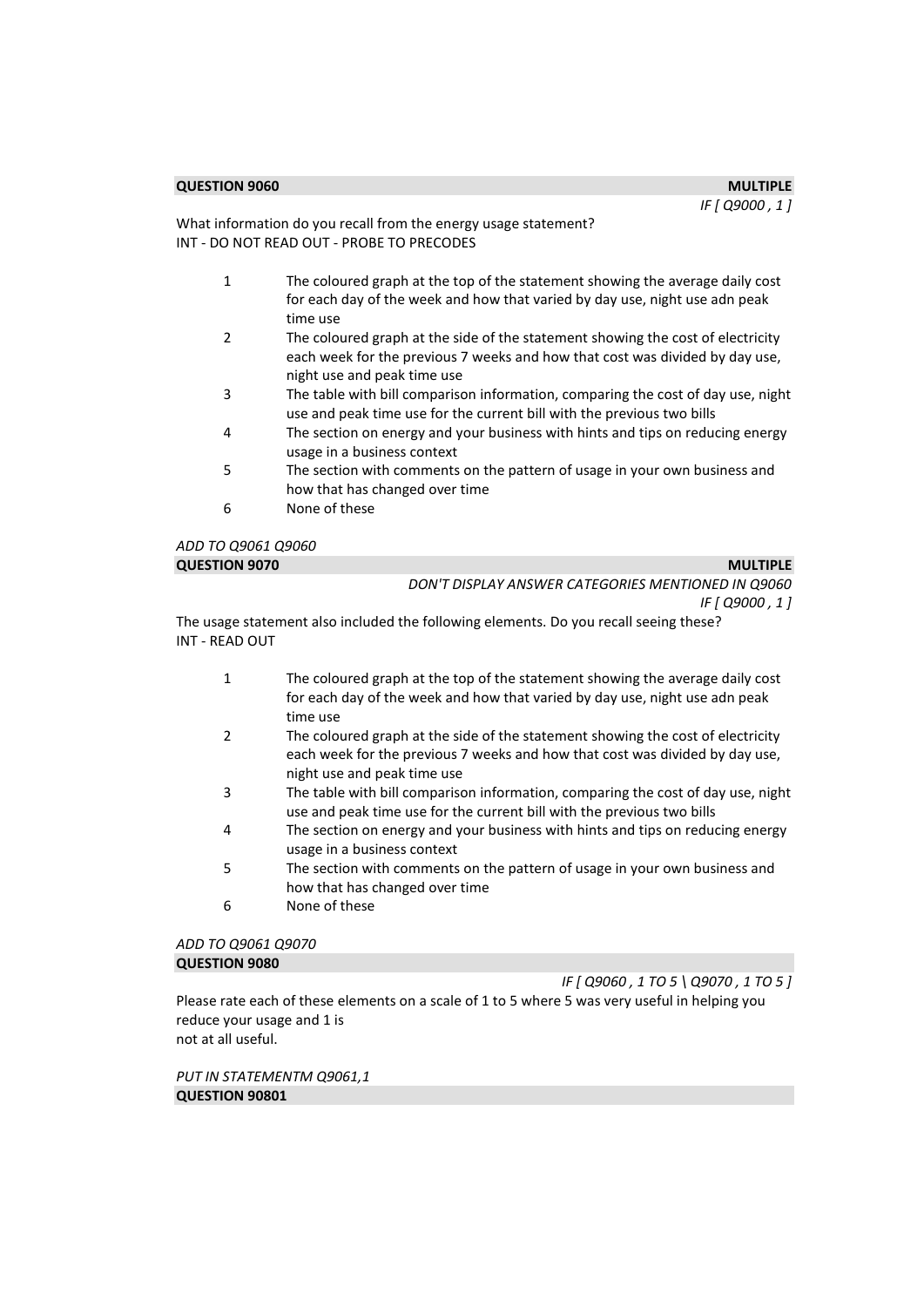# *IF [ Q9060 , 1 TO 5 \ Q9070 , 1 TO 5 ]*

The coloured graph at the top of the statement showing the average daily cost for each day of the week and how that varied by day use, night use adn peak time use

| 1  | 1 - Not at all useful                            |
|----|--------------------------------------------------|
| 2  |                                                  |
| ્ર |                                                  |
|    |                                                  |
| 5  | 5 - Very useful in helping you reduce your usage |
|    | 6 - unaware the feature existed.                 |

*PUT IN STATEMENTM Q9061,2*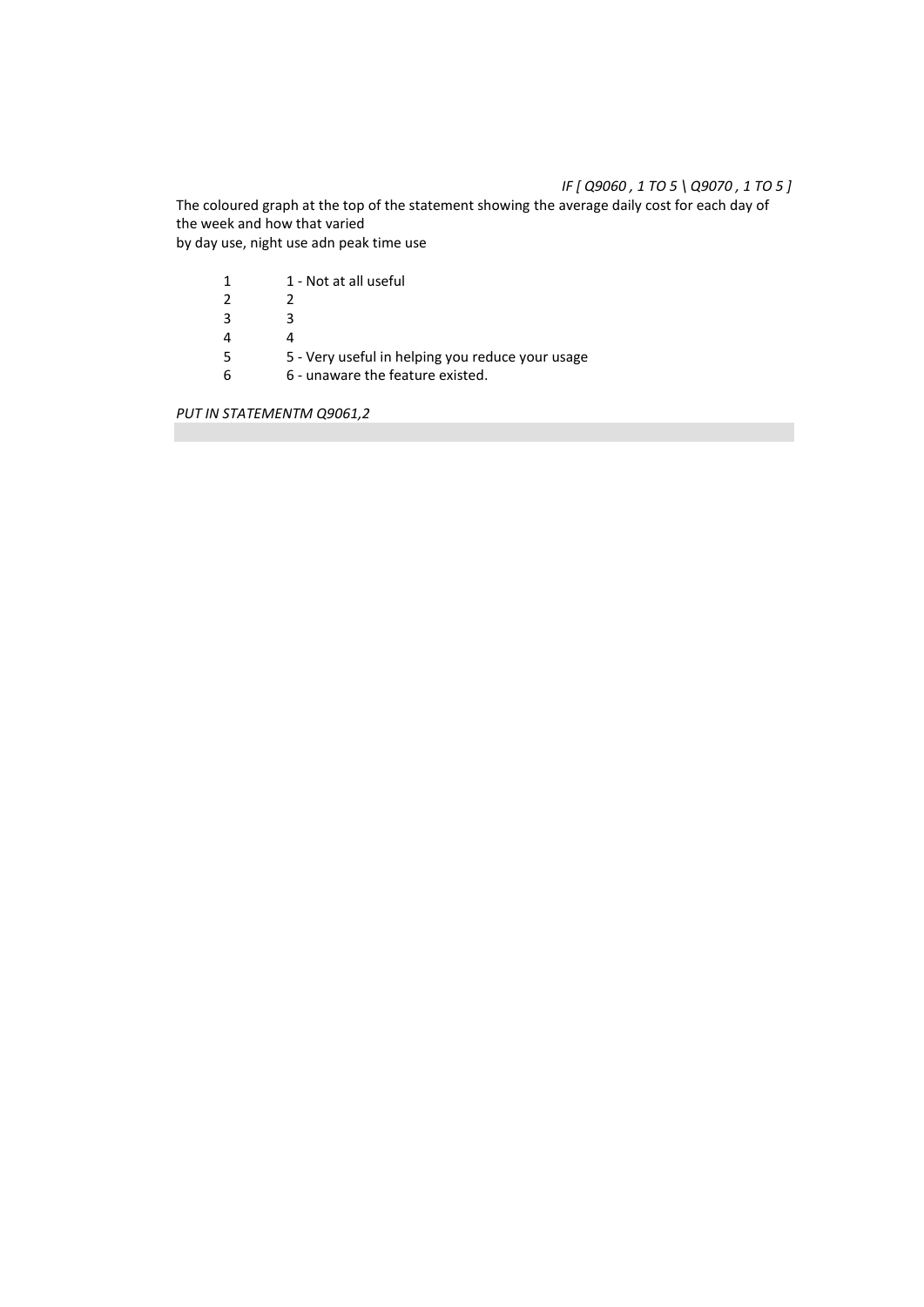*IF [ Q9060 , 1 TO 5 \ Q9070 , 1 TO 5 ]*  The coloured graph at the side of the statement showing the cost of electricity each week for the previous 7 weeks and how

that cost was divided by day use, night use and peak time use

|    | 1 - Not at all useful                            |
|----|--------------------------------------------------|
|    |                                                  |
| ્ર | ર                                                |
|    |                                                  |
|    | 5 - Very useful in helping you reduce your usage |
|    | 6 - unaware the feature existed.                 |

## *PUT IN STATEMENTM Q9061,3*

## **QUESTION 90801**

*IF [ Q9060 , 1 TO 5 \ Q9070 , 1 TO 5 ]* 

The table with bill comparison information, comparing the cost of day use, night use and peak time use for the current bill

with the previous two bills

|   | 1 - Not at all useful                            |
|---|--------------------------------------------------|
|   |                                                  |
| ર | ર                                                |
|   |                                                  |
|   | 5 - Very useful in helping you reduce your usage |
|   | 6 - unaware the feature existed.                 |
|   |                                                  |

## *PUT IN STATEMENTM Q9061,4*  **QUESTION 90801**

*IF [ Q9060 , 1 TO 5 \ Q9070 , 1 TO 5 ]* 

The section on energy and your business with hints and tips on reducing energy usage in a business context

| $\mathbf 1$   | 1 - Not at all useful                            |
|---------------|--------------------------------------------------|
| $\mathcal{P}$ |                                                  |
| 3             |                                                  |
| 4             |                                                  |
| 5             | 5 - Very useful in helping you reduce your usage |
| 6             | 6 - unaware the feature existed.                 |
|               |                                                  |

## *PUT IN STATEMENTM Q9061,5*  **QUESTION 90801**

*IF [ Q9060 , 1 TO 5 \ Q9070 , 1 TO 5 ]* 

The section with comments on the pattern of usage in your own business and how that has changed over time

|               | 1 - Not at all useful                            |
|---------------|--------------------------------------------------|
| $\mathcal{P}$ |                                                  |
| 3             | R.                                               |
| 4             |                                                  |
| 5             | 5 - Very useful in helping you reduce your usage |
| 6             | 6 - unaware the feature existed.                 |

#### **QUESTION 10000**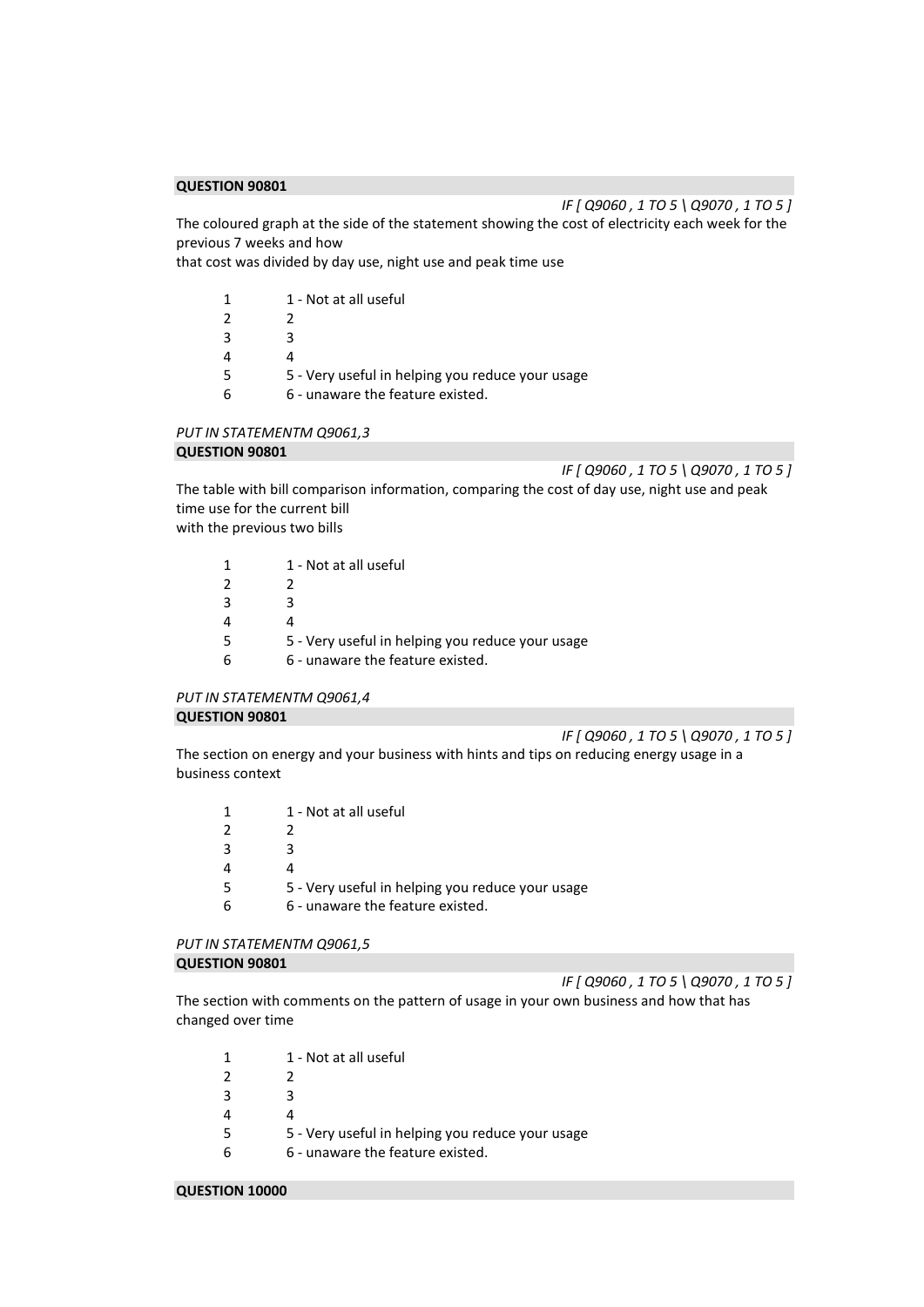As part of the trial, you were allowed access to a web-site which showed information about your usage - are you aware of the existance of this web-site?

1 Yes<br>2 No 2 No

*IF [ Q9005 , 3 ]*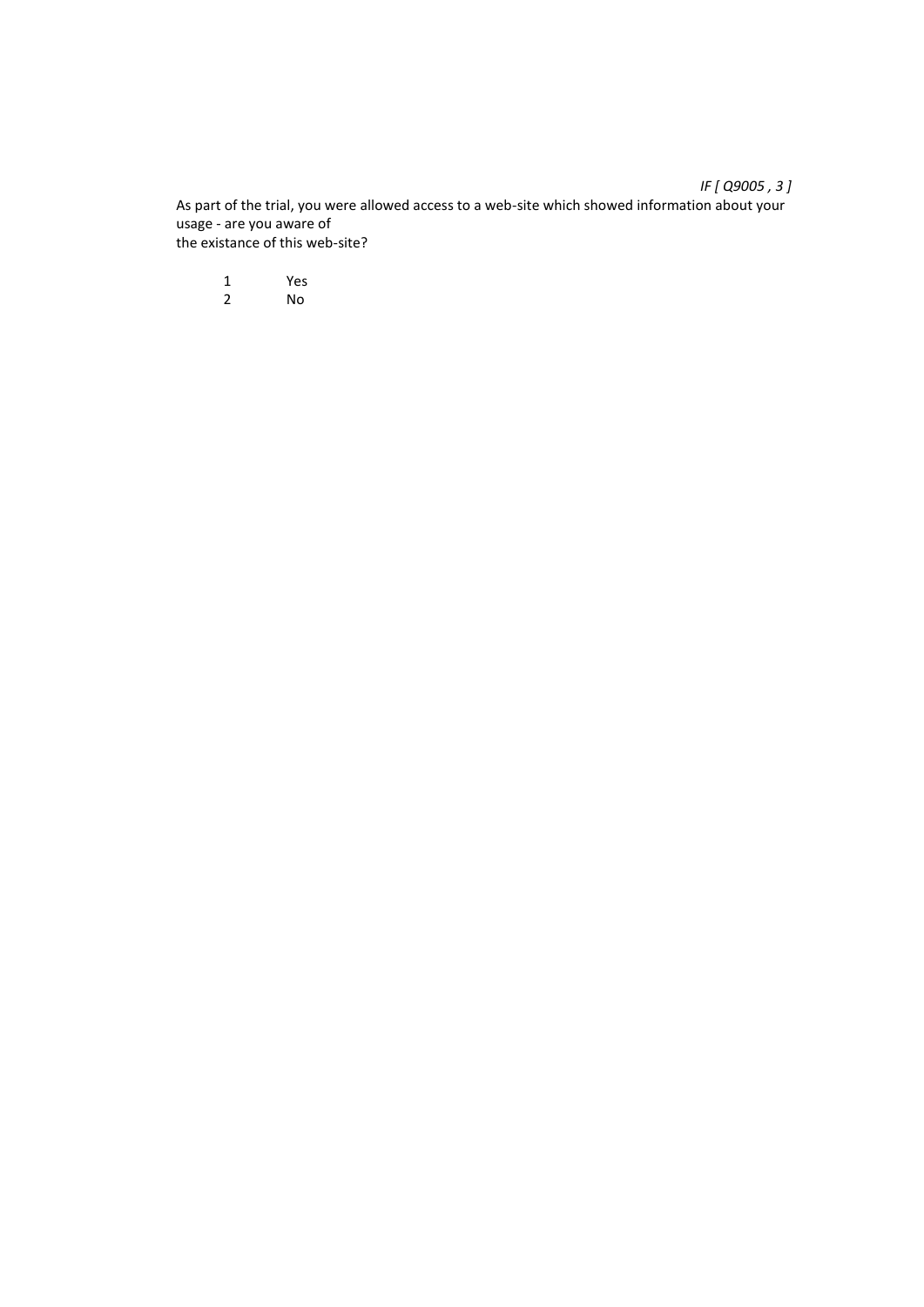Did you login to the web-site during the trial?

| 1 | Yes |  |
|---|-----|--|
|   |     |  |

2 No

#### **QUESTION 10020**

How often did you login into the web-site during the trial?

- 1 Just once
- 2 2 or 3 times
- 3 4 or 5 times
- 4 more than 5 times

#### **QUESTION 10030**

Did anybody else in your organisation use the system?

- 1 Yes<br>2 No N<sub>o</sub>
- 

## **QUESTION 10040 OPEN OPEN**

What was the role of that individual (or roles if more than other person accessed the web-site)? RECORD VERBATIM

#### **QUESTION 10050 OPEN**

Why did nobody from your organisation use the web-site? INT - PROBE FULLY AND RECORD VERBATIM

#### **QUESTION 10051 OPEN OPEN**

What would you have liked to have seen in order for this website to be more interesting or accessible from your perspective? INT - PROBE FULLY AND RECORD VERBATIM

#### **QUESTION 10060**

Thinking about the information included within the web-site, please state which of the following statements most closely match your view?

- 1 The information included in the web-site was sufficiently detailed
- 2 The information included in the web-site was easy to understand
- 3 Sufficient information was included in the web-site

*IF [ Q10000 , 1 ]* 

*IF [ Q10010 , 1 ]* 

*IF [ Q9005 , 3 ]* 

*IF [ Q10030 , 1 ]*

*IF [ Q10030 , 2 \ Q10010 , 2 ]* 

*IF [ Q9005 , 3 ]* 

## *IF [ Q10010 , 1 ]*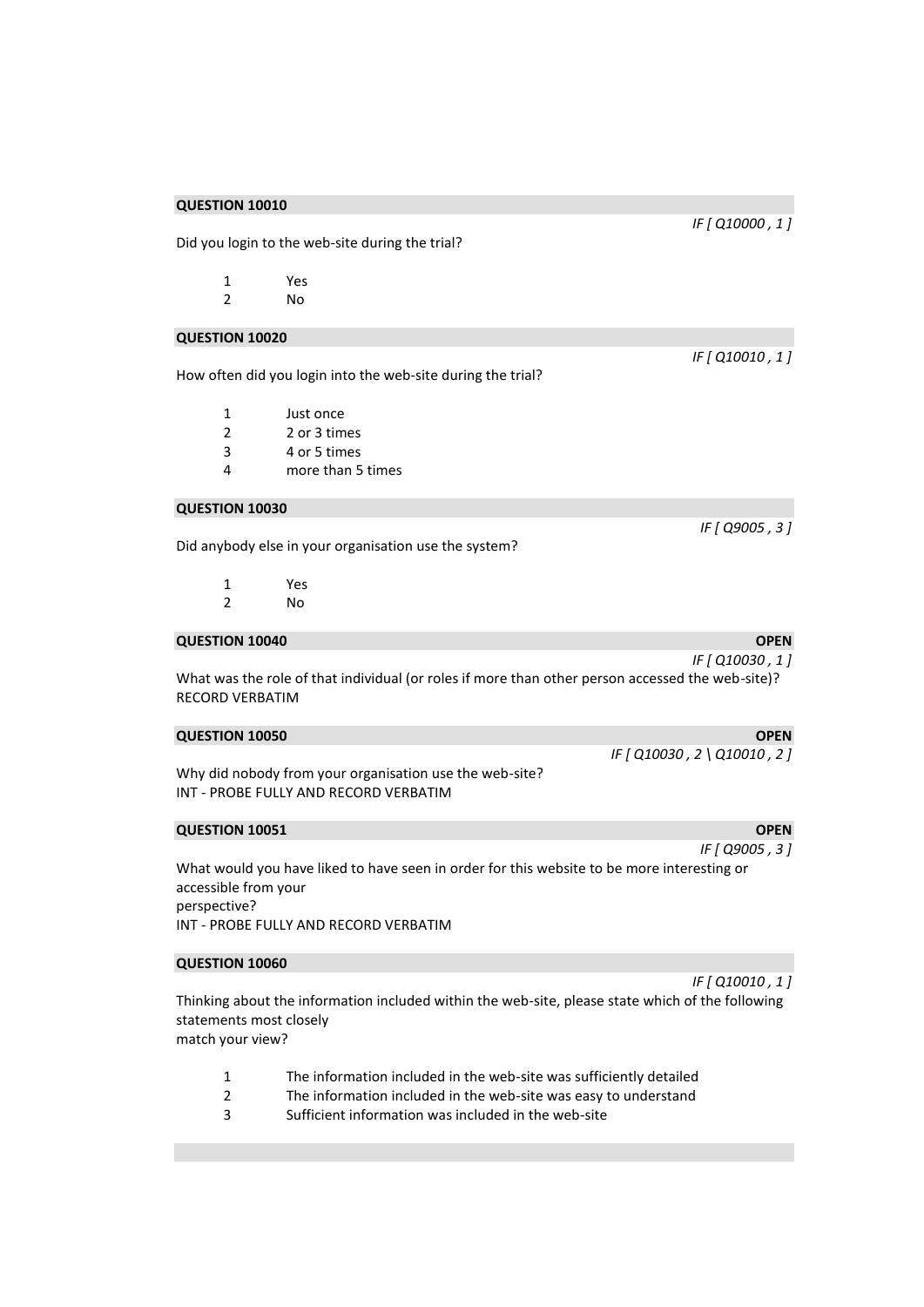How effective did you find the information on the web-site in helping your business reduce its electricity usage, using a

scale of 1 to 5 where 5 is very effective and 1 is not at all effective?

| 1             | 1 - Not at all effective |
|---------------|--------------------------|
| $\mathcal{P}$ | 2                        |
| 3             | ς                        |
| 4             | Δ                        |
| 5             | 5 - Very effective       |
| հ             | 6 Did not read it        |

## **QUESTION 10080**

Please tell me whether you agree or disagree with each of these statements. For each of the following statements, please

state on a scale of 1 to 5 where 1 is strongly agree and 5 is strongly disagree

## **QUESTION 10081**

1 The web-site was straightforward to understand

- 2 The web-site included information that helped my business become more aware of the electricity we were using
- 3 The web-site helped my business to reduce the amount of electricity overall
- 4 The web-site helped my business to change when it uses electricity to use less during expensive times and more during cheaper times
- 5 Over time, the web-site had less effect on my business' usage

### *PUT IN STATEMENTH Q10081,1*  **QUESTION 10082**

The web-site was straightforward to understand

| 1 | 1 - Strongly agree    |
|---|-----------------------|
| 2 | 2                     |
| 3 | ੨                     |
| 4 | Δ                     |
| 5 | 5 - Strongly disagree |

### *PUT IN STATEMENTH Q10081,2*  **QUESTION 10082**

*IF [ Q10010 , 1 ]*  The web-site included information that helped my business become more aware of the electricity we were using

1 1 - Strongly agree 2 2 3 3 4 4 5 5 - Strongly disagree

*PUT IN STATEMENTH Q10081,3* 

*IF [ Q10010 , 1 ]* 

*IF [ Q10010 , 1 ]* 

*IF [ Q10010 , 1 ]* 

*DUMMY QUESTION*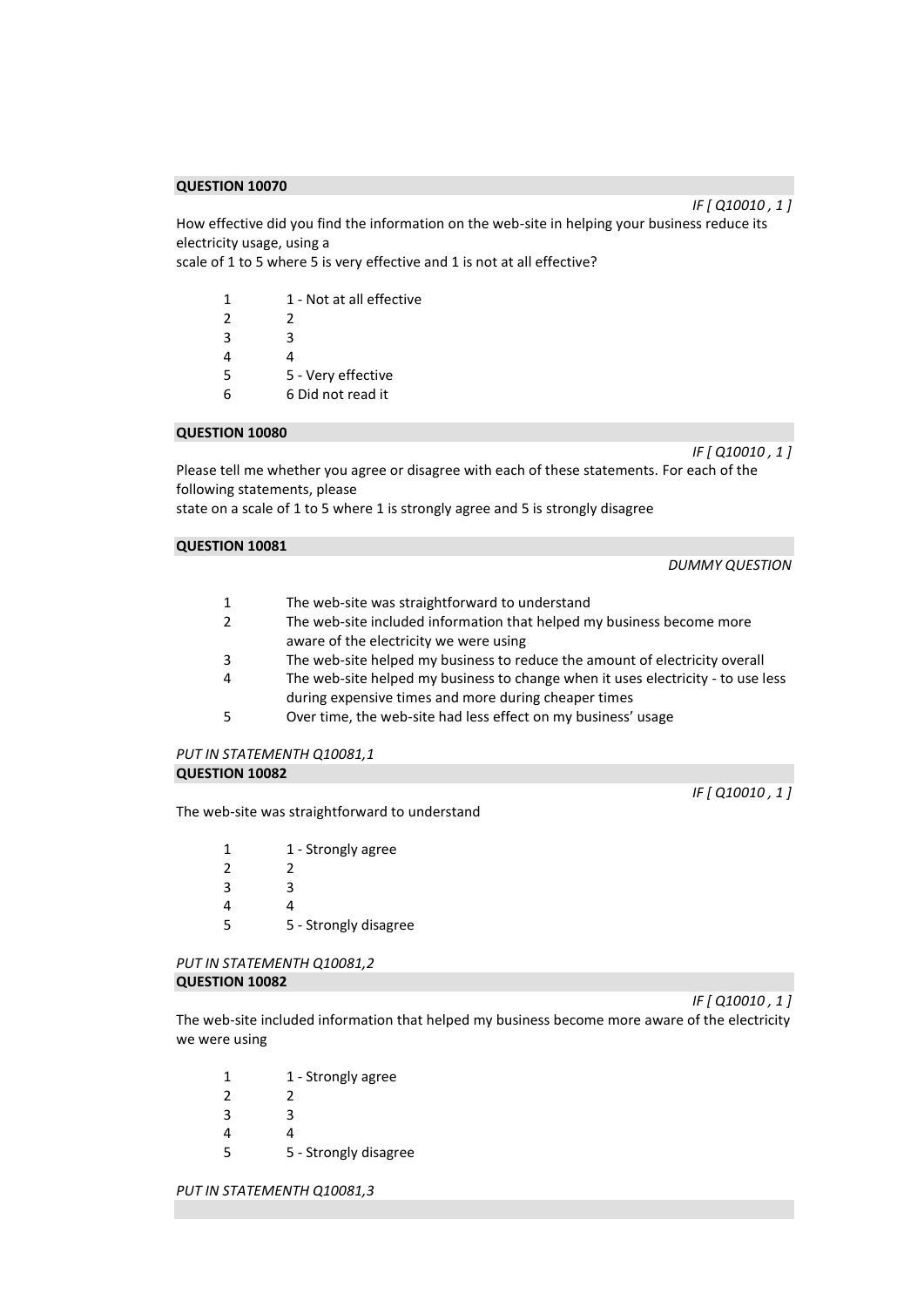*IF [ Q10010 , 1 ]* 

*IF [ Q10010 , 1 ]* 

The web-site helped my business to reduce the amount of electricity overall

| 1 | 1 - Strongly agree    |
|---|-----------------------|
| 2 | 2                     |
| 3 | ੨                     |
| 4 | Δ                     |
| 5 | 5 - Strongly disagree |

## *PUT IN STATEMENTH Q10081,4*  **QUESTION 10082**

The web-site helped my business to change when it uses electricity - to use less during expensive times and more during cheaper times

1 1 - Strongly agree 2 2 3 3 4 4 5 5 - Strongly disagree

#### *PUT IN STATEMENTH Q10081,5*  **QUESTION 10082**

Over time, the web-site had less effect on my business' usage

1 1 - Strongly agree 2 2 3 3 4 4 5 5 - Strongly disagree

## **QUESTION 10091** MULTIPLE

*DUMMY QUESTION* 

- 1 The coloured graph and tables that showed the daily cost and units used
- 2 The coloured graphs and tables that showed the weekly costs and units used for each day of the week
- 3 The coloured graphs and tables that showed the monthly costs and units used for each day of the month
- 4 The opportunity to be able to view both tables and graphs
- 5 The opportunity to be able to view both any chosen day, week or month
- 6 The opportunity to be able to look at peak, day and night usage for any time period

**QUESTION 10090** MULTIPLE

*IF [ Q10010 , 1 ]*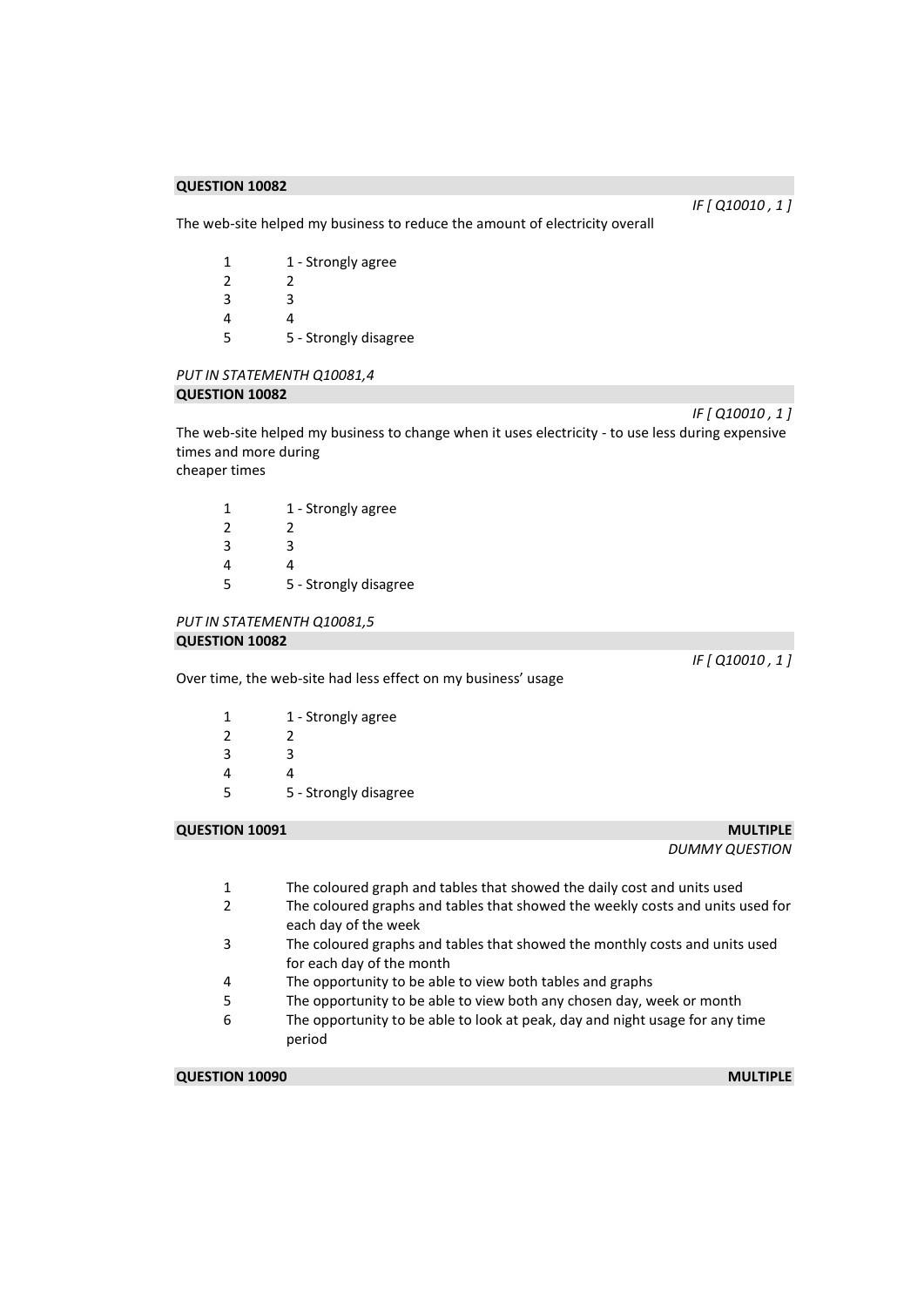## What information do you recall from the web-site? INT - DO NOT READ OUT - PROBE TO PRECODES

- 1 The coloured graph and tables that showed the daily cost and units used<br>2 The coloured graphs and tables that showed the weekly costs and units u
- The coloured graphs and tables that showed the weekly costs and units used for each day of the week
- 3 The coloured graphs and tables that showed the monthly costs and units used for each day of the month
- 4 The opportunity to be able to view both tables and graphs<br>5 The opportunity to be able to view both any chosen day. w
- 5 The opportunity to be able to view both any chosen day, week or month<br>6 The opportunity to be able to look at peak, day and night usage for any ti
- The opportunity to be able to look at peak, day and night usage for any time period
- 7 None of these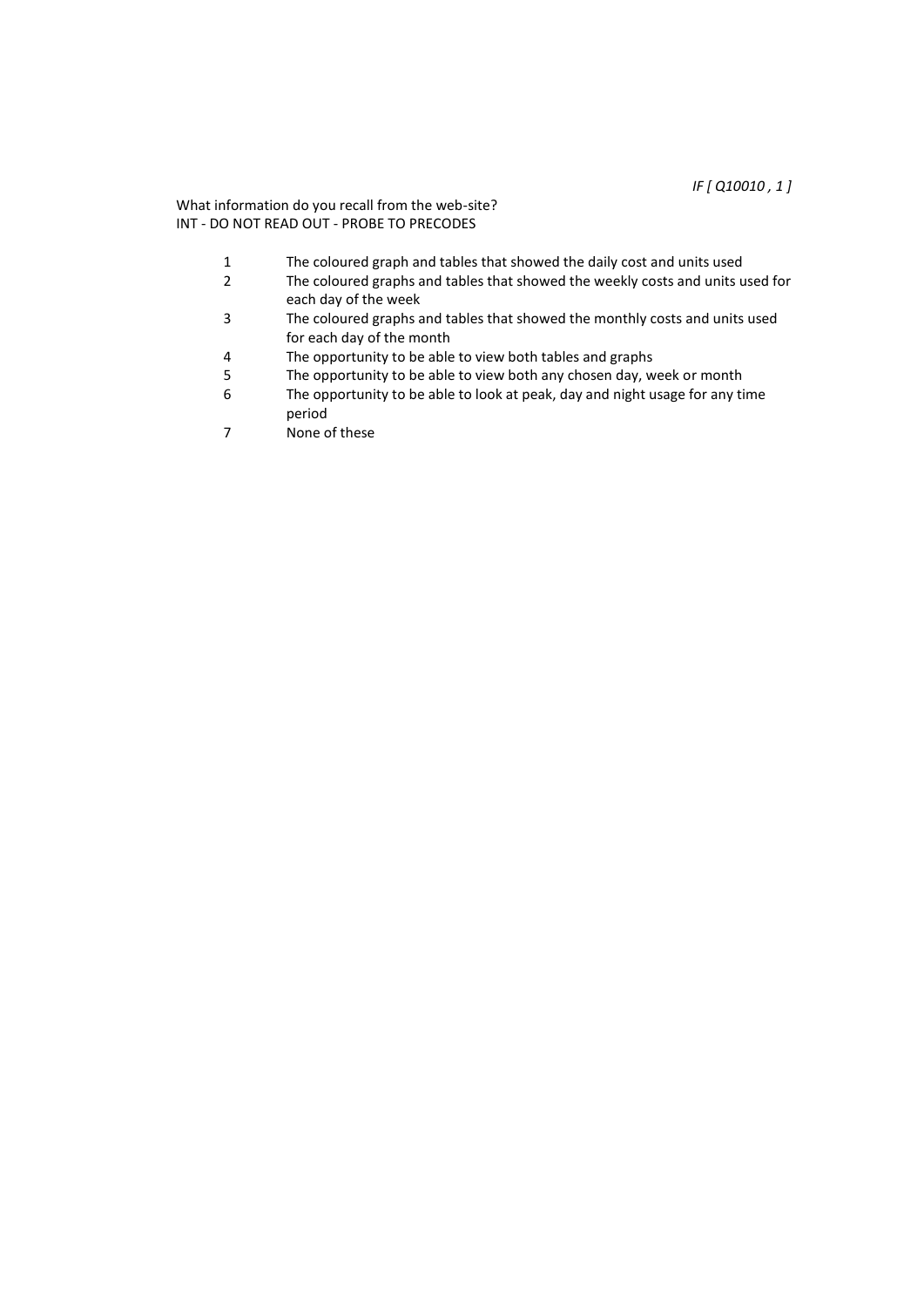*IF [ Q10010 , 1 ]* 

The usage statement also included the following elements. Do you recall seeing these? INT - READ OUT

- 1 The coloured graph and tables that showed the daily cost and units used
- 2 The coloured graphs and tables that showed the weekly costs and units used for each day of the week
- 3 The coloured graphs and tables that showed the monthly costs and units used for each day of the month
- 4 The opportunity to be able to view both tables and graphs
- 5 The opportunity to be able to view both any chosen day, week or month
- 6 The opportunity to be able to look at peak, day and night usage for any time period
- 7 None of these

## *ADD TO Q10091 Q10100*  **QUESTION 10110**

*IF [ Q10090 , 1 TO 6 \ Q10100 , 1 TO 6 ]* 

Please rate each of these elements on a scale of 1 to 5 where 5 was very useful in helping you reduce your usage and 1 is not at all useful.

*PUT IN STATEMENTN Q10091,1*  **QUESTION 10111** 

*IF [ Q10090 , 1 TO 6 \ Q10100 , 1 TO 6 ]* 

The coloured graph and tables that showed the daily cost and units used

- 1 1 Not at all useful  $2 \t 2$ 3 3 4 4
- 5 5 Very useful in helping you reduce your usage

# *PUT IN STATEMENTN Q10091,2*

## **QUESTION 10111**

*IF [ Q10090 , 1 TO 6 \ Q10100 , 1 TO 6 ]* 

The coloured graphs and tables that showed the weekly costs and units used for each day of the week

- 1 1 Not at all useful 2 2 3 3
- 4 4
- 5 5 Very useful in helping you reduce your usage

*PUT IN STATEMENTN Q10091,3*  **QUESTION 10111**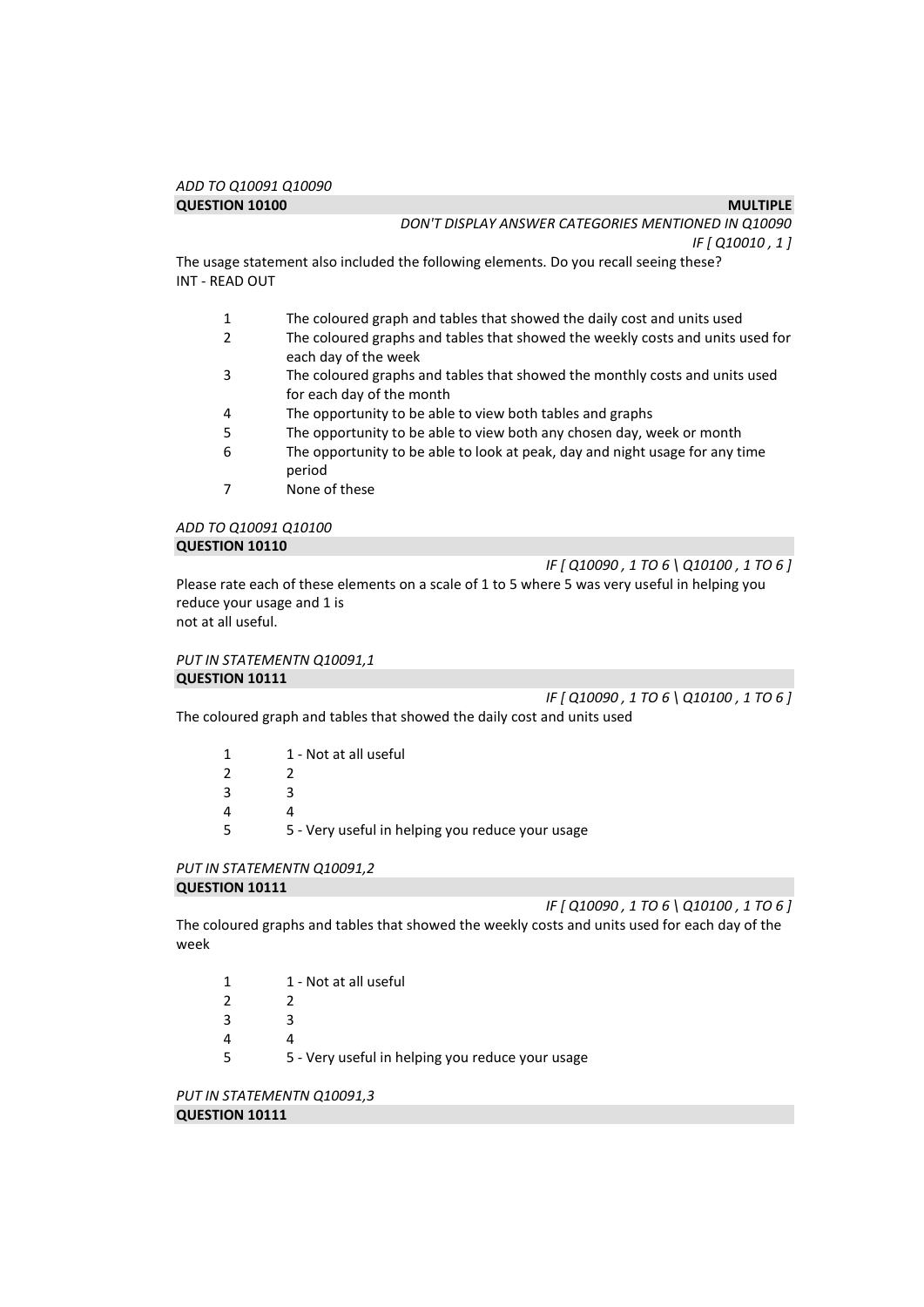## *IF [ Q10090 , 1 TO 6 \ Q10100 , 1 TO 6 ]*

The coloured graphs and tables that showed the monthly costs and units used for each day of the month

1 1 - Not at all useful<br>2 2  $\begin{array}{ccc} 2 & \quad & 2 \\ 3 & \quad & 3 \end{array}$  $\frac{3}{4}$  $\begin{array}{ccc} 4 & & 4 \\ 5 & & 5 \end{array}$ 5 5 - Very useful in helping you reduce your usage

*PUT IN STATEMENTN Q10091,4*